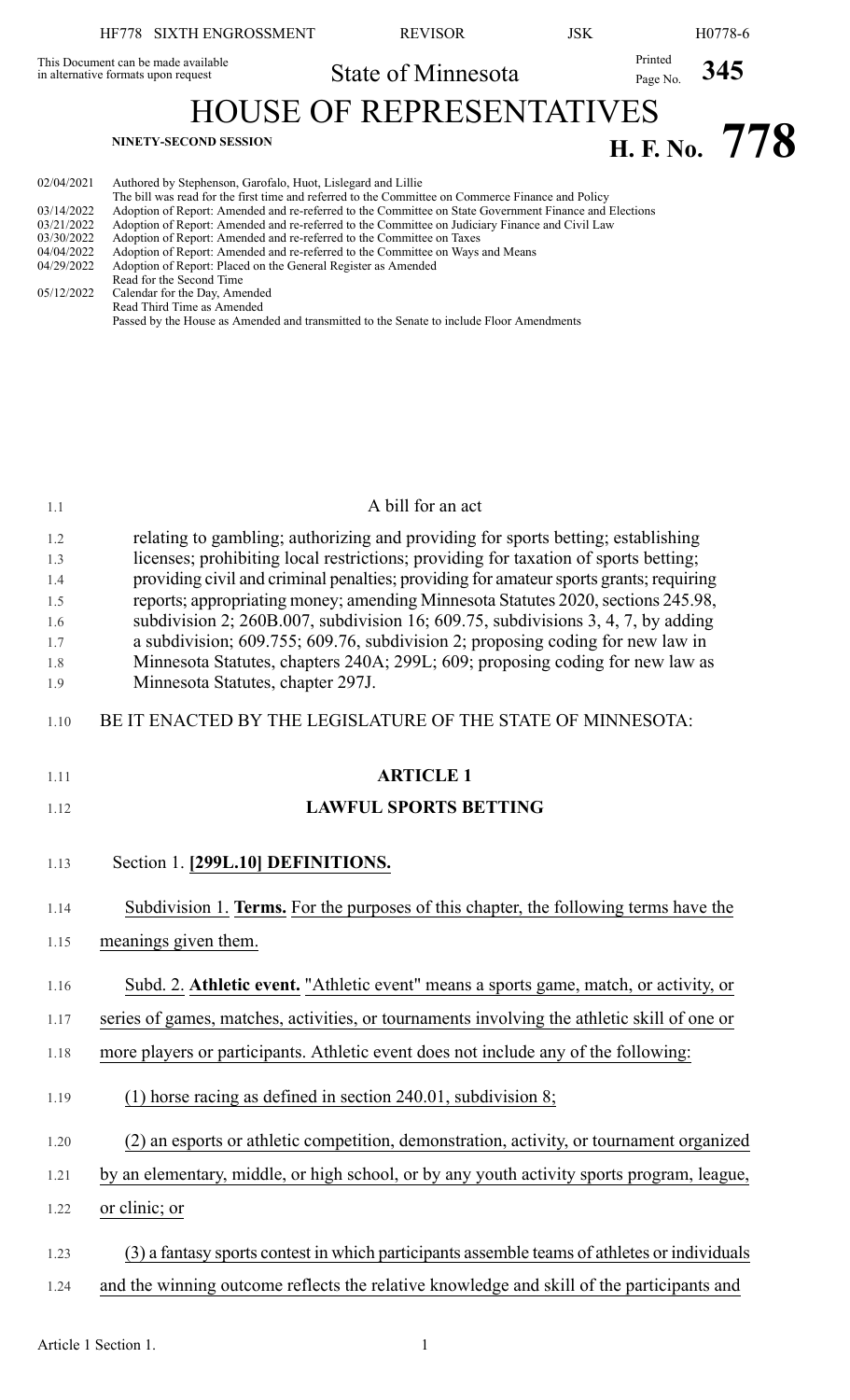| 2.1  | is determined predominantly by the accumulated statistical results of the performance of      |
|------|-----------------------------------------------------------------------------------------------|
| 2.2  | athletes or individuals in an actual event.                                                   |
| 2.3  | Subd. 3. Authorized participant. "Authorized participant" means an individual who             |
| 2.4  | has a valid mobile sports betting account with a mobile betting operator and is at least 21   |
| 2.5  | years of age.                                                                                 |
| 2.6  | Subd. 4. Casino. "Casino" means an establishment in which gaming is lawfully conducted        |
| 2.7  | by an Indian Tribe in the state of Minnesota pursuant to the Indian Gaming Regulatory Act     |
| 2.8  | and in accordance with a Tribal gaming ordinance and applicable Tribal-state compacts.        |
| 2.9  | Subd. 5. Class III gaming. "Class III gaming" has the meaning given in United States          |
| 2.10 | Code, title 25, section 2703.                                                                 |
| 2.11 | Subd. 6. College sports. "College sports" means a sporting event in which at least one        |
| 2.12 | participant is a team or individual from a public or private institution of higher education. |
| 2.13 | Subd. 7. Compact. "Compact" means a Tribal-state compact governing the conduct of             |
| 2.14 | Class III gaming on Indian Lands that is negotiated under section 3.9221, any other state     |
| 2.15 | law, or pursuant to the Indian Gaming Regulatory Act, Public Law 100-497, and future          |
| 2.16 | amendments to it.                                                                             |
| 2.17 | Subd. 8. Esports event. "Esports event" means a competition between individuals or            |
| 2.18 | teams using video games in a game, match, contest, or series of games, matches, or contests,  |
| 2.19 | or a tournament, or by a person or team against a specified measure of performance which      |
| 2.20 | is hosted at a physical location or online that meets the following conditions:               |
| 2.21 | (1) the video game does not simulate the play of a game classified as Class I, II, or III     |
| 2.22 | under the Indian Gaming Regulatory Act, Public Law 100-497, and future amendments to          |
| 2.23 | <u>it;</u>                                                                                    |
| 2.24 | (2) spectators are allowed to watch the competition in real time in person or online; and     |
| 2.25 | (3) the video game is approved by the commissioner to be an event eligible for wagering       |
| 2.26 | under sections 299L.10 to 299L.80.                                                            |
| 2.27 | Subd. 9. Indian Tribe. "Indian Tribe" means the following federally recognized Tribes         |
| 2.28 | and any instrumentality, political subdivision, legal entity, or other organization through   |
| 2.29 | which any of them conducts business:                                                          |
| 2.30 | (1) the Fond du Lac Band;                                                                     |
| 2.31 | (2) the Grand Portage Band;                                                                   |
| 2.32 | (3) the Mille Lacs Band;                                                                      |

Article 1 Section 1. 2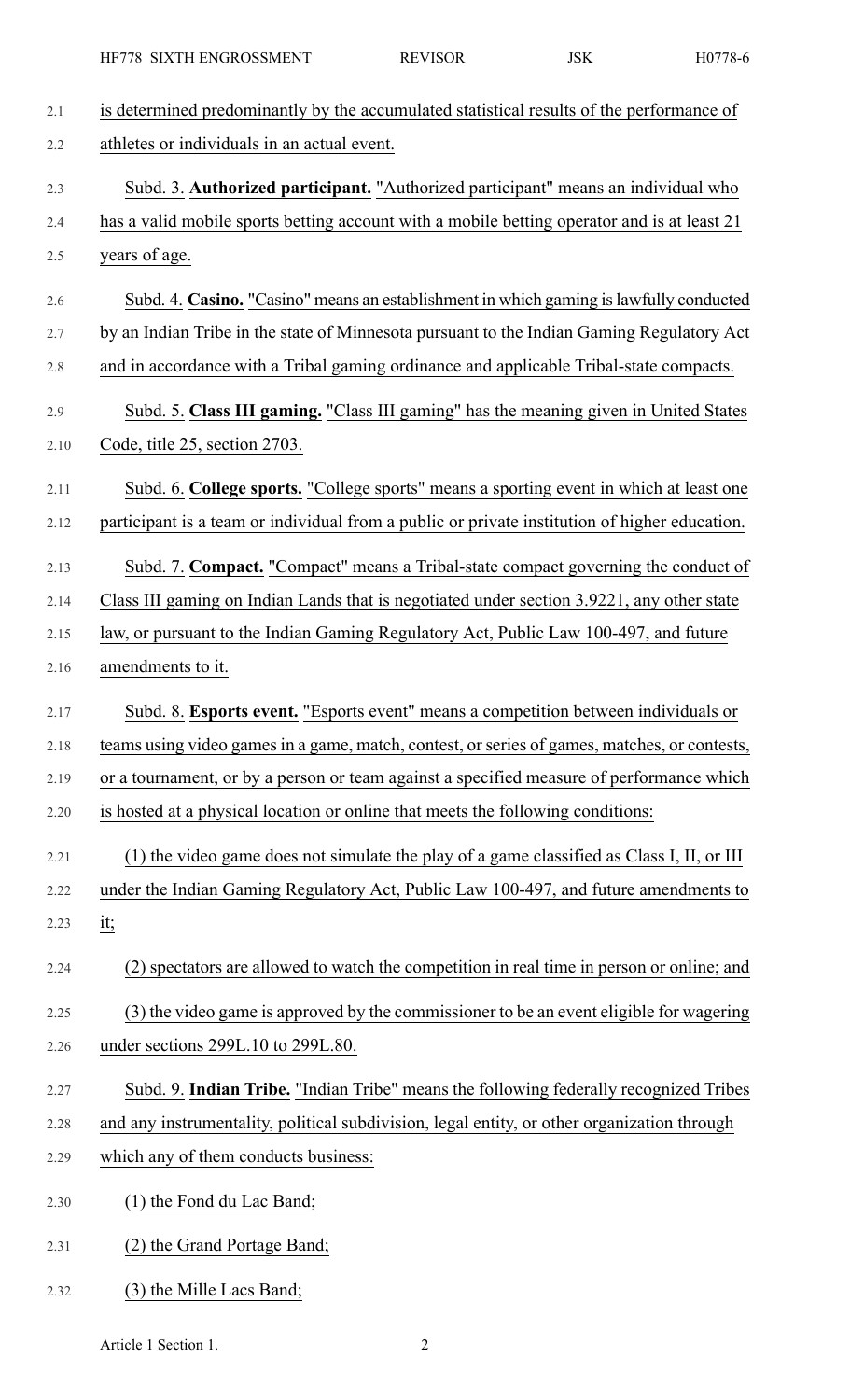- 3.1 (4) the White Earth Band; 3.2 (5) the Bois Forte Band; 3.3 (6) the Leech Lake Band; 3.4 (7) the Red Lake Nation; 3.5 (8) the Upper Sioux Community; 3.6 (9) the Lower Sioux Indian Community; 3.7 (10) the Shakopee Mdewakanton Sioux Community; and 3.8 (11) the Prairie Island Indian Community. 3.9 Subd. 10. **In-game betting.** "In-game betting" means placing a mobile sports betting 3.10 wager after a sporting event has started but before the outcome of the wager is determined. 3.11 Subd. 11. **Mobile application.** "Mobile application" means an application on a mobile 3.12 phone or other device through which an individual is able to place an internet sports betting 3.13 wager. 3.14 Subd. 12. **Mobile sports betting.** "Mobile sports betting" means operating, conducting, 3.15 or offering for play sports betting through the Internet. 3.16 Subd. 13. **Mobile sports betting account.** "Mobile sports betting account" means an 3.17 electronic ledger in which all of the following types of transactions relative to an authorized 3.18 participant are recorded: 3.19 (1) deposits and credits; 3.20 (2) withdrawals; 3.21 (3) mobile sports betting wagers; 3.22 (4) monetary value of winnings; 3.23 (5) service or other transaction related charges authorized by the authorized participant, 3.24 if any; 3.25 (6) adjustments to the account; 3.26 (7) promotional activity; and 3.27 (8) responsible gaming parameters. 3.28 Subd. 14. **Mobile sports betting master licensee.** "Mobile sports betting master licensee"
- 3.29 means an entity comprised of Indian Tribes located in Minnesota that is licensed pursuant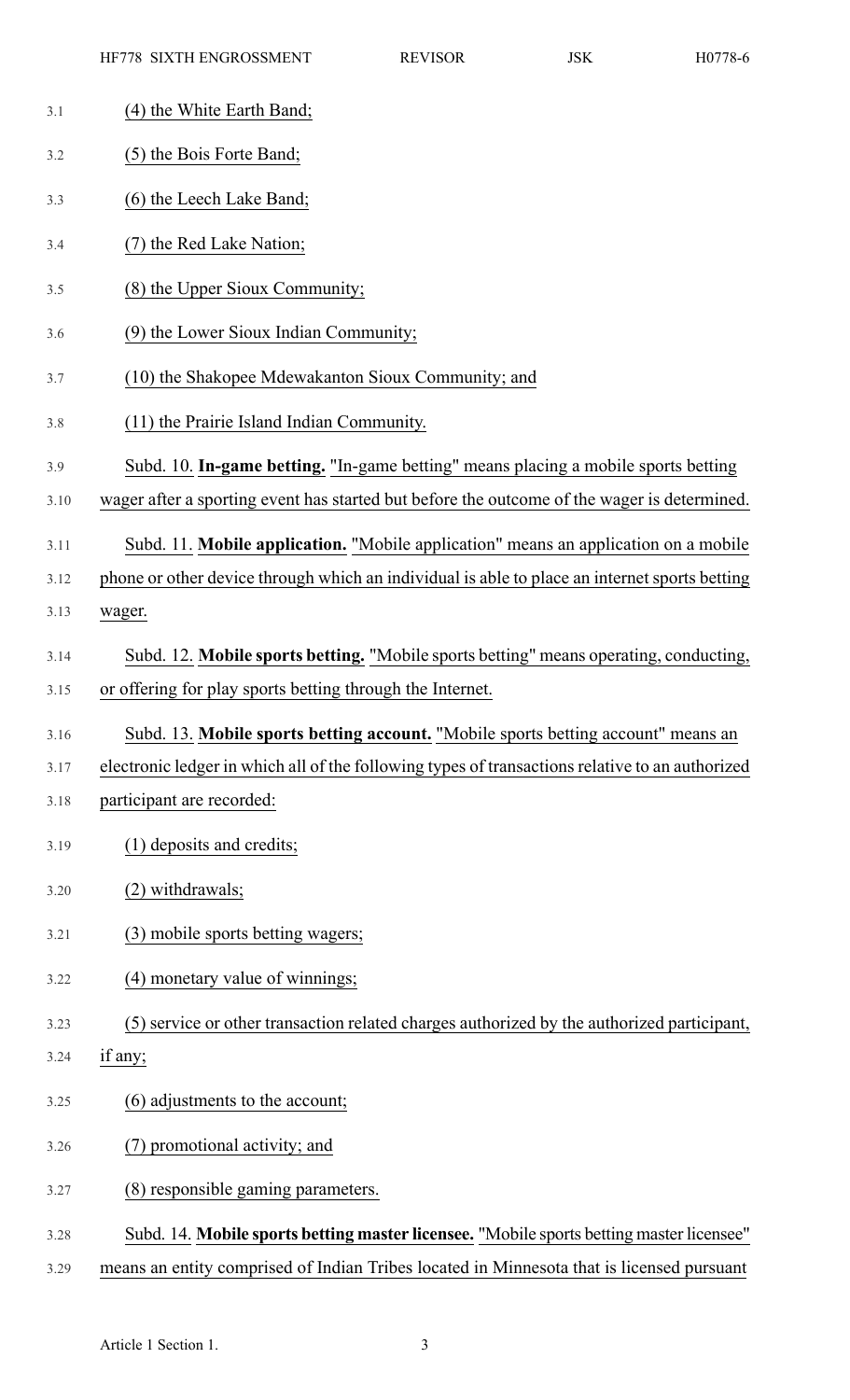| to a master sports betting license and enters into operational agreements with mobile sports     |
|--------------------------------------------------------------------------------------------------|
| betting operators that operate, conduct, or offer mobile sports betting.                         |
| Subd. 15. Mobile sports betting operator. "Mobile sports betting operator" means an              |
| Indian Tribe or entity comprised of multiple Indian Tribes that receives a license from the      |
| commissioner to operate, conduct, or offer for play mobile sports betting under sections         |
| 299L.10 to 299L.80.                                                                              |
| Subd. 16. Mobile sports betting platform. "Mobile sports betting platform" means an              |
| integrated system of hardware, software, or applications, including mobile applications and      |
| servers, through which a mobile sports betting operator operates, conducts, or offers sports     |
| betting through the Internet.                                                                    |
| Subd. 17. Mobile sports betting platform provider. "Mobile sports betting platform               |
| provider" means a sports betting supplier that contracts with a mobile sports betting operator   |
| to provide a mobile sports betting platform.                                                     |
| Subd. 18. Participant in a sporting event. "Participant in a sporting event" means a             |
| person engaging in a sporting event as a player, coach, or official, or who is an owner or       |
| officer of a team engaging in a sporting event or the league or organization organizing the      |
| sporting event.                                                                                  |
| Subd. 19. Sporting event. "Sporting event" means an athletic event, esports event,               |
| college sports event, or other event approved by the commissioner to be an event eligible        |
| for wagering under sections 299L.10 to 299L.80.                                                  |
| Subd. 20. Sports betting. (a) "Sports betting" means wagering on the outcome of a                |
| sporting event or portions thereof or individual performance statistics therein that is:         |
| (1) organized by a professional sports organization, internationally recognized sports           |
| organization, amateur sports organization, or a postsecondary educational institution or         |
| group of postsecondary educational institutions; and                                             |
| (2) approved by the commissioner to be an event eligible for wagering under this act.            |
| (b) Sports betting includes, but is not limited to single-game bets; futures bets; teaser        |
| bets; parlay bets; over-under bets; money line bets; in-game betting; proposition bets; straight |
| bets; exchange wagering; futures bets placed on end of the season standings, awards, or          |
| statistics; and any other bets approved by the commissioner.                                     |
| (c) A contract for insurance on the life or health of a participant in a sporting event is       |
| not sports betting regulated under sections 299L.10 to 299L.80.                                  |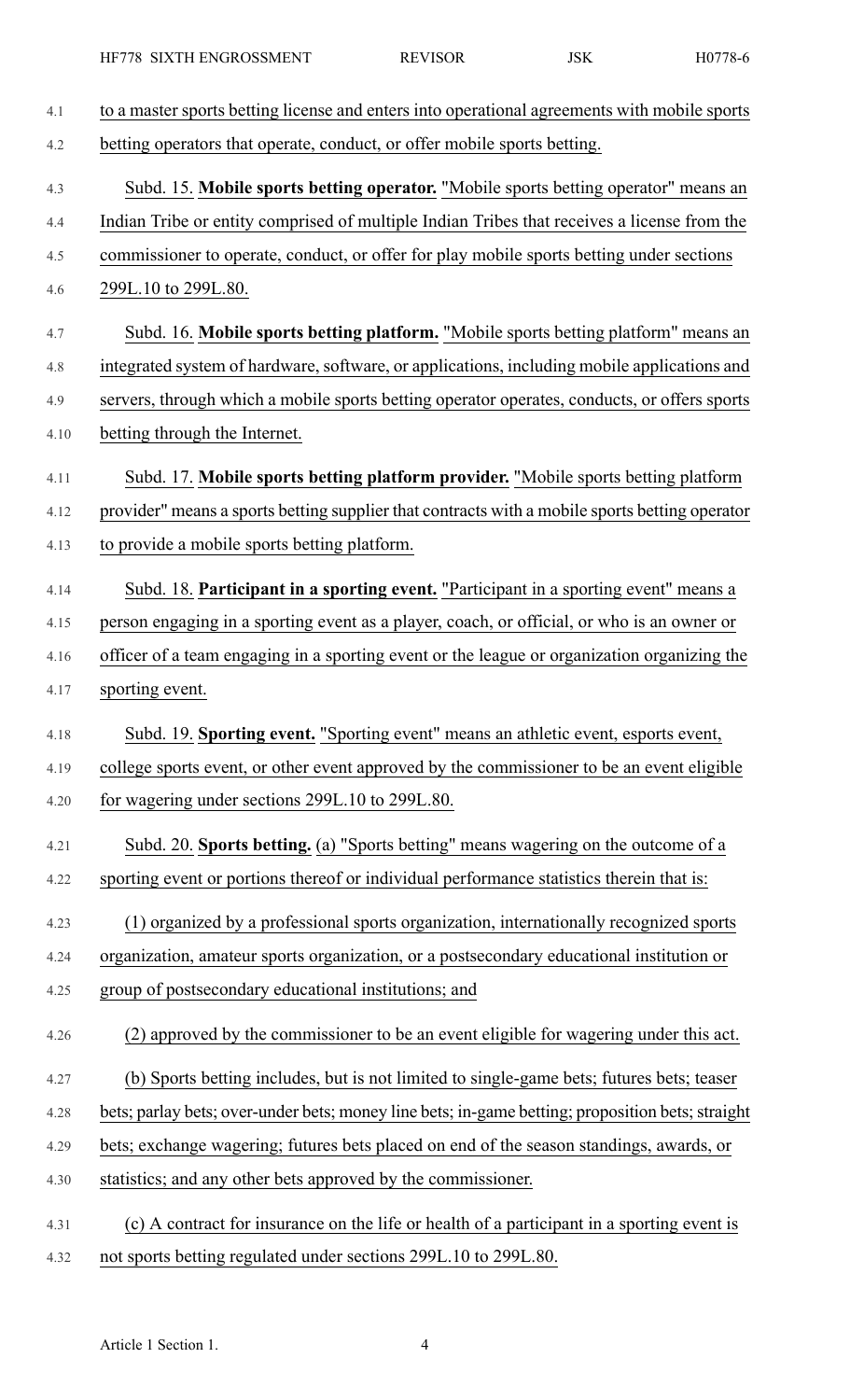- 5.1 (d) A private social bet as described in section 609.75, subdivision 3, clause (5), is not 5.2 sports betting regulated under sections 299L.10 to 299L.80.
- 5.3 (e) A sports-themed tipboard, as described in section 349.12,subdivision 34, is notsports 5.4 betting regulated under sections 299L.10 to 299L.80.
- 5.5 Subd. 21. **Sports betting supplier.** "Sports betting supplier" means a person that, either
- 5.6 directly or indirectly, provides mobile sports betting operators with services, goods, software,
- 5.7 or any other product or information necessary to conduct sports betting or determine the
- 5.8 outcome of wagers, including a person who provides data feeds and odds services, risk
- 5.9 management providers, and integrity monitoring providers. Sports betting supplier does not
- 5.10 include a sports governing body that provides raw statistical match data.
- 5.11 Subd. 22. **Wager.** "Wager" means a transaction between an individual and a licensed
- 5.12 mobile sports betting operator in which an individual pays, deposits, or risks cash or a cash
- 5.13 equivalent during sports betting on an uncertain outcome of a sporting event.
- 5.14 Sec. 2. **[299L.11] SCOPE.**
- 5.15 Subdivision 1. **Lawful mobile sports betting.** A person 21 years of age or older may
- 5.16 participate in mobile sports betting within the state provided the person places all wagers
- 5.17 with an entity licensed under sections 299L.10 to 299L.80 and is not disqualified, prohibited,
- 5.18 or excluded from placing a wager on a sporting event.
- 5.19 Subd. 2. **Unlawfulsports betting.** It is unlawful to wager on a sporting event, or engage 5.20 in sports betting except in compliance with the terms, conditions, limitations, and restrictions 5.21 of sections 299L.10 to 299L.80 or the rules adopted under those sections, other than Class 5.22 III sports betting conducted by an Indian Tribe pursuant to a Tribal-state compact.
- 5.23 Subd. 3. **Inapplicability to sports betting on Indian Lands.** Sections 299L.10 to 5.24 299L.80, except for any provisions authorizing the negotiations of Tribal-state compacts,
- 5.25 do not apply to sports betting conducted exclusively on Indian Lands by an Indian Tribe
- 5.26 conducted pursuant to a Tribal gaming ordinance approved by the National Indian Gaming
- 5.27 Commission and a Tribal-state compact.
- 5.28 Sec. 3. **[299L.15] POWERS AND DUTIES OF COMMISSIONER.**
- 5.29 Subdivision 1. **Regulate sports betting.** The commissioner has the power and duty to
- 5.30 regulate mobile sports betting authorized under sections 299L.10 to 299L.80. In making
- 5.31 rules, establishing policy, and regulating mobile sports betting, the commissioner shall:
- 5.32 (1) ensure that mobile sports betting is conducted in a fair and lawful manner;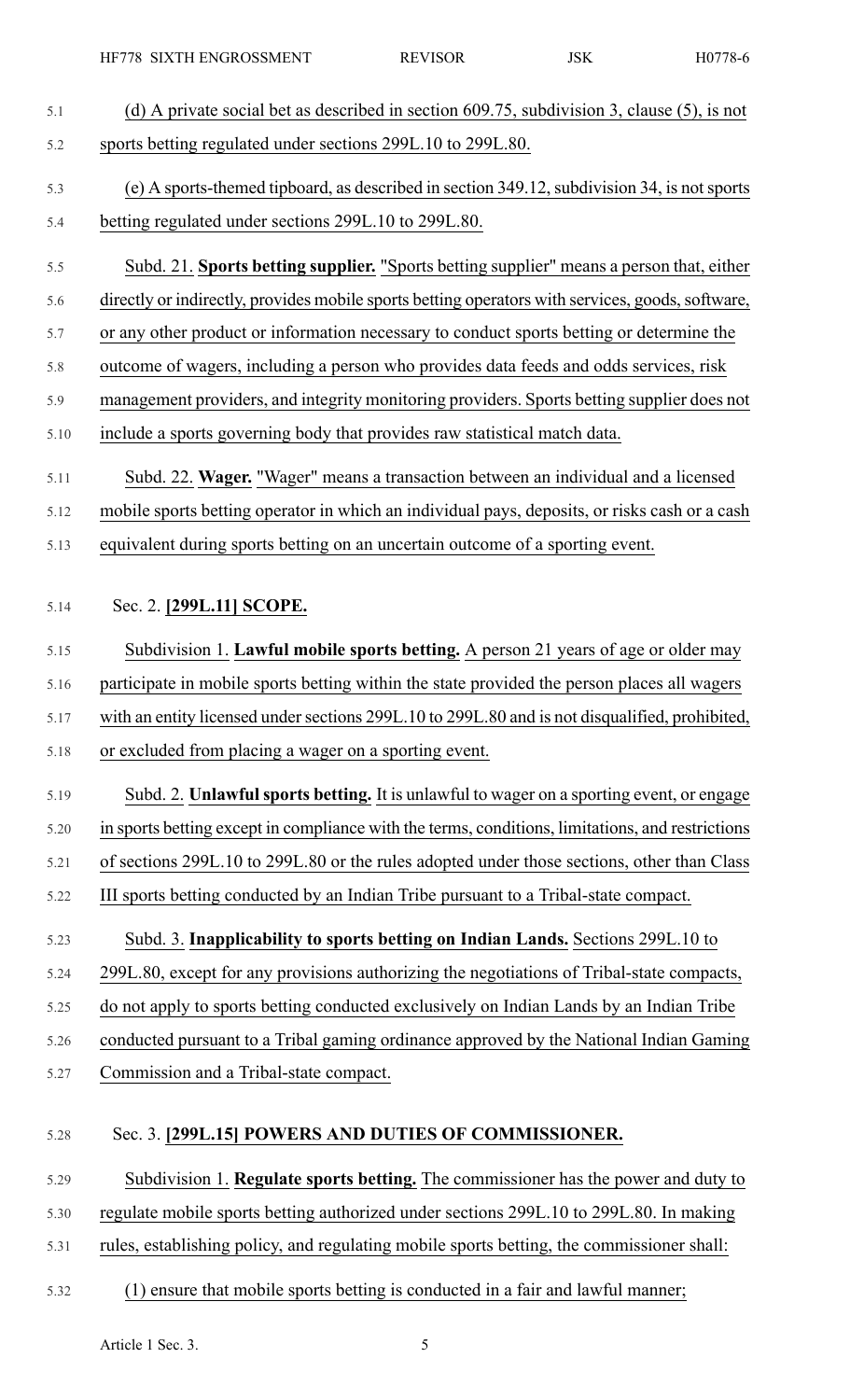| 6.1  | (2) promote public safety and welfare; and                                                     |
|------|------------------------------------------------------------------------------------------------|
| 6.2  | (3) ensure that mobile sports betting is conducted in a manner that is transparent to          |
| 6.3  | authorized participants.                                                                       |
| 6.4  | Subd. 2. <b>Rulemaking.</b> (a) The commissioner must adopt and enforce rules that are         |
| 6.5  | consistent with sections 299L.10 to 299L.80 and address the following subjects:                |
| 6.6  | (1) the manner in which wagers are accepted and payouts are remitted;                          |
| 6.7  | (2) the manner in which betting lines are communicated to the public;                          |
| 6.8  | (3) the calculation of gross sports betting revenue and standards for daily counting and       |
| 6.9  | recording of cash and cash equivalents received in the conduct of sports betting;              |
| 6.10 | (4) the method of accounting to be used by mobile sports betting operators;                    |
| 6.11 | (5) the types of records that shall be kept by master mobile sports betting licensees,         |
| 6.12 | mobile sports betting operators, mobile sports betting platform providers and service          |
| 6.13 | providers, and sports betting suppliers;                                                       |
| 6.14 | (6) the testing and auditing requirements for licensees, including requirements related        |
| 6.15 | to mobile sports betting accounts;                                                             |
| 6.16 | (7) the creation, funding, and use of mobile sports betting accounts, debit cards, and         |
| 6.17 | checks by authorized participants provided that the rules permit an authorized participant     |
| 6.18 | to fund a mobile sports betting account through a bonus or promotion, electronic bank          |
| 6.19 | transfer, an online or mobile payment system that supports online money transfers, a           |
| 6.20 | reloadable or prepaid card, and any other appropriate means approved by the commissioner       |
| 6.21 | other than the use of credit cards;                                                            |
| 6.22 | (8) the appropriate standards and practices to prevent and address compulsive and              |
| 6.23 | problem gambling;                                                                              |
| 6.24 | (9) the appropriate standards and practices to prevent and address sports betting by           |
| 6.25 | individuals who are not authorized participants or who are otherwise disqualified, prohibited, |
| 6.26 | or excluded from placing a wager on a sporting event;                                          |
| 6.27 | (10) the sporting events on which wagers are authorized to be placed;                          |
| 6.28 | (11) the requirements for obtaining and retaining master mobile sports betting licenses,       |
| 6.29 | mobile sports betting operator licenses, mobile sports betting platform provider and service   |
| 6.30 | provider licenses, and sports wagering supplier licenses, including requirements for criminal  |
| 6.31 | and financial background checks, financial disclosure and auditing requirements, data          |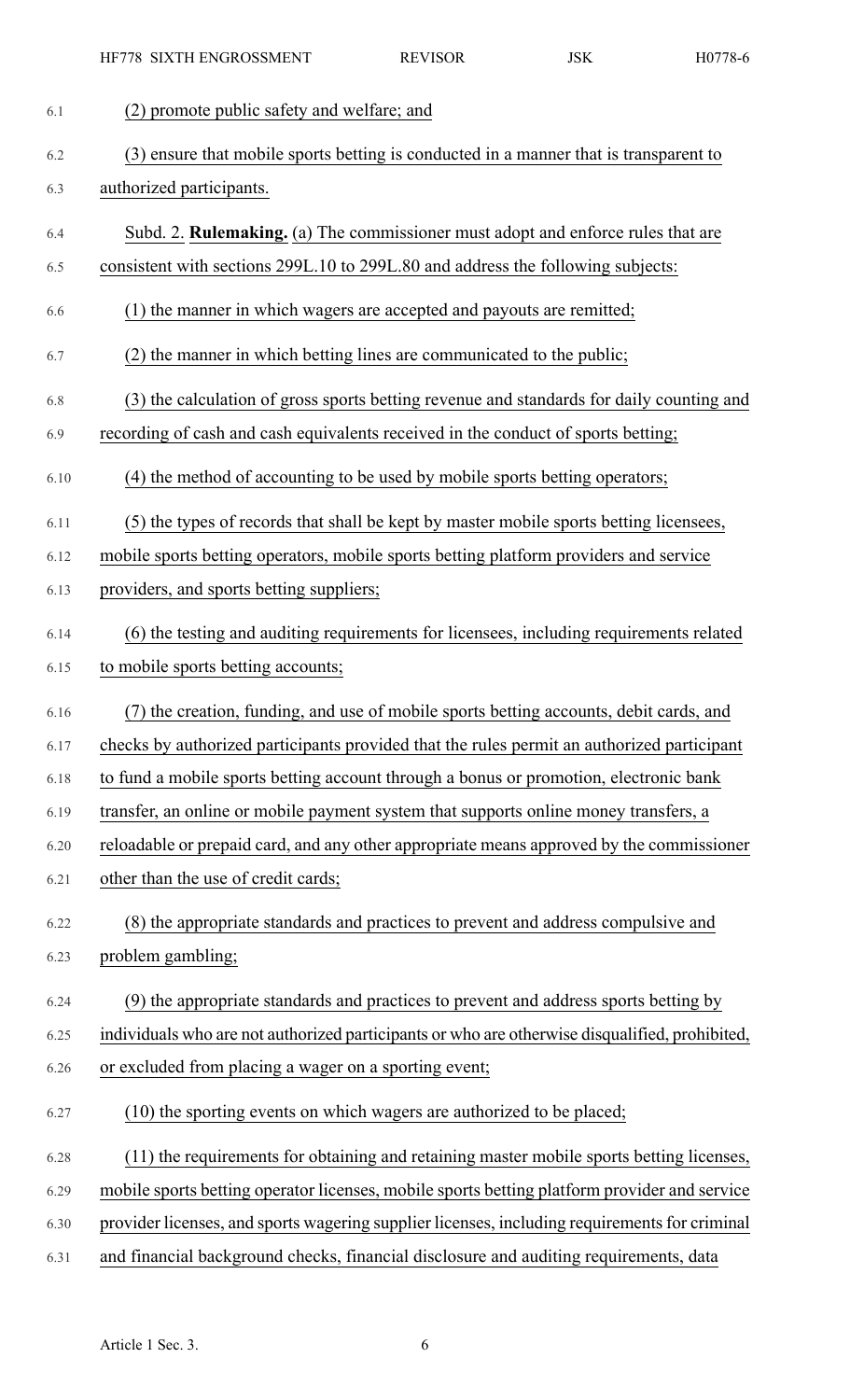| 7.1  | practices and security requirements, bonding or other surety requirements, and the conduct     |
|------|------------------------------------------------------------------------------------------------|
| 7.2  | of inspections;                                                                                |
| 7.3  | (12) the requirements for mobile sports betting platform provider and service provider         |
| 7.4  | licensees to provide equipment and supplies used in sports betting;                            |
| 7.5  | (13) the requirements for sports wagering supplier licensees to provide services, goods,       |
| 7.6  | software, or any other product or information necessary to conduct sports betting or determine |
| 7.7  | the outcome of wagers;                                                                         |
| 7.8  | (14) the requirements for employees of master mobile sports betting licensees and mobile       |
| 7.9  | sports betting operators whose exclusive or primary responsibilities involve mobile sports     |
| 7.10 | betting, including minimum age requirements, criminal background checks, and retention         |
| 7.11 | of documents related to the employees;                                                         |
| 7.12 | (15) the appropriate limits, requirements, standards, and regulations related to marketing     |
| 7.13 | and advertising, developed in consultation with the state affiliate recognized by the National |
| 7.14 | Council on Problem Gambling, including rules to address the time, place, and manner of         |
| 7.15 | marketing and advertising, the types of wagers that may be marketed or advertised, and the     |
| 7.16 | types of mobile sports betting accounts that may be marketed or advertised;                    |
|      |                                                                                                |
| 7.17 | (16) the limits and requirements related to advertising, including:                            |
| 7.18 | (i) rules that prohibit depicting an individual under age 21 engaging in sports betting;       |
| 7.19 | (ii) rules that prohibit advertisement in any print publication or on radio, television, or    |
| 7.20 | any other medium if the targeted audience of that medium is reasonably expected to be          |
| 7.21 | individuals who are under age 21;                                                              |
| 7.22 | (iii) rules that establish what warnings and other information an advertisement must           |
| 7.23 | contain; and                                                                                   |
| 7.24 | (iv) rules that limit the frequency of advertisements;                                         |
| 7.25 | (17) the appropriate standards for limiting the total number of wagers an individual can       |
| 7.26 | place within a specified period of time and any required waiting period between placing        |
| 7.27 | wagers, in order to reduce the addictive impact of mobile wagering applications;               |
| 7.28 | (18) the requirements for monitoring patterns of wagering to identify behaviors consistent     |
| 7.29 | with problem gambling and the appropriate actions to take when problem gambling is             |
| 7.30 | suspected, including pausing or suspending activities from an identified mobile sports betting |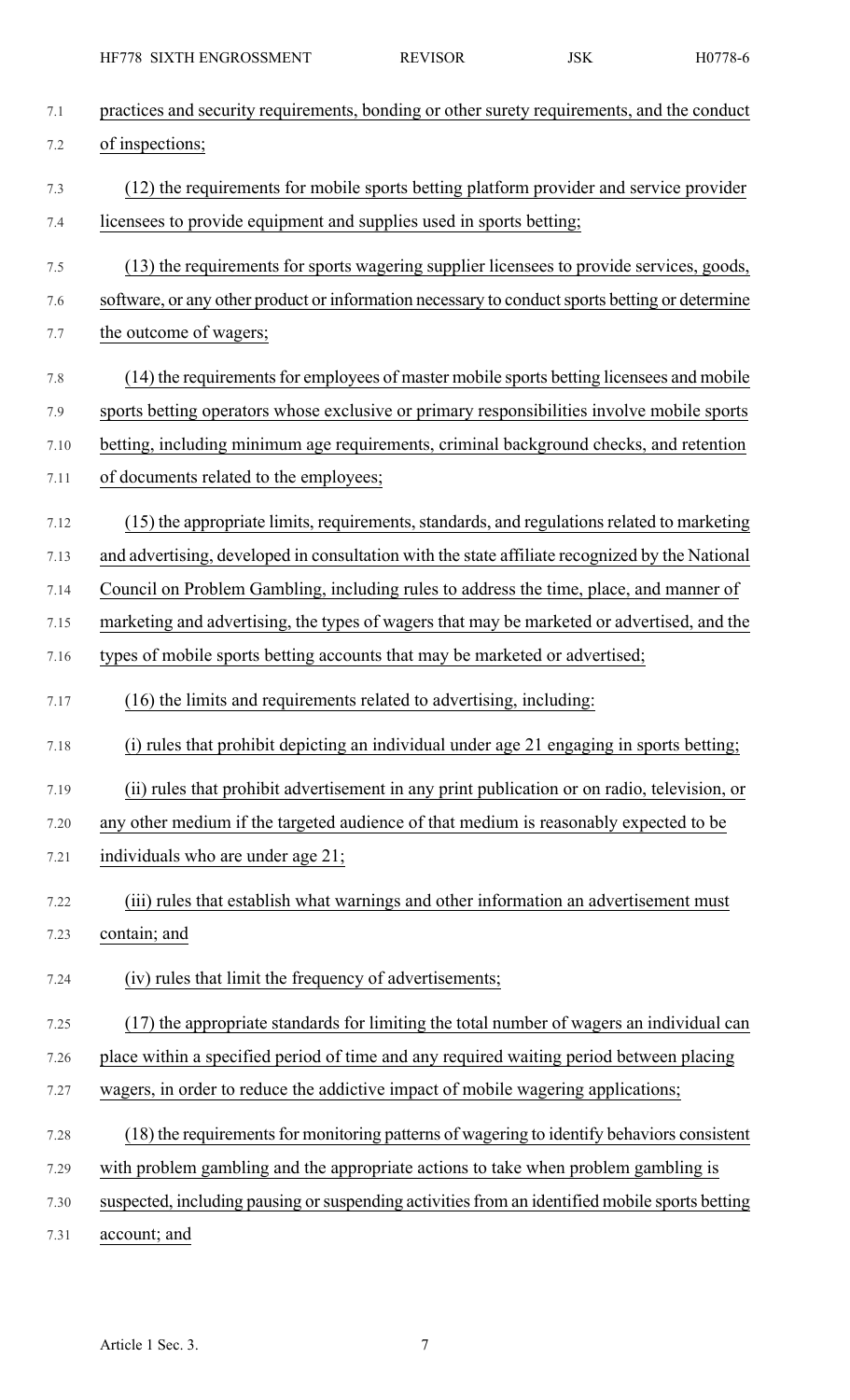8.1 (19) the appropriate limits, standards, and requirements necessary to prevent excessive 8.2 wagering by an individual whose ability to control impulsive wagering is impaired in any 8.3 way. 8.4 (b) Rules for which notice is published in the State Register before January 1, 2023, 8.5 may be adopted using the expedited rulemaking process in section 14.389. 8.6 (c) The commissioner shall regularly review and update rules designed to prevent and 8.7 address compulsive and problem gambling to incorporate advances in the understanding of 8.8 compulsive and problem gambling and updated best practices in the area. 8.9 Subd. 3. **Delegation.** The commissioner may delegate any of its authority under this 8.10 chapter to the director if, in the judgment of the commissioner, doing so would promote the 8.11 efficient administration of this chapter. 8.12 Subd. 4. **Requests for restrictions on wager types.** (a) A sports governing body may 8.13 request that the commissioner prohibit wagers on a particular sporting event, or prohibit or 8.14 restrict particular types of wagers. 8.15 (b) Requests from a sports governing body shall be made in the form and manner 8.16 established by the commissioner. 8.17 (c) Upon receipt of a request made under this subdivision, the commissioner shall send 8.18 written notice to every mobile sports betting operator, provide mobile sports betting operators 8.19 with an opportunity to respond to the request, and consider any timely response submitted 8.20 by a mobile sports betting operator. The commissioner may not take action without providing 8.21 mobile sports betting operators with an opportunity to respond, but may establish reasonable 8.22 deadlines for the response based on the nature of the request and any exigent circumstances 8.23 that exist. 8.24 (d) If the commissioner determines that the sports governing body has shown good cause 8.25 to support the requested prohibition or restriction, the commissioner shall adopt the 8.26 prohibition or restriction and send notice of the prohibition or restriction to every mobile 8.27 sports betting operator. If the commissioner determines that the sports governing body has 8.28 not shown good cause to support the requested prohibition or restriction, the commissioner 8.29 shall provide the sports governing body with notice and an opportunity for a hearing to offer 8.30 further evidence in support of its request. The commissioner shall provide the master mobile 8.31 sports betting licensees and mobile sports betting operators with notice of the hearing and 8.32 an opportunity to participate.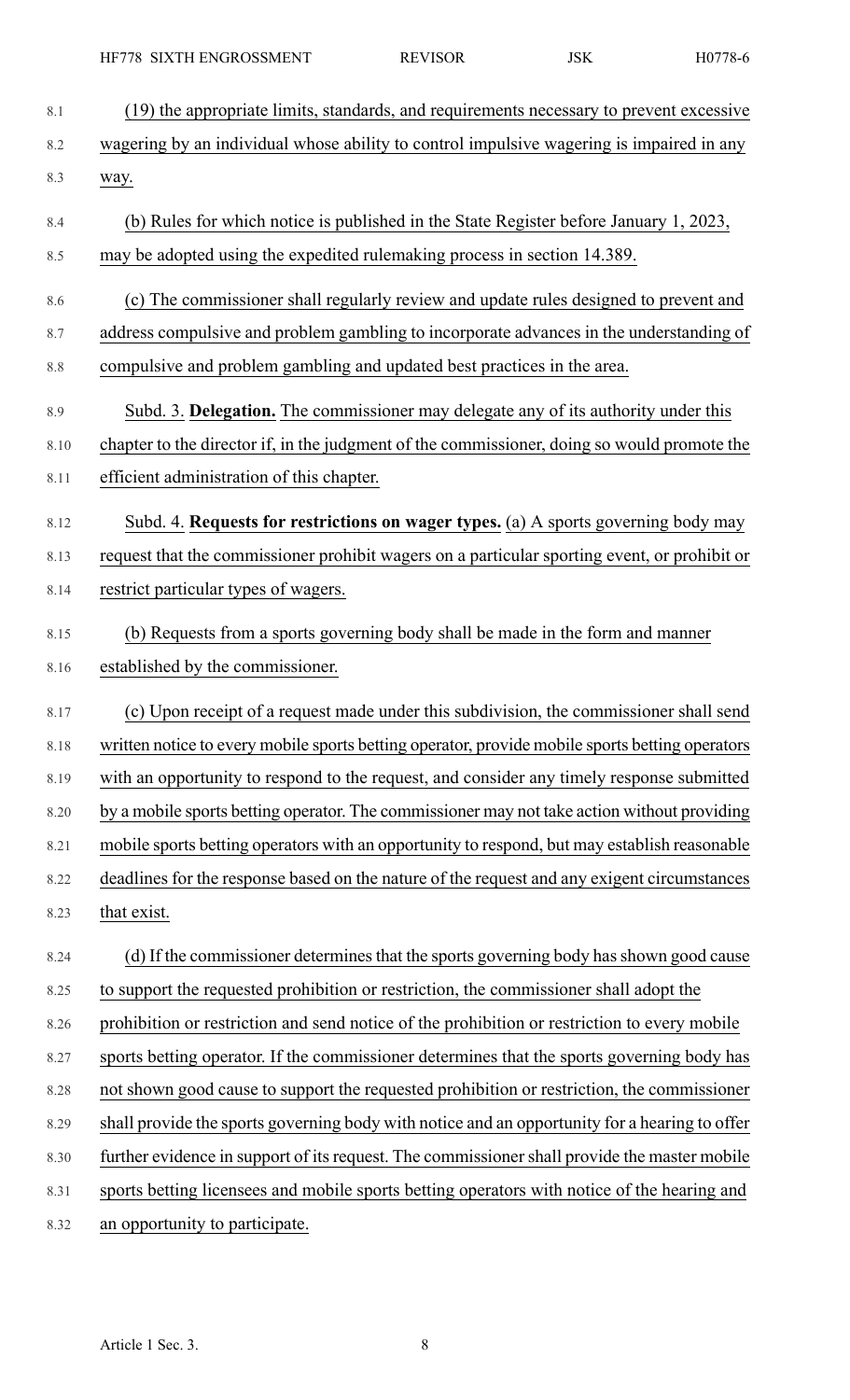| 9.1  | Sec. 4. [299L.20] LICENSE TYPES; TRANSFERS PROHIBITED.                                        |
|------|-----------------------------------------------------------------------------------------------|
| 9.2  | (a) The commissioner shall issue the following licenses for mobile sports betting:            |
| 9.3  | (1) two master mobile sports betting licenses;                                                |
| 9.4  | (2) up to 11 mobile sports betting operator licenses;                                         |
| 9.5  | (3) mobile sports betting platform provider and service provider licenses; and                |
| 9.6  | (4) sports betting supplier licenses.                                                         |
| 9.7  | (b) Licenses issued under sections 299L.10 to 299L.80 may not be transferred.                 |
| 9.8  | Sec. 5. [299L.25] GENERAL LICENSING REQUIREMENTS;                                             |
| 9.9  | DISQUALIFICATIONS; BACKGROUND INVESTIGATIONS.                                                 |
| 9.10 | Subdivision 1. General requirements. (a) A licensee or applicant must meet each of            |
| 9.11 | the following requirements, if applicable, to hold or receive a license issued under sections |
| 9.12 | 299L.10 to 299L.80:                                                                           |
| 9.13 | (1) have completed an application for licensure or application for renewal;                   |
| 9.14 | (2) have paid the applicable application and licensing fees;                                  |
| 9.15 | (3) not be employed by any state agency with regulatory authority over mobile sports          |
| 9.16 | betting;                                                                                      |
| 9.17 | $(4)$ not owe \$500 or more in delinquent taxes, as defined in section 270C.72;               |
| 9.18 | (5) not have had a sales and use tax permit revoked by the commissioner of revenue            |
| 9.19 | within the past two years; and                                                                |
| 9.20 | (6) not have, after demand, failed to file tax returns required by the commissioner of        |
| 9.21 | revenue.                                                                                      |
| 9.22 | (b) The requirements under paragraph (a) apply to the applicant or licensee, or a director,   |
| 9.23 | officer, partner, member of the governing body for the applicant or licensee, person in a     |
| 9.24 | supervisory or management position of the applicant or licensee, or any direct or indirect    |
| 9.25 | holder of more than ten percent financial interest in the applicant or licensee.              |
| 9.26 | Subd. 2. Criminal offenses; disqualifications. (a) No person may hold or receive a            |
| 9.27 | license issued under sections 299L.10 to 299L.80 if the person has been convicted of, or      |
| 9.28 | received a stay of adjudication for, a violation of a state or federal law that:              |
| 9.29 | $(1)$ is a felony, other than any act that would be a violation of section 152.025 under      |
| 9.30 | Minnesota law;                                                                                |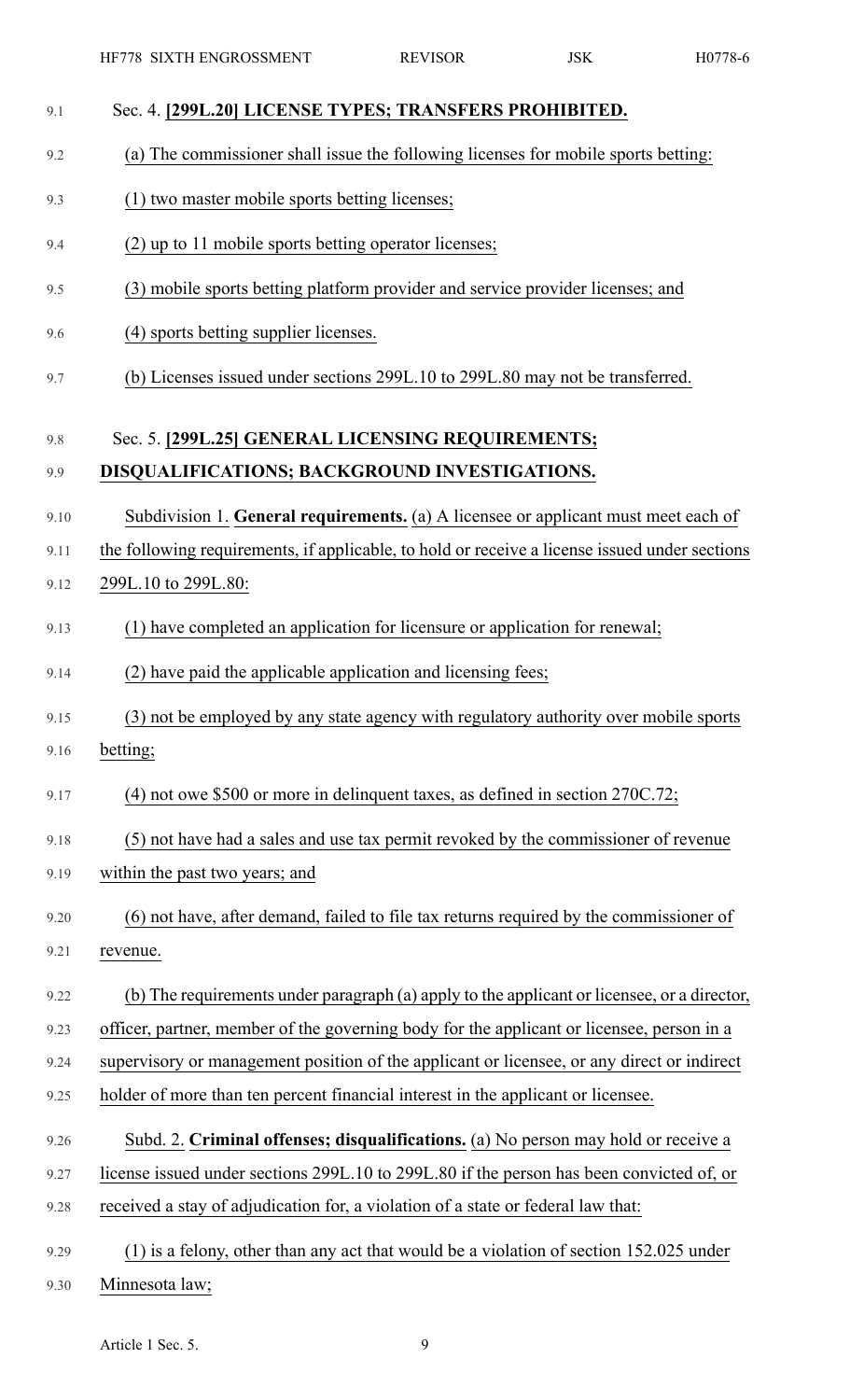10.1 (2) is a crime involving gambling; or

- 10.2 (3) is a crime involving theft or fraud that would be a gross misdemeanor or felony under 10.3 Minnesota law.
- 10.4 (b) The requirements under paragraph (a) apply to the applicant or licensee, or a director, 10.5 officer, partner, member of the governing body for the applicant or licensee, person in a 10.6 supervisory or management position of the applicant or licensee, or any direct or indirect 10.7 holder of more than ten percent financial interest in the applicant or licensee.
- 10.8 Subd. 3. **Background investigation.** The commissioner shall perform a background 10.9 investigation on applicants for a license or license renewal and on each director, officer, 10.10 partner, member of the governing body for the applicant or licensee, person in a supervisory 10.11 or management position of the applicant or licensee, or any direct or indirect holder of more 10.12 than ten percent financial interest in the applicant or licensee. The commissioner may request 10.13 the director and the commissioner of revenue to assist in investigating the background of 10.14 an applicant or a licensee under this section. The commissioner may charge an applicant 10.15 an investigation fee to cover the cost of the investigation and shall from this fee reimburse 10.16 the Division of Alcohol and Gambling Enforcement and the Department of Revenue for 10.17 their respective shares of the cost of the investigation. The commissioner is authorized to 10.18 have access to all data compiled by the Division of Alcohol and Gambling Enforcement on 10.19 licensees and applicants.
- 10.20 Subd. 4. **Criminal history record check.** The commissioner must perform a criminal 10.21 history record check on each officer, director, or stakeholder with more than ten percent 10.22 interest in the licensee or applicant. The records check must include a criminal history check 10.23 of the state and federal criminal records. The applicant or licensee must provide signed 10.24 consent for the national criminal history records check and fingerprints for each person 10.25 subject to a check under this subdivision. The director shall assist in performing the criminal 10.26 history records check. The director may charge an applicant a fee to cover the cost of the 10.27 criminal history record check, and shall from this fee reimburse the Division of Alcohol 10.28 and Gambling Enforcement for its share of the cost of the investigation. The commissioner 10.29 or the director must submit the signed informed consent, fingerprints, and Bureau of Criminal 10.30 Apprehension and Federal Bureau of Investigation fees to the superintendent of the Bureau 10.31 of Criminal Apprehension who is authorized to exchange the fingerprints with the Federal 10.32 Bureau of Investigation to obtain the applicant's national criminal history data. The 10.33 superintendent of the Bureau of Criminal Apprehension shall retrieve Minnesota criminal 10.34 history data and shall provide the results of the state and federal criminal history record
- 10.35 check to the director. The commissioner is authorized to have access to all criminal history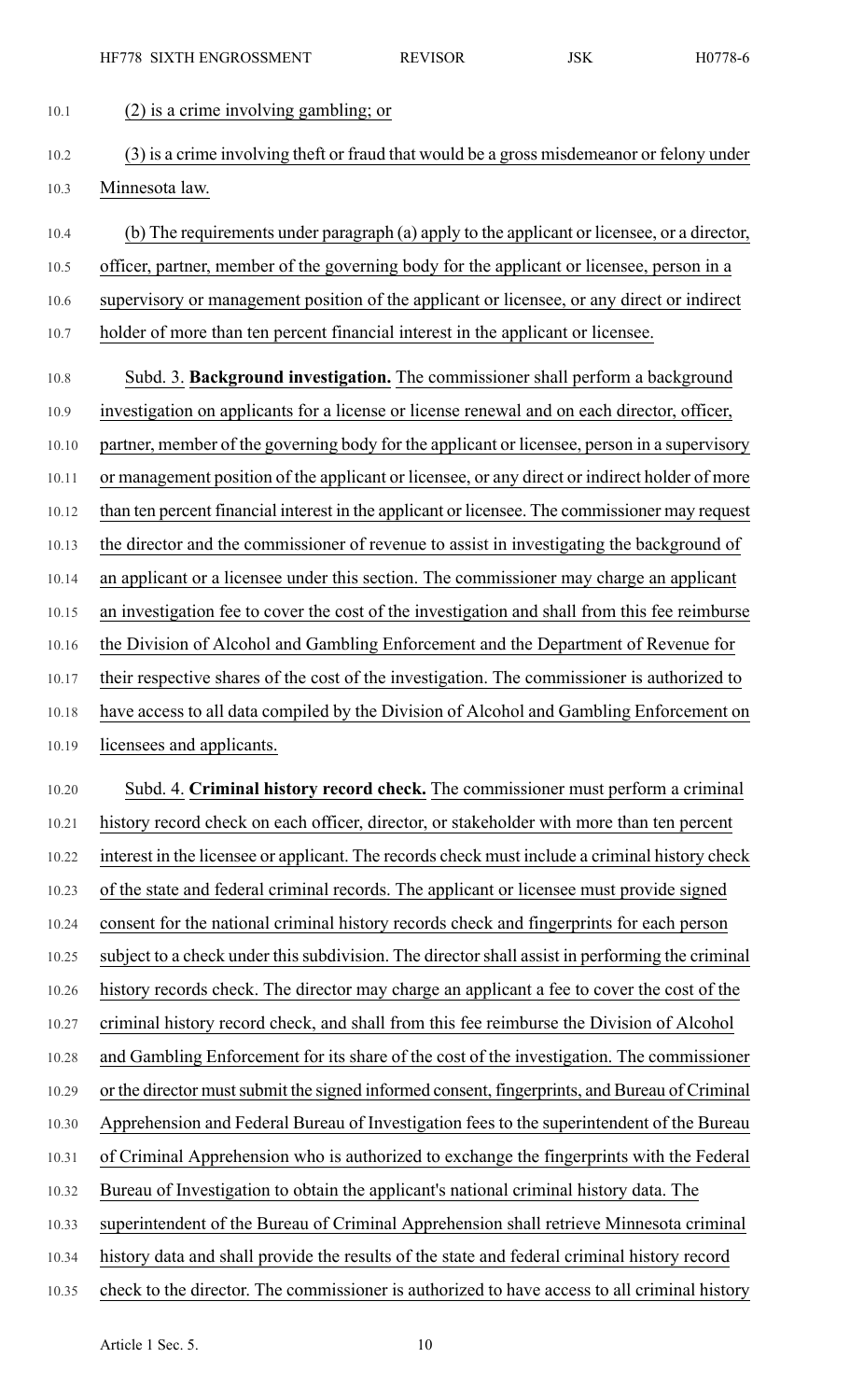| 11.1  | data compiled on licensees and applicants by the Division of Alcohol and Gambling             |
|-------|-----------------------------------------------------------------------------------------------|
| 11.2  | Enforcement, including criminal history data on each officer, director, or stakeholder with   |
| 11.3  | more than ten percent interest in the licensee or applicant.                                  |
|       |                                                                                               |
| 11.4  | Sec. 6. [299L.26] LICENSE APPLICATION AND RENEWAL; GENERAL                                    |
| 11.5  | REQUIREMENTS; PROCEDURE.                                                                      |
| 11.6  | Subdivision 1. Application; contents. An application for a license under sections             |
| 11.7  | 299L.10 to 299L.80 must be submitted on a form prescribed by the commissioner. At a           |
| 11.8  | minimum, the application must include:                                                        |
| 11.9  | (1) the name and address of the applicant and, if it is a corporation, the names of all       |
| 11.10 | officers, directors, and shareholders with more than ten percent interest in the corporation  |
| 11.11 | and any of its holding companies;                                                             |
| 11.12 | (2) the type of license being sought;                                                         |
| 11.13 | (3) if required by the commissioner, the names of any person holding directly, indirectly,    |
| 11.14 | or beneficially an interest of any kind in the applicant or any of its holding corporations,  |
| 11.15 | whether the interest is financial, administrative, policy making, or supervisory, provided    |
| 11.16 | that this provision does not extend to individual Tribal members whose only relation to the   |
| 11.17 | applicant is their membership in their respective Tribal Nations;                             |
| 11.18 | (4) an affidavit executed by the applicant setting forth that, to the best of the applicant's |
| 11.19 | knowledge, no officer, director, or other person with a present direct or indirect financial  |
| 11.20 | or management interest in the applicant:                                                      |
| 11.21 | (i) is in default in the payment of an obligation or debt to the state;                       |
| 11.22 | (ii) has ever been convicted of a crime listed in section 299L.25, subdivision 2, paragraph   |
| 11.23 | (a), or has a state or federal charge for one of those crimes pending;                        |
| 11.24 | (iii) is or has been convicted of engaging in an illegal business;                            |
| 11.25 | (iv) has ever been found guilty of fraud or misrepresentation in connection with wagering;    |
| 11.26 | or                                                                                            |
| 11.27 | (v) has ever knowingly violated a rule or order of the commissioner or a law of Minnesota     |
| 11.28 | relating to wagering;                                                                         |
| 11.29 | (5) an irrevocable consent statement, signed by the applicant, which states that suits and    |
| 11.30 | actions limited to the enforcement of this chapter may be commenced against the applicant     |
| 11.31 | by the commissioner in any court of competent jurisdiction in this state by the service on    |
| 11.32 | the secretary of state of any summons, process, or pleadings authorized by the laws of this   |

Article 1 Sec. 6. 11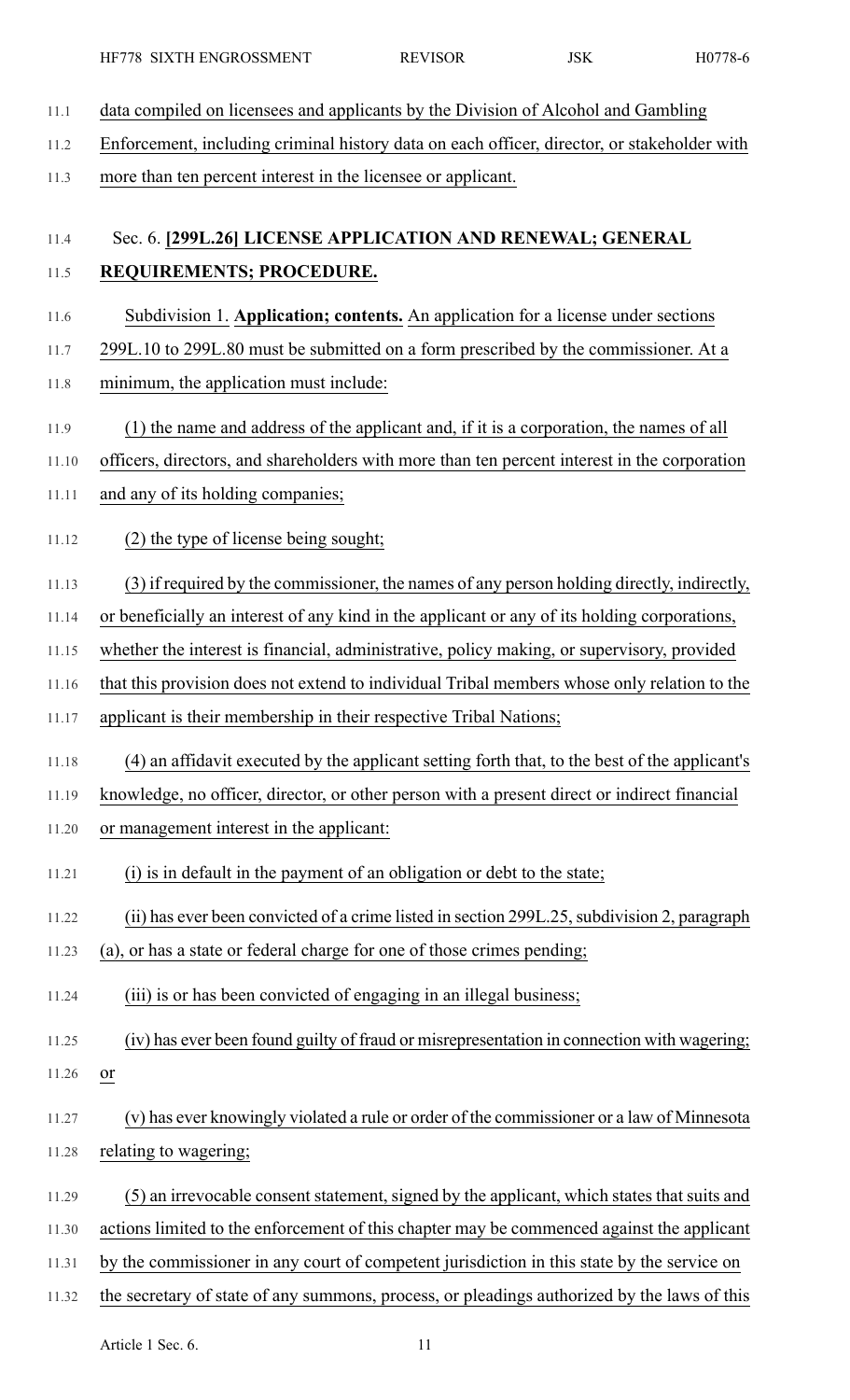| 12.1  | state. If any summons, process, or pleadings is served upon the secretary of state, it must    |
|-------|------------------------------------------------------------------------------------------------|
| 12.2  | be by duplicate copies. One copy must be retained in the Office of the Secretary of State      |
| 12.3  | and the other copy must be forwarded immediately by certified mail to the address of the       |
| 12.4  | applicant, as shown by the records of the commissioner;                                        |
| 12.5  | (6) a declaration that the laws of the state of Minnesota will be followed, including any      |
| 12.6  | applicable provisions of the Minnesota Human Rights Act, chapter 363A; and                     |
| 12.7  | any additional information required for the specific license the applicant is seeking.         |
| 12.8  | Subd. 2. Application; process. (a) Applicants must submit all required information to          |
| 12.9  | the commissioner on the forms and in the manner prescribed by the commissioner.                |
| 12.10 | (b) If the commissioner receives an application that fails to provide the required             |
| 12.11 | information, the commissioner shall issue a deficiency notice to the applicant. The applicant  |
| 12.12 | shall have ten business days from the date of the deficiency notice to submit the required     |
| 12.13 | information.                                                                                   |
| 12.14 | (c) Failure by an applicant to submit all required information will result in the application  |
| 12.15 | being rejected.                                                                                |
| 12.16 | (d) Within 90 days of receiving a completed application, the commissioner shall issue          |
| 12.17 | the appropriate license or send the applicant a notice of rejection setting forth specific     |
| 12.18 | reasons why the commissioner did not approve the application.                                  |
| 12.19 | (e) An applicant whose application is not approved may reapply at any time, but must           |
| 12.20 | submit a new application and pay an additional application fee.                                |
| 12.21 | Sec. 7. [299L.27] DUTY TO UPDATE.                                                              |
| 12.22 | (a) During the pendency of an application and at any time after a license has been issued,     |
| 12.23 | an applicant or licensee shall notify the commissioner of any changes to the information       |
| 12.24 | provided under section 299L.25 or 299L.26.                                                     |
| 12.25 | (b) If a change in the officers, directors, shareholders, or other persons with a present      |
| 12.26 | or future direct or indirect financial or management interest in a licensee, or a change of    |
| 12.27 | ownership of more than ten percent of the shares of the licensee is made after the application |
| 12.28 | for a license is filed or a license is issued, the applicant or licensee must notify the       |
| 12.29 | commissioner of the changes within ten days of their occurrence and submit a new affidavit     |
| 12.30 | as required by section 299L.26, subdivision 1, clause 4.                                       |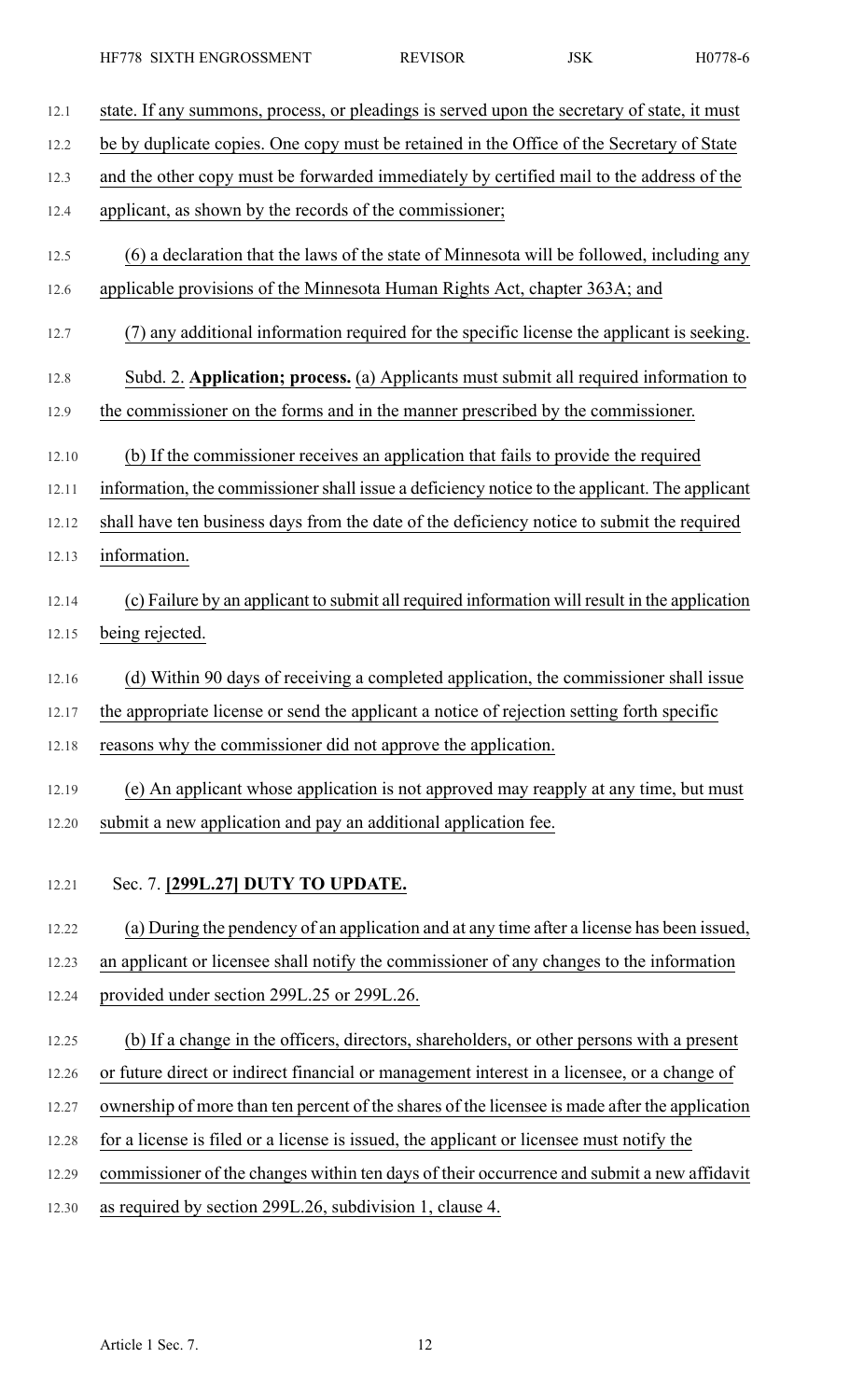- 13.1 Sec. 8. **[299L.28] MASTER MOBILE SPORTS BETTING LICENSE.** 13.2 Subdivision 1. **Issuance.** (a) The commissioner shall issue two master mobile sports 13.3 betting licenses that are valid for 20 years as follows: 13.4 (1) one master mobile sports betting license to a Tribal entity that may only be comprised 13.5 of the following Ojibwe Indian Tribes or an entity wholly owned by the Indian Tribe: 13.6 (i) the Bois Forte Band; 13.7 (ii) the Red Lake Nation; 13.8 (iii) the White Earth Band; 13.9 (iv) the Grand Portage Band; 13.10 (v) the Leech Lake Band; 13.11 (vi) the Fond du Lac Band; and 13.12 (vii) the Mille Lacs Band; and 13.13 (2) one master mobile sports betting license to a Tribal entity that may only be comprised 13.14 of the following Dakota Indian Tribes or an entity wholly owned by the Indian Tribe: 13.15 (i) the Lower Sioux Indian Community; 13.16 (ii) the Upper Sioux Community; 13.17 (iii) the Shakopee Mdewakanton Sioux Community; and 13.18 (iv) the Prairie Island Indian Community. 13.19 (b) The commissioner may not issue a master mobile sports betting license under this 13.20 section unless an operational agreement signed by both the Tribal entities identified in 13.21 paragraph (a), clauses (1) and (2), has been filed with the commissioner. An operational 13.22 agreement executed pursuant to this paragraph is not subject to section 13.05, subdivision 13.23 6 or 11. 13.24 (c) A master mobile sports betting license issued under this subdivision is renewable 13.25 every 20 years under conditions required by rule adopted pursuant to section 299L.15. 13.26 Subd. 2. **Authorized actions.** (a) A master mobile sports betting license entitles the 13.27 licensee to coordinate mobile sports betting in Minnesota and contract through an inter-Tribal 13.28 compact with a mobile sports betting operator. 13.29 (b) A master mobile sports betting licensee licensed under subdivision 1, clause (1),
- 13.30 may contract with up to seven mobile sports betting operators. A master sports betting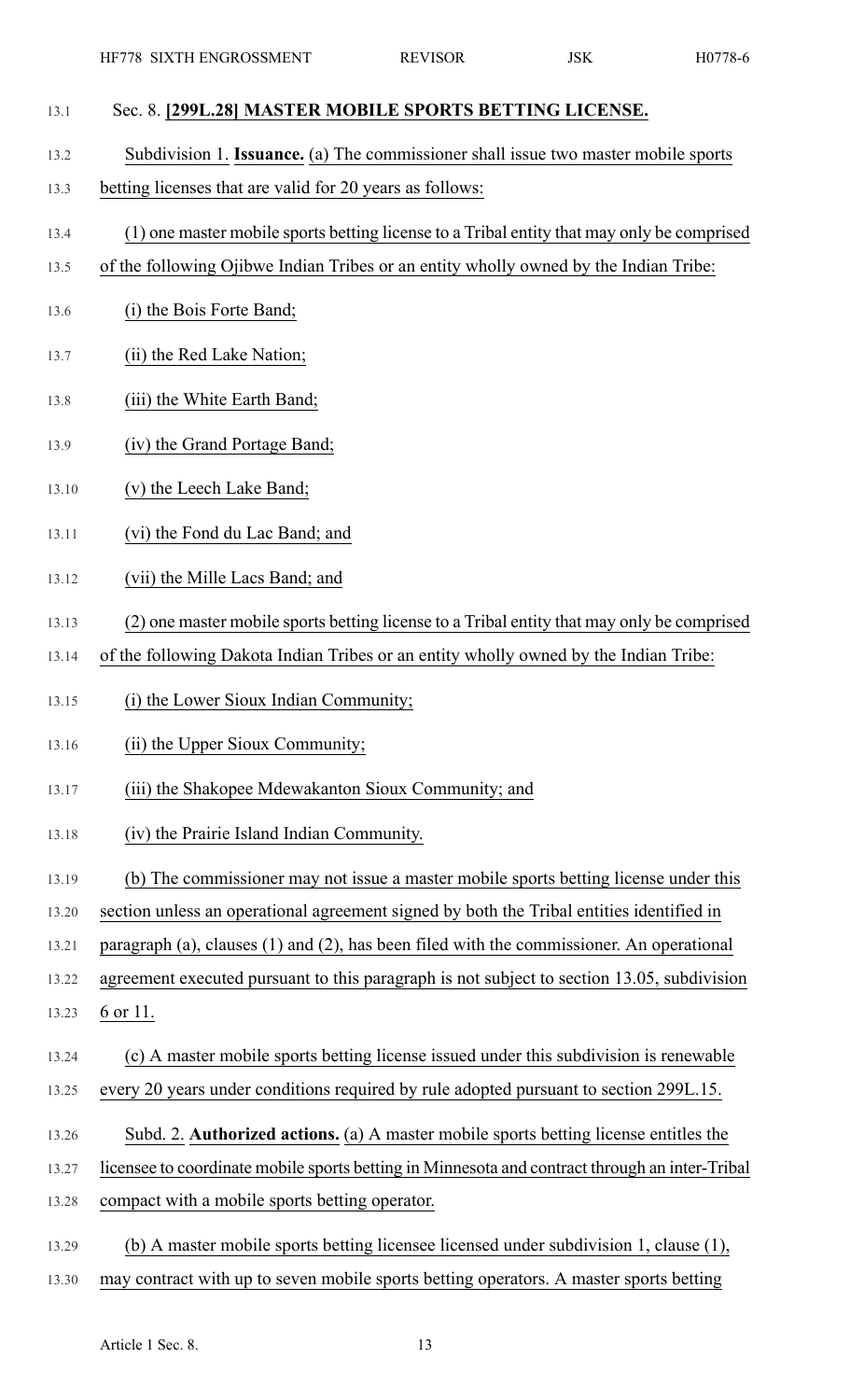| 14.1  | licensee licensed under subdivision 1, clause (2), may contract with up to four mobile sports |
|-------|-----------------------------------------------------------------------------------------------|
| 14.2  | betting operators.                                                                            |
| 14.3  | (c) A master mobile sports betting licensee may contract with a mobile sports betting         |
| 14.4  | operator before the mobile sports betting operator is licensed, but may not coordinate or     |
| 14.5  | facilitate the acceptance of wagers through an unlicensed mobile sports betting operator.     |
| 14.6  | Subd. 3. Licensing requirements. A master mobile sports betting licensee must:                |
| 14.7  | (1) be an organization comprised of two or more Indian Tribes;                                |
| 14.8  | (2) submit a completed application and all required documents or other materials pursuant     |
| 14.9  | to sections 299L.25 and 299L.26 and any relevant rules;                                       |
| 14.10 | (3) not be disqualified under section 299L.25 or any relevant rules; and                      |
| 14.11 | (4) meet any other conditions required by rule adopted pursuant to section 299L.15.           |
| 14.12 | Sec. 9. [299L.29] MOBILE SPORTS BETTING OPERATOR LICENSE.                                     |
| 14.13 | Subdivision 1. Issuance. The commissioner may issue up to 11 mobile sports betting            |
| 14.14 | operator licenses that are valid for one year. A mobile sports betting operator license may   |
| 14.15 | be renewed under conditions required by rule adopted pursuant to section 299L.15.             |
| 14.16 | Subd. 2. Authorized actions. A mobile sports betting operator license entitles the licensee   |
| 14.17 | to:                                                                                           |
| 14.18 | (1) contract through an inter-Tribal compact with a master mobile sports betting licensee     |
| 14.19 | to operate, conduct, or offer for play mobile sports betting in Minnesota;                    |
| 14.20 | (2) contract with licensed mobile sports betting platform providers and service providers     |
| 14.21 | to facilitate the acceptance of wagers on behalf of the mobile sports betting operator;       |
| 14.22 | (3) contract with licensed sports betting suppliers; and                                      |
| 14.23 | (4) perform any other actions approved by the commissioner to ensure that mobile sports       |
| 14.24 | betting is conducted in a fair, lawful, and transparent manner.                               |
| 14.25 | Subd. 3. Licensing requirements. A mobile sports betting operator must:                       |
| 14.26 | (1) be an entity wholly owned and controlled by an Indian Tribe or an entity wholly           |
| 14.27 | owned and controlled by multiple Indian Tribes;                                               |
| 14.28 | (2) submit a completed application and all required documents or other materials pursuant     |
| 14.29 | to sections 299L.25 and 299L.26 and any relevant rules;                                       |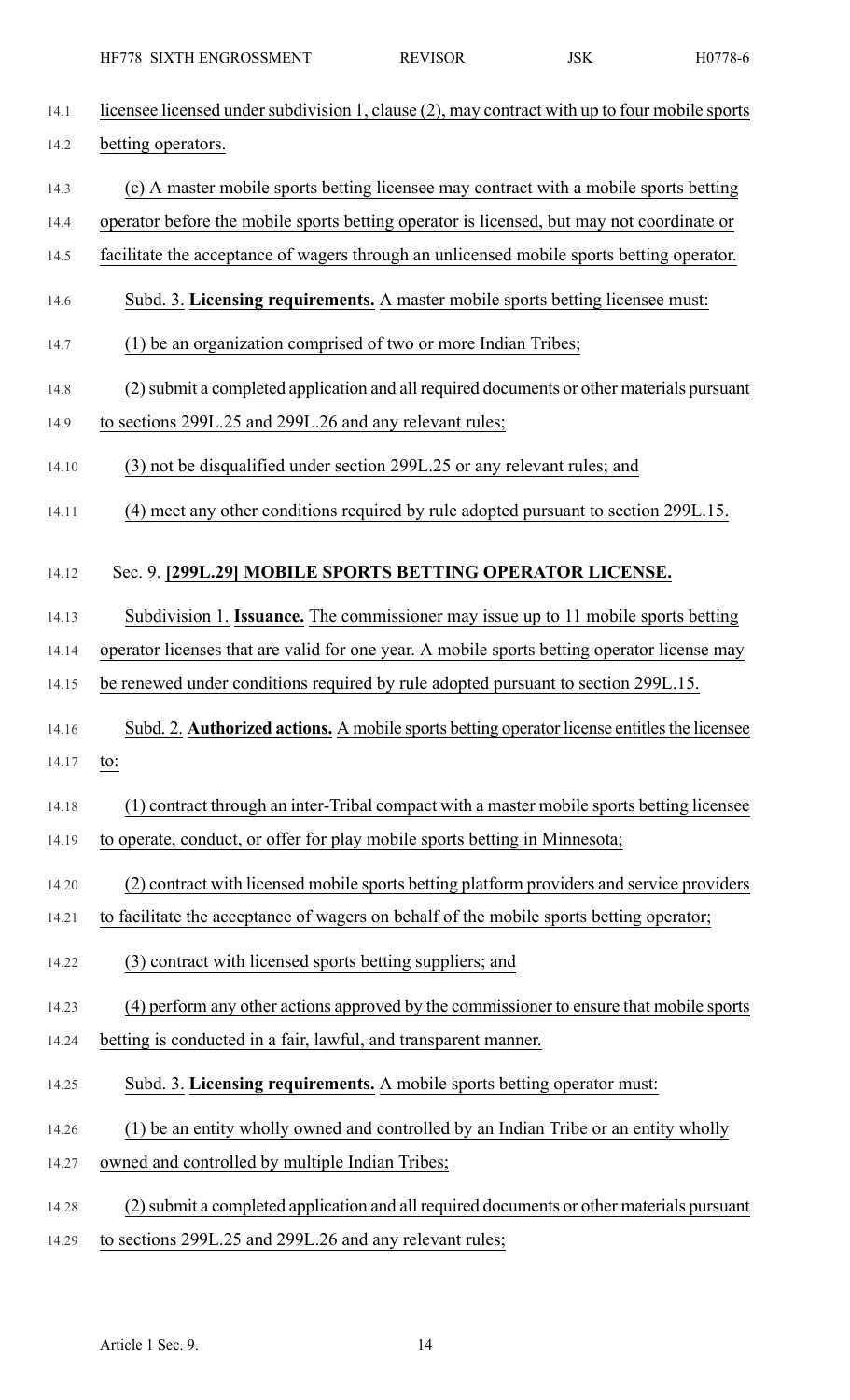| 15.1  | (3) submit a detailed plan and specifications for the implementation of mobile sports              |
|-------|----------------------------------------------------------------------------------------------------|
| 15.2  | betting;                                                                                           |
| 15.3  | (4) include mechanisms on its mobile sports betting platform that are designed to detect           |
| 15.4  | and prevent the unauthorized use of internet sports betting accounts and to detect and prevent     |
| 15.5  | fraud, money laundering, and collusion, or require a contracted mobile sports betting platform     |
| 15.6  | provider to include those mechanisms;                                                              |
| 15.7  | (5) submit a statement of the assets and liabilities of the mobile sports betting operator         |
| 15.8  | to the commissioner;                                                                               |
| 15.9  | (6) have entered into an inter-Tribal compact with a master mobile sports betting licensee         |
| 15.10 | to operate, conduct, or offer for play mobile sports betting in Minnesota;                         |
| 15.11 | (7) not be disqualified under section 299L.25 or any relevant rules;                               |
| 15.12 | $(8)$ pay an annual licensing fee in the amount of \$2,125; and                                    |
| 15.13 | (9) meet any other conditions required by rule adopted pursuant to section 299L.15.                |
| 15.14 | Subd. 4. Reporting. A mobile sports betting operator must report to the commissioner               |
| 15.15 | monthly on wagers placed and redeemed during the reporting month and outstanding at the            |
| 15.16 | time of the report.                                                                                |
|       |                                                                                                    |
| 15.17 |                                                                                                    |
| 15.18 | Sec. 10. [299L.30] MOBILE SPORTS BETTING PLATFORM PROVIDER AND<br><b>SERVICE PROVIDER LICENSE.</b> |
| 15.19 | Subdivision 1. Issuance. The commissioner may issue mobile sports betting platform                 |
| 15.20 | provider and service provider licenses that are valid for one year. A mobile sports betting        |
| 15.21 | platform provider and service provider license may be renewed under conditions required            |
| 15.22 | by rule adopted pursuant to section 299L.15.                                                       |
| 15.23 | Subd. 2. Authorized actions. A mobile sports betting platform provider or service                  |
| 15.24 | provider license entitles the licensee to provide sports betting platforms, sports betting         |
| 15.25 | technology, sports betting applications, or associated mobile sports betting hardware,             |
| 15.26 | software, or equipment to mobile sports betting operators.                                         |
| 15.27 | Subd. 3. Licensing requirements. A mobile sports betting operator must:                            |
| 15.28 | (1) submit a completed application and all required documents or other materials pursuant          |
| 15.29 | to sections 299L.25 and 299L.26 and any relevant rules;                                            |
| 15.30 | (2) not be disqualified under section 299L.25 or any relevant rules;                               |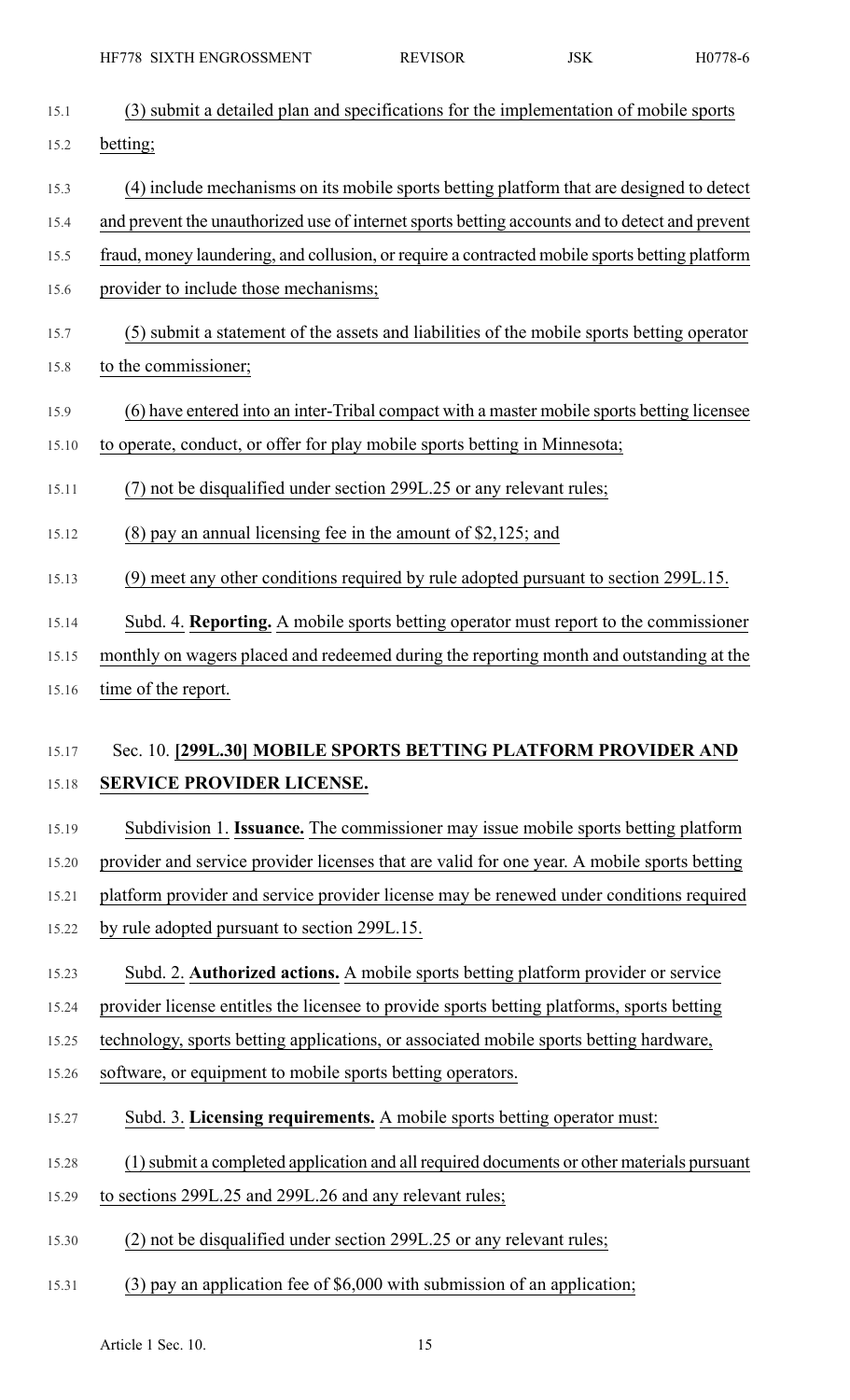| 16.1  | (4) pay a licensing fee after the application is approved in the amount of $$38,250$ or a      |
|-------|------------------------------------------------------------------------------------------------|
| 16.2  | license renewal fee of \$8,500; and                                                            |
| 16.3  | (5) meet any other conditions required by rule adopted pursuant to section 299L.15.            |
| 16.4  | Sec. 11. [299L.31] SPORTS BETTING SUPPLIER LICENSE.                                            |
| 16.5  | Subdivision 1. Issuance. The commissioner may issue sports betting supplier licenses           |
| 16.6  | that are valid for one year. A sports betting supplier license may be renewed under conditions |
| 16.7  | required by rule adopted pursuant to section 299L.15.                                          |
| 16.8  | Subd. 2. Authorized actions. A sports betting supplier license entitles the licensee to        |
| 16.9  | either directly or indirectly provide mobile sports betting operators with information and     |
| 16.10 | support necessary to offer mobile sports betting. Information and support may be provided      |
| 16.11 | in the form of services, goods, or software, and may include data feeds and odds services,     |
| 16.12 | risk management, and integrity monitoring.                                                     |
| 16.13 | Subd. 3. Licensing requirements. (a) A mobile sports betting supplier must:                    |
| 16.14 | (1) submit a completed application and all required documents for the applicant's principal    |
| 16.15 | owners who directly own ten percent or more of the applicant and the applicant's officers;     |
| 16.16 | $(2)$ pay an application fee of \$6,000 with submission of an application;                     |
| 16.17 | $(3)$ pay a licensing fee after the application is approved in the amount of \$38,250 or a     |
| 16.18 | license renewal fee of \$8,500; and                                                            |
| 16.19 | (4) meet any other conditions required by rule adopted pursuant to section 299L.15.            |
| 16.20 | (b) Provided an application has been completed to the satisfaction of the commissioner,        |
| 16.21 | disclosure of the following public information may be waived:                                  |
| 16.22 | (1) statutorily authorized pension investment boards that are direct or indirect shareholders  |
| 16.23 | of an applicant; and                                                                           |
| 16.24 | (2) investment funds or entities registered with the Securities and Exchange Commission,       |
| 16.25 | including any investment advisors or entities under the management of an entity registered     |
| 16.26 | with the Securities and Exchange Commission, that are direct or indirect shareholders of       |
| 16.27 | the applicant.                                                                                 |
| 16.28 | Sec. 12. [299L.35] DEPOSIT AND APPROPRIATION OF FEES.                                          |

16.29 Application, license, and renewal fees shall be deposited in the sports betting revenue 16.30 account in the special revenue fund.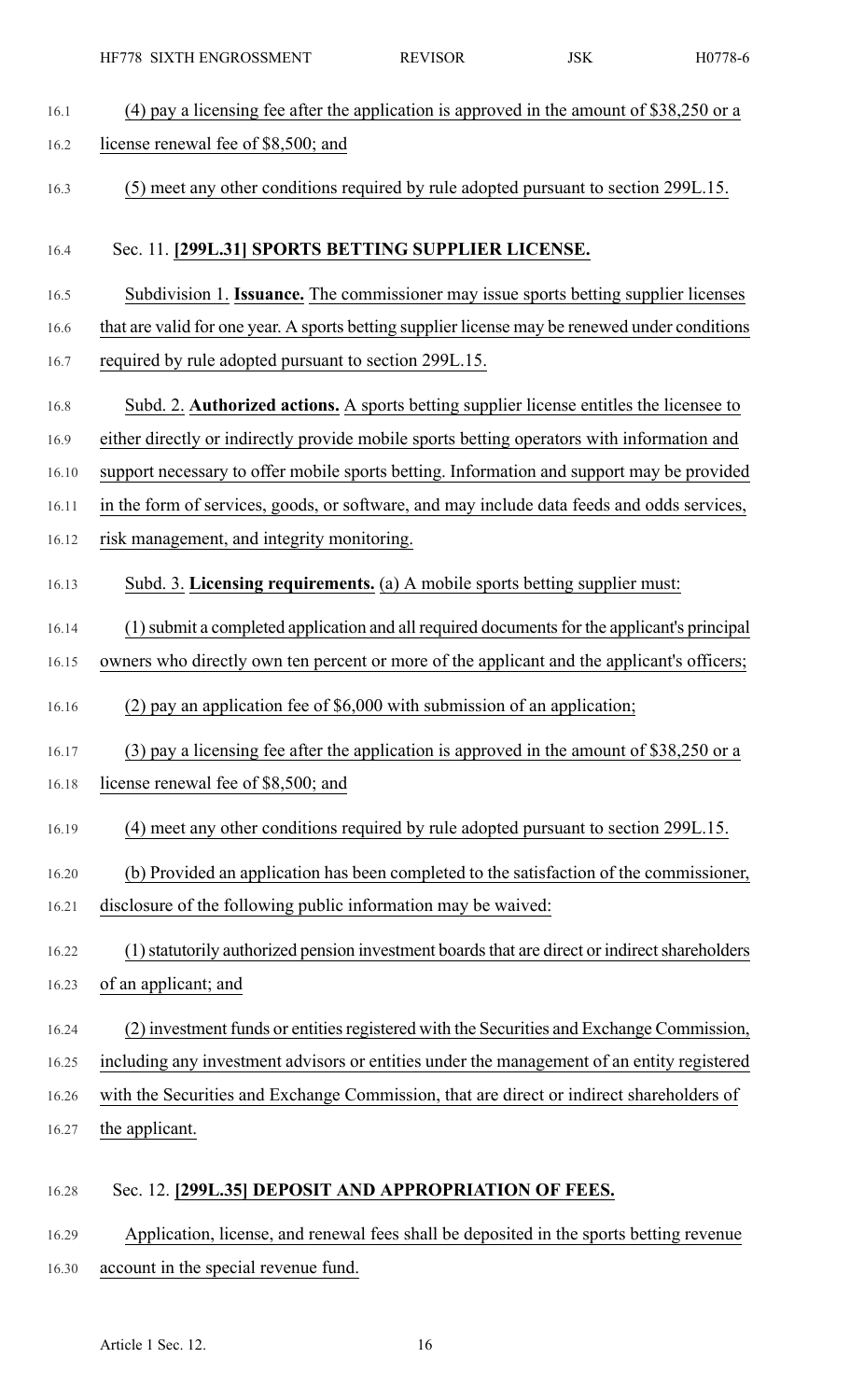| 17.1  | Sec. 13. [299L.36] ADVERTISING.                                                                   |
|-------|---------------------------------------------------------------------------------------------------|
| 17.2  | Subdivision 1. Prohibition on targeting individuals under age 21. No licensee or                  |
| 17.3  | other person shall publish or cause to be published an advertisement for mobile sports betting    |
| 17.4  | that:                                                                                             |
| 17.5  | (1) depicts a person under age 21 engaging in sports betting or mobile sports betting;            |
| 17.6  | (2) includes an image that is designed to be appealing to individuals under age 21 or             |
| 17.7  | encourage sports betting by individuals under age 21; or                                          |
| 17.8  | (3) is in any print publication or on radio, television, or any other medium if 30 percent        |
| 17.9  | or more of the audience of that medium is reasonably expected to be individuals who are           |
| 17.10 | under age 21, as determined by reliable, current audience composition data.                       |
| 17.11 | Subd. 2. Prohibition on targeting individuals prohibited from placing wagers. No                  |
| 17.12 | licensee or other person shall publish or cause to be published an advertisement for mobile       |
| 17.13 | sports betting that targets individuals who are disqualified, prohibited, or excluded from        |
| 17.14 | placing a wager on a sporting event for any reason, including being identified on the exclusion   |
| 17.15 | list identified in section 299L.45, subdivision 1.                                                |
| 17.16 | Subd. 3. Prohibition on advertising in certain locations. No licensee or other person             |
| 17.17 | shall place or cause to be placed an advertisement for mobile sports betting:                     |
| 17.18 | (1) in a personal vehicle as defined in section $65B.472$ , subdivision 1, paragraph (c);         |
| 17.19 | (2) in a taxicab, limousine, or for-hire vehicle;                                                 |
| 17.20 | (3) at a bus stop or train stop location, transit shelter, or transit passenger seating facility; |
| 17.21 | (4) at a taxi stand or other transportation waiting area;                                         |
| 17.22 | $(5)$ at any airport; or                                                                          |
| 17.23 | (6) at any other similar location.                                                                |
| 17.24 | Subd. 4. Prohibition on false or misleading claims. No licensee or other person shall             |
| 17.25 | publish or cause to be published an advertisement for mobile sports betting that contains         |
| 17.26 | false or misleading claims or which contains statements, words, or pictures of an obscene,        |
| 17.27 | indecent, or immoral character, or such as would offend public morals or decency.                 |
| 17.28 | Sec. 14. [299L.40] WAGERING.                                                                      |
| 17.29 | Subdivision 1. Placing wagers. An individual who is 21 years of age or older may place            |

- 17.30 wagers pursuant to sections 299L.10 to 299L.80 provided the individual is not otherwise
- 17.31 disqualified, prohibited, or excluded from doing so.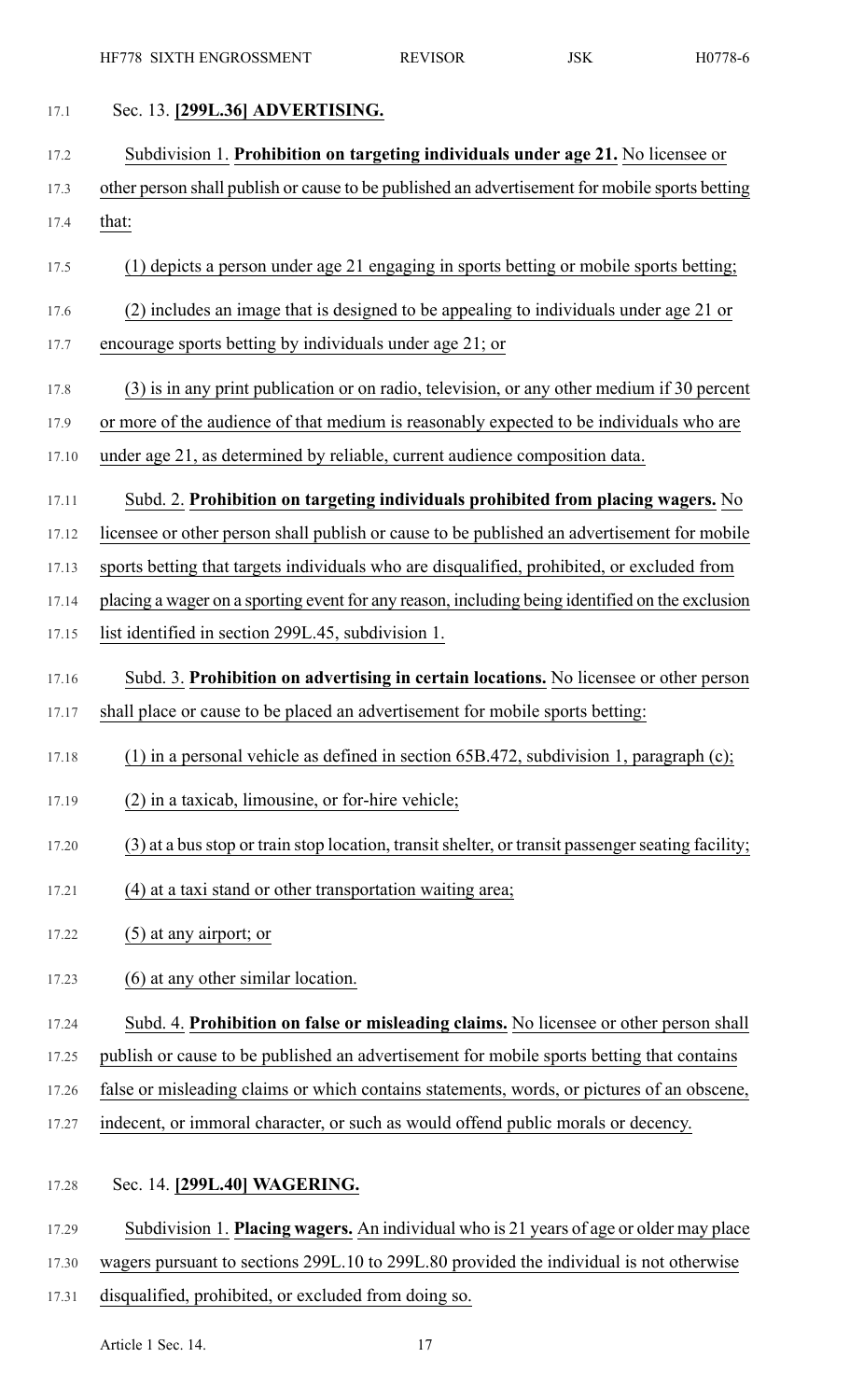| 18.1  | Subd. 2. Wager type. A mobile sports betting operator, or a mobile sports betting           |
|-------|---------------------------------------------------------------------------------------------|
| 18.2  | platform provider on behalf of a mobile sports betting operator, may only accept wagers of  |
| 18.3  | a type previously approved by the commissioner. Wager types that the commissioner may       |
| 18.4  | approve include but are not limited to the following:                                       |
| 18.5  | (1) a wager that a participant or participating team will win a sporting event or will win  |
| 18.6  | by a specified number of points;                                                            |
| 18.7  | (2) a wager as to whether the total points scored in a sporting event will be higher or     |
| 18.8  | lower than a number specified;                                                              |
| 18.9  | (3) a wager on an outcome contingency or proposition incidental to a sporting event,        |
| 18.10 | series, tournament, or season for which the outcome is published in newspapers of general   |
| 18.11 | circulation or in records made publicly available by the league or governing body for the   |
| 18.12 | event;                                                                                      |
| 18.13 | (4) a wager on the outcome of a series of two or more sporting events or a series of two    |
| 18.14 | or more contingencies incidental to a sporting event;                                       |
| 18.15 | $(5)$ in-game betting;                                                                      |
| 18.16 | (6) futures bets placed on end of the season standings, awards, or statistics; and          |
| 18.17 | (7) a wager that a participant or participating team will win an esports event or will win  |
| 18.18 | by a specified number of points.                                                            |
| 18.19 | Subd. 3. Mobile sports betting account; establishment. (a) An individual may establish      |
| 18.20 | a mobile sports betting account by electronic means from any location, and may fund an      |
| 18.21 | account by any means approved by the commissioner.                                          |
| 18.22 | (b) Money deposited in a mobile sports betting account may not be used to place a wager     |
| 18.23 | until at least three hours have passed from the time of the deposit.                        |
| 18.24 | Subd. 4. Consideration; mobile sports betting account. (a) A mobile sports betting          |
| 18.25 | operator or mobile sports betting platform provider must not accept a wager unless the      |
| 18.26 | authorized participant provides consideration in the form of funds or other thing of value  |
| 18.27 | such as use of free bets or promotional credits from their mobile sports betting account at |
| 18.28 | the time of making the wager.                                                               |
| 18.29 | (b) Consideration must be in the form of withdrawal from a mobile sports betting account    |
| 18.30 | maintained by the mobile sports betting operator or mobile sports betting platform provider |
| 18.31 | for the benefit of and in the name of the wagerer.                                          |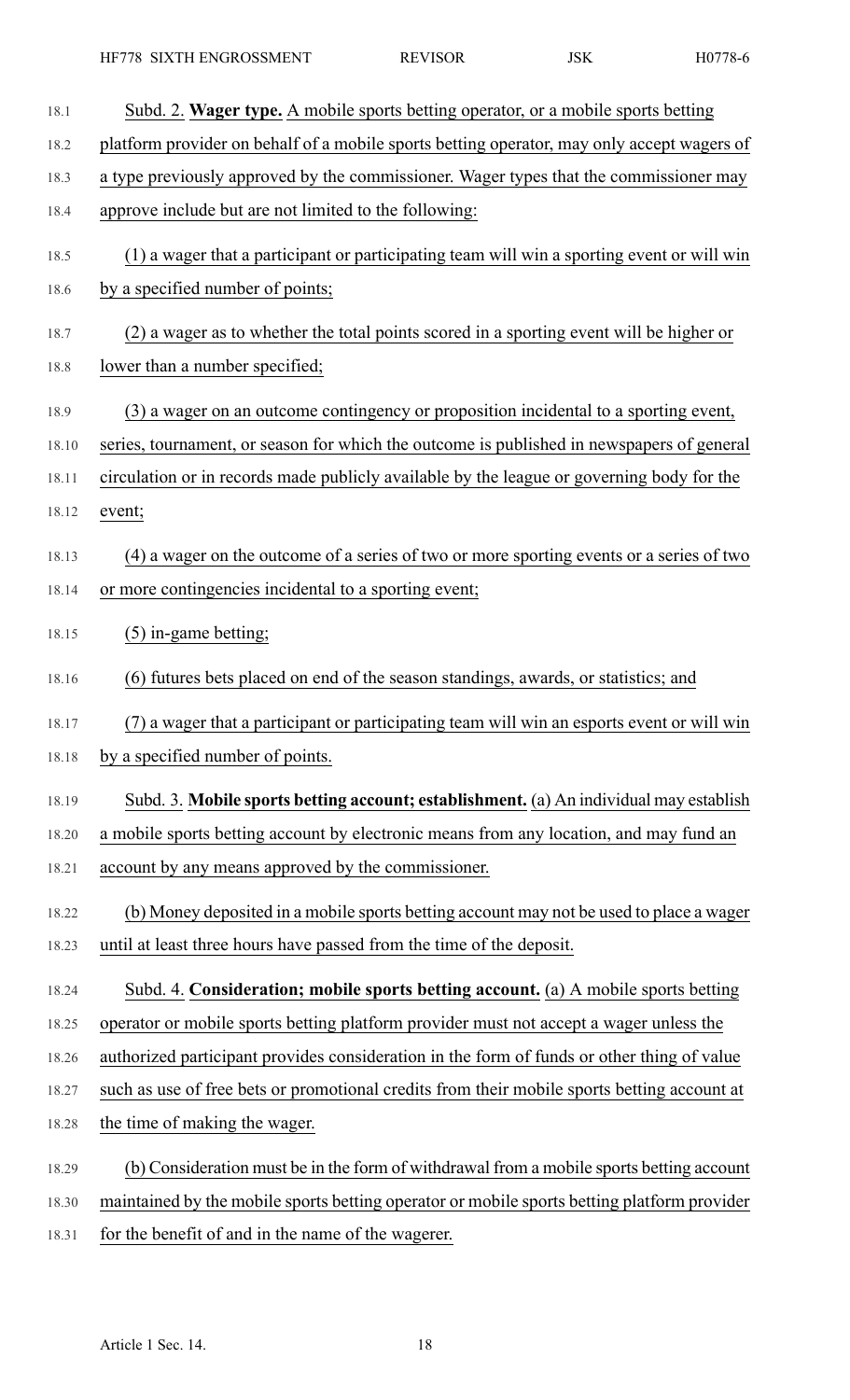- 19.1 (c) A mobile sports betting operator, or a mobile sports betting platform provider on 19.2 behalf of a mobile sports betting operator, shall verify an individual's age and identity before 19.3 allowing that individual to place a wager. Mobile sports betting operators and mobile sports 19.4 betting platform providers may utilize an approved identity verification service provider to 19.5 confirm an individual's age and identity. 19.6 (d) A person shall have the right to withdraw the balance of funds in the mobile sports 19.7 betting account in the person's name at any time with proof of identity, as determined by 19.8 rules adopted pursuant to section 299L.15. 19.9 Subd. 5. Wager location. Mobile sports betting wagers regulated under sections 299L.10 19.10 to 299L.80 may only be accepted from a person placing a wager online, through a website 19.11 or mobile application, while the person placing the wager is physically within the state. The 19.12 website or application may be hosted by a mobile sports betting operator operating in 19.13 conjunction with a mobile sports betting platform provider. The incidental routing of a 19.14 mobile sports wager shall not determine the location or locations in which the wager is 19.15 initiated, received, or otherwise made. 19.16 Subd. 6. **Information provided at the time of wager.** A mobile sports betting operator 19.17 or mobile sports betting platform provider must disclose the betting line and terms of a 19.18 wager prior to accepting a wager. Terms of the wager include the ratio of the amount to be 19.19 paid for winning to the wagered amount. 19.20 Subd. 7. **Outcome determined.** A mobile sports betting operator or mobile sports betting 19.21 platform provider must not accept a wager on the outcome of an event or proposition that 19.22 has already been determined. 19.23 Subd. 8. **Receipt.** A mobile sports betting operator must provide a person who places a 19.24 wager with an electronic receipt at the time of sale that contains the following information: 19.25 (1) the sporting event or proposition that is the subject of the wager; 19.26 (2) the outcome that will constitute a win on the wager; 19.27 (3) the amount wagered; and 19.28 (4) the payout in the event of a winning wager. 19.29 Sec. 15. **[299L.41] PROHIBITION ON PUSH NOTIFICATIONS.**
- 19.30 Mobile sports betting operators and mobile sports betting platform and service providers
- 19.31 are prohibited from sending a message from a mobile sports betting application or website
- 19.32 that appears on a user's device while the application or website is inactive unless the message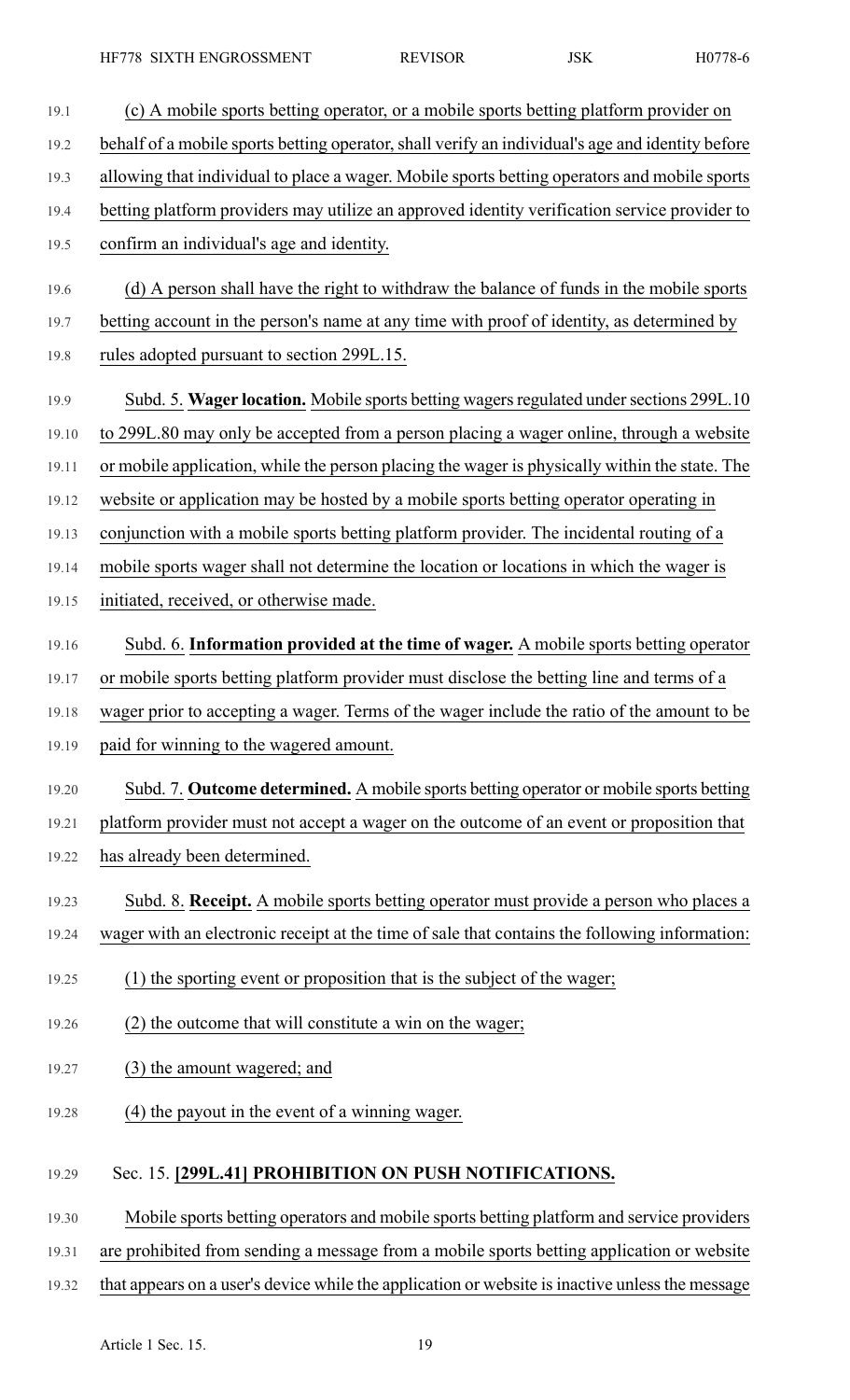20.1 is sent to notify the user of potentially fraudulent activity associated with the user's mobile 20.2 sports betting account. 20.3 Sec. 16. **[299L.45] EXCLUSION LIST AND PROHIBITION ON WAGERING.** 20.4 Subdivision 1. **Exclusion list.** (a) The commissionershall maintain a list of persons who 20.5 are not eligible to wager on sporting events through a mobile sports betting operator. The 20.6 list shall include the names of: 20.7 (1) persons who have themselves requested to be on the exclusion list; 20.8 (2) persons whose names have been submitted, for their protection, by their legal 20.9 guardians; and 20.10 (3) persons whose names have been submitted by mobile sports betting operators, mobile 20.11 sports betting platform providers, or mobile sports betting vendors. 20.12 (b) A person who has requested to be on the exclusion list may specify a time limit of 20.13 one, three, or five years for the person's name to be on the list. The commissioner will 20.14 remove the person's name from the list at the conclusion of the specified time. A person 20.15 may be removed from the list before the specified time by providing proof of completion 20.16 of a class approved by the commission to address compulsive gambling. 20.17 (c) The information contained on the list is private data on individuals, as defined in 20.18 section 13.02, subdivision 12, except the commissioner is permitted to share the list with 20.19 mobile sports betting operators as needed to prevent persons on the exclusion list from 20.20 placing sports betting wagers. 20.21 Subd. 2. **Prohibited wagers.** The following individuals who are otherwise authorized 20.22 to place wagers are prohibited from placing the wagers described: 20.23 (1) an individual who is prohibited from placing wagers by a mobile sports betting 20.24 operator or mobile sports betting platform provider for good cause, including, but not limited 20.25 to, any individual placing a wager as an agent or proxy on behalf of another may not place 20.26 a wager of any kind; 20.27 (2) an individual who is an athlete, coach, referee, player, trainer, or team employee is 20.28 prohibited from wagering on a sporting event overseen by that person's sports governing 20.29 body; 20.30 (3) an individual who holds a position of authority sufficient to exert influence over the 20.31 participants in a sporting event, including, but not limited to, a coach, manager, or owner 20.32 is prohibited from wagering on that sporting event; and HF778 SIXTH ENGROSSMENT REVISOR JSK H0778-6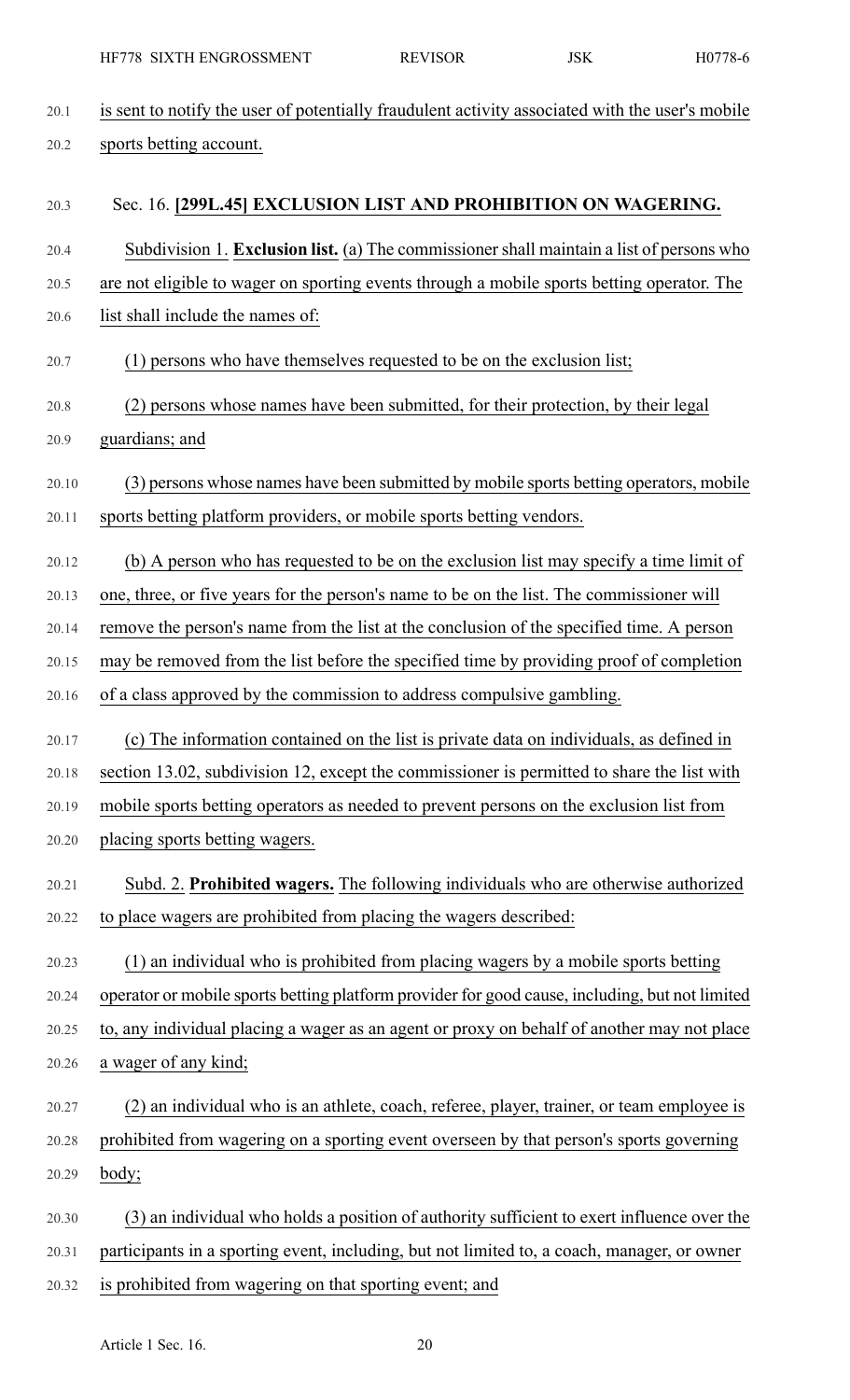| 21.1  | (4) an individual who has access to certain types of exclusive or nonpublic information         |
|-------|-------------------------------------------------------------------------------------------------|
| 21.2  | regarding a sporting event is prohibited from wagering on that sporting event and any other     |
| 21.3  | sporting event overseen by the sports governing body of that sporting event.                    |
| 21.4  | Subd. 3. Prohibition on accepting wagers. (a) A mobile sports betting operator or               |
| 21.5  | mobile sports betting platform provider shall not knowingly accept a wager from a person        |
| 21.6  | on the exclusion list or allow a person on the exclusion list to establish a mobile sports      |
| 21.7  | betting account.                                                                                |
| 21.8  | (b) A mobile sports betting operator or a mobile sports betting platform provider shall         |
| 21.9  | not knowingly accept a wager prohibited under subdivision 2 from any individual who can         |
| 21.10 | reasonably be identified by publicly available information or by any lists provided to the      |
| 21.11 | commissioner.                                                                                   |
| 21.12 | (c) Knowingly accepting a wager from a person on the exclusion list is a license violation,     |
| 21.13 | subject to a penalty established by the commissioner.                                           |
|       |                                                                                                 |
| 21.14 | Sec. 17. [299L.50] FINANCIAL RESPONSIBILITY.                                                    |
| 21.15 | Subdivision 1. Responsibility for satisfying winning wagers. A wager on a sporting              |
| 21.16 | event placed with a mobile sports betting operator is an enforceable contract. A mobile         |
| 21.17 | sports betting operator or mobile sports betting platform provider who accepts a wager bears    |
| 21.18 | all risk of loss to satisfy winnings on the wager. A wager that is not redeemed within one      |
| 21.19 | year of the outcome that is the subject of the wager may be canceled by the mobile sports       |
| 21.20 | betting operator and its sports betting platform provider.                                      |
| 21.21 | Subd. 2. Cash reserves. (a) A mobile sports betting operator shall, in conjunction with         |
| 21.22 | the mobile sports betting platform provider, maintain cash reserves in an amount that is not    |
| 21.23 | less than the greater of \$25,000 or the sum of the following three amounts:                    |
| 21.24 | (1) amounts held by the mobile sports betting operator for the mobile sports betting            |
| 21.25 | accounts of authorized participants;                                                            |
| 21.26 | (2) amounts accepted by the mobile sports betting operator as wagers on contingencies           |
| 21.27 | whose outcome have not been determined; and                                                     |
| 21.28 | (3) amounts owed but unpaid by the mobile sports betting operator on winning wagers             |
| 21.29 | through the period established by the operator, subject to time limits set by the commissioner, |
| 21.30 | for honoring winning wagers.                                                                    |
|       |                                                                                                 |
|       |                                                                                                 |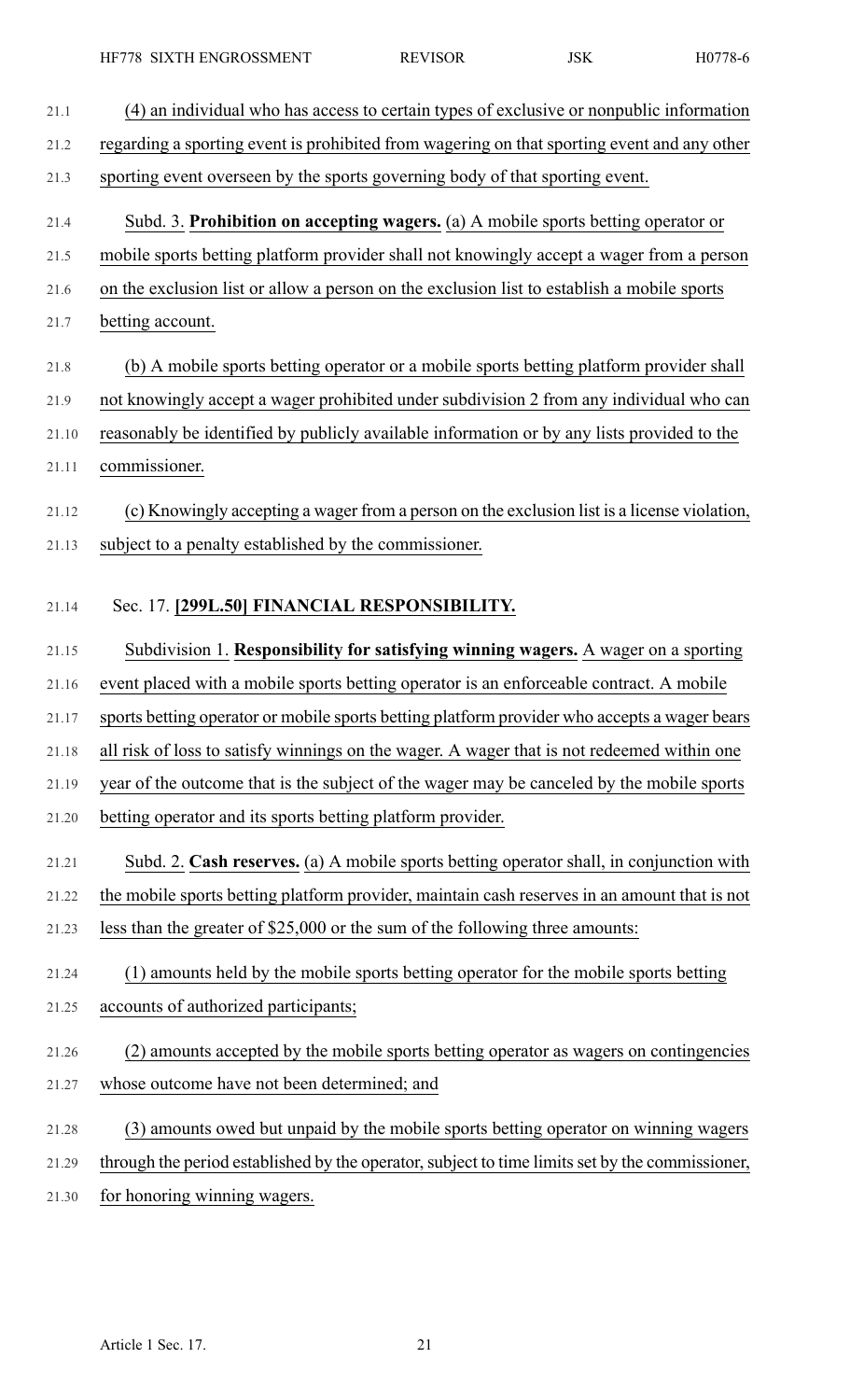- 22.1 (b) Such reserves shall be held in the form of cash or cash equivalents segregated from 22.2 operational funds, payment processor reserves and receivables, any bond, an irrevocable 22.3 letter of credit, or any combination thereof.
- 22.4 Subd. 3. **Bond.** A mobile sports betting operator or mobile sports betting platform 22.5 provider shall be required to post a bond, securities, or an irrevocable letter of credit in an 22.6 amount the commissioner deems necessary after taking into consideration the amount of
- 22.7 the mobile sports betting operator's cash reserves, to protect the financial interests of people
- 22.8 wagering on sporting events. If securities are deposited or an irrevocable letter of credit
- 22.9 filed, the securities or letter of credit must be of a type or in the form provided under section
- 22.10 349A.07, subdivision 5, paragraphs (b) and (c).

#### 22.11 Sec. 18. **[299L.51] INTEGRITY MONITORING.**

22.12 Each mobile sports betting operator or mobile sports betting platform provider must 22.13 contract with a licensed independent integrity monitoring provider in order to identify any 22.14 unusual betting activity or patterns that may indicate a need for further investigation. The 22.15 commissioner shall establish minimum standards requiring each mobile sports betting 22.16 operator or mobile sports betting platform provider to participate in the monitoring system 22.17 as part of that licensee's minimum internal control standards. The commissioner shall 22.18 immediately report any suspicious wagering to the appropriate state or federal authorities.

22.19 Sec. 19. **[299L.55] INSPECTION AND AUDITING OF LICENSEES.**

22.20 Subdivision 1. **Inspection.** The commissioner, the commissioner of revenue, and the 22.21 director are authorized to inspect the accounting records of licensees at any time provided 22.22 the licensee is given notice at least 24 hours before the inspection. This provision only 22.23 applies to mobile sports betting operations and does not authorize the inspection of records 22.24 related to Tribal gaming operations, Tribal governmental records, or Class III sports betting 22.25 operations conducted exclusively on Indian Lands.

22.26 Subd. 2. **Annual audit.** To ensure compliance with this chapter and rules adopted under 22.27 this chapter, a mobile sports betting operator must contract with an independent third party 22.28 to perform a financial audit, consistent with the standards established by the Public Company 22.29 Accounting Oversight Board or using the Statements on Accounting standards issued by 22.30 the Audit Standards Board of the American Institute of Certified Public Accountants. The 22.31 mobile sports betting operator must submit the audit to the commissioner for examination 22.32 and inspection within 120 days of the end of its fiscal year.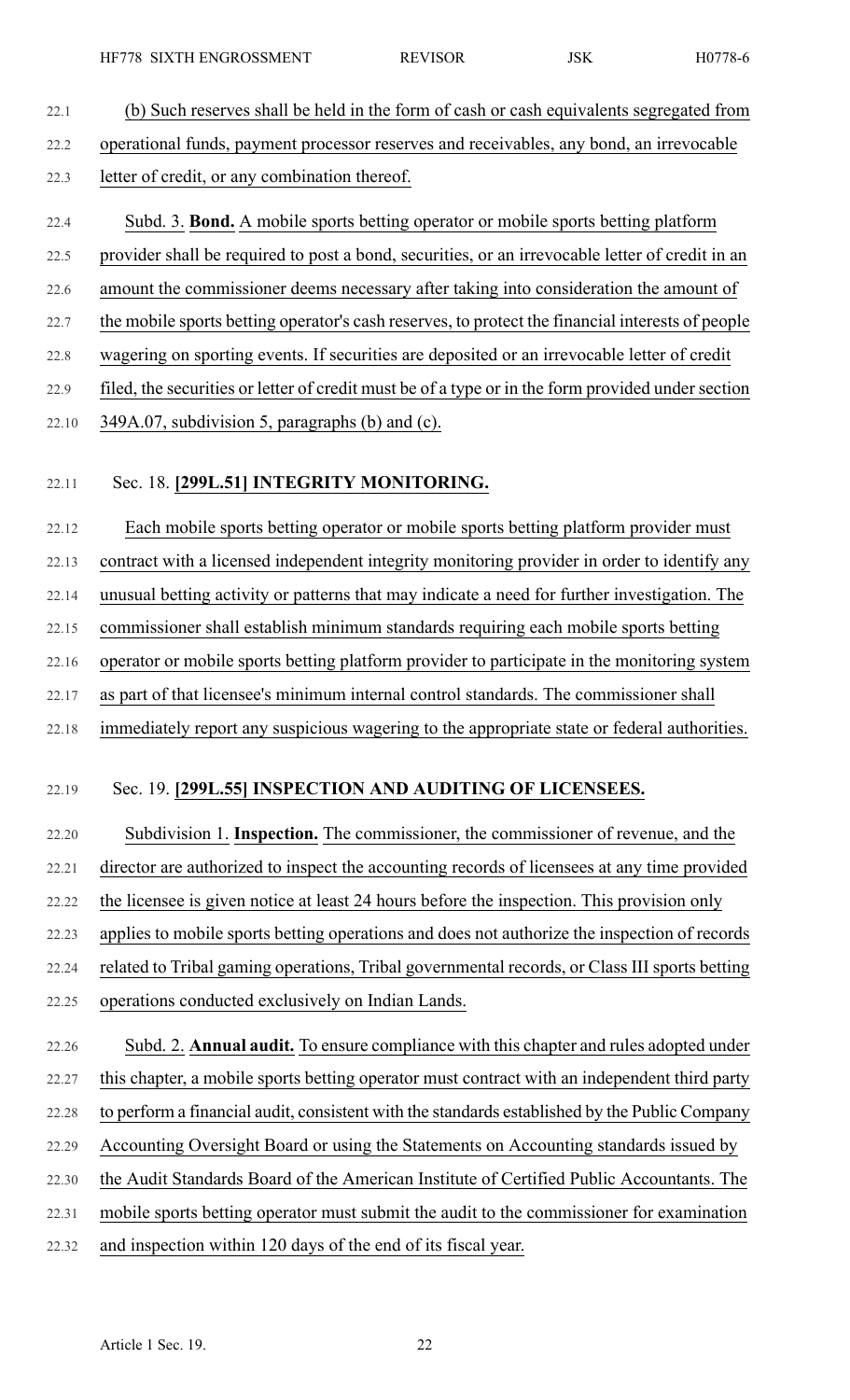| 23.1  | Sec. 20. [299L.60] LICENSE VIOLATIONS; ENFORCEMENT.                                            |
|-------|------------------------------------------------------------------------------------------------|
| 23.2  | Subdivision 1. Schedule of penalties. The commissioner must adopt rules that provide           |
| 23.3  | a graduated schedule of penalties for violations of license requirements under statute or      |
| 23.4  | rule. The schedule must specify penalties that may range from warnings and probation           |
| 23.5  | periods to civil fines, temporary suspension of licenses, or revocation of licenses.           |
| 23.6  | Subd. 2. Authority to act. (a) The commissioner may issue administrative orders, impose        |
| 23.7  | civil penalties, and suspend, revoke, or not renew a license issued pursuant to sections       |
| 23.8  | 299L.10 to 299L.80 if the commissioner determines that a licensee has committed or is          |
| 23.9  | about to commit a violation of those sections or rules adopted pursuant to those sections,     |
| 23.10 | or if the commissioner determines that the licensee is disqualified or ineligible to hold a    |
| 23.11 | license pursuant to section 299L.25 or 299L.26. A conviction for a violation of section        |
| 23.12 | 299L.80 is not required for the commissioner to take action on a violation.                    |
| 23.13 | (b) Enforcement actions, license suspensions, license revocations, or license nonrenewals      |
| 23.14 | related to a specific mobile sports betting operator shall not impact or limit the ability of  |
| 23.15 | another mobile sports betting operator to conduct, offer, or offer for play mobile sports      |
| 23.16 | betting.                                                                                       |
| 23.17 | Subd. 3. Temporary suspension. (a) The commissioner may temporarily, without                   |
| 23.18 | hearing, suspend the license and operating privilege of any licensee for a period of up to 90  |
| 23.19 | days if there is clear and convincing evidence that:                                           |
| 23.20 | (1) conduct of a licensee, or anticipated failure of a licensee to fulfill an obligation,      |
| 23.21 | requires immediate action to protect the public from harm;                                     |
| 23.22 | (2) the licensee has not timely filed a tax return or paid the tax required under chapter      |
| 23.23 | $297J$ ; or                                                                                    |
| 23.24 | (3) the licensee has not timely paid all fees due under sections 299L.10 to 299L.80.           |
| 23.25 | (b) The commissioner shall notify the licensee of the violation that caused the temporary      |
| 23.26 | suspension and may lift the temporary suspension if the licensee corrects the violation.       |
| 23.27 | (c) The commissioner may extend the period of suspension if the violation is not               |
| 23.28 | corrected, the commissioner notifies the business that it intends to revoke or not renew a     |
| 23.29 | license, and a contested case hearing has not taken place.                                     |
| 23.30 | Subd. 4. Notice of violation; administrative orders; request for reconsideration;              |
| 23.31 | demand for hearing. (a) The commissioner may issue an administrative order to any              |
| 23.32 | licensee who has committed a violation. The order may require the licensee to correct the      |
| 23.33 | violation or to cease and desist from committing the violation and may impose civil penalties. |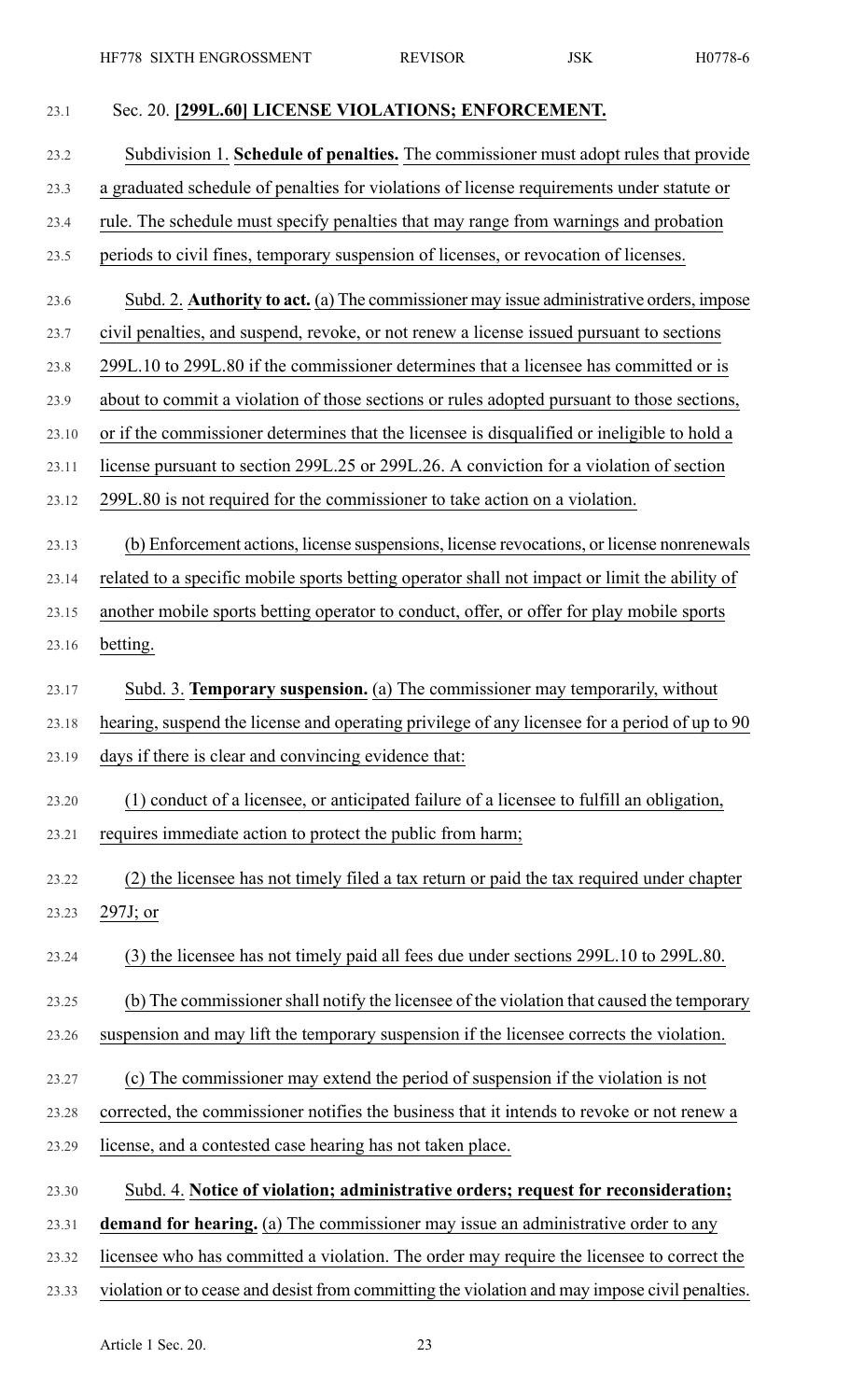| 24.1  | The order must state the deficiencies that constitute a violation, the time by which the        |
|-------|-------------------------------------------------------------------------------------------------|
| 24.2  | violation must be corrected, and the amount of any civil penalty.                               |
| 24.3  | (b) If the licensee believes the information in the administrative order is in error, the       |
| 24.4  | licensee may ask the commissioner to reconsider any parts of the order that are alleged to      |
| 24.5  | be in error. The request must be in writing, delivered to the commissioner by certified mail    |
| 24.6  | within seven days after receipt of the order, and provide documentation to support the          |
| 24.7  | allegation of error. The commissioner must respond to a request for reconsideration within      |
| 24.8  | 15 days after receiving the request. A request for reconsideration does not stay the order      |
| 24.9  | unless the commissioner issues a supplemental order granting additional time. The               |
| 24.10 | commissioner's disposition of a request for reconsideration is final.                           |
| 24.11 | (c) An administrative order that imposes a civil penalty of more than \$2,000 shall be          |
| 24.12 | treated as a contested case under chapter 14.                                                   |
| 24.13 | (d) A licensee may request a hearing on the administrative order within 30 days of the          |
| 24.14 | service of the order. The request must be in writing and delivered to the commissioner by       |
| 24.15 | certified mail. If the licensee does not request a hearing within 30 days, the order becomes    |
| 24.16 | final.                                                                                          |
| 24.17 | (e) If the licensee requests a hearing, the hearing must be held not later than 30 days         |
| 24.18 | after the commissioner receives the request unless the licensee and the commissioner agree      |
| 24.19 | on a later date. After the hearing, the commissioner may enter an order making such             |
| 24.20 | disposition as the facts require. If the licensee fails to appear at the hearing after having   |
| 24.21 | been notified of it, the licensee is considered in default and the proceeding may be determined |
| 24.22 | against the licensee on consideration of the administrative order, the allegations of which     |
| 24.23 | may be considered to be true. An action of the commissioner under this paragraph is subject     |
| 24.24 | to judicial review pursuant to chapter 14.                                                      |
| 24.25 | (f) Civil penalties collected by the commissioner shall be deposited in the general fund.       |
| 24.26 | Civil penalties may be recovered in a civil action in the name of the state brought in the      |
| 24.27 | district court.                                                                                 |
| 24.28 | Subd. 5. Revocation, nonrenewal, civil penalties; contested case. If the commissioner           |
| 24.29 | intends to revoke or not renew a license, or impose a civil penalty in excess of \$2,000, the   |
| 24.30 | commissioner shall provide the licensee with a statement of the complaints made against         |
| 24.31 | the licensee and shall initiate a contested case proceeding. The contested case shall be held   |
| 24.32 | pursuant to chapter 14.                                                                         |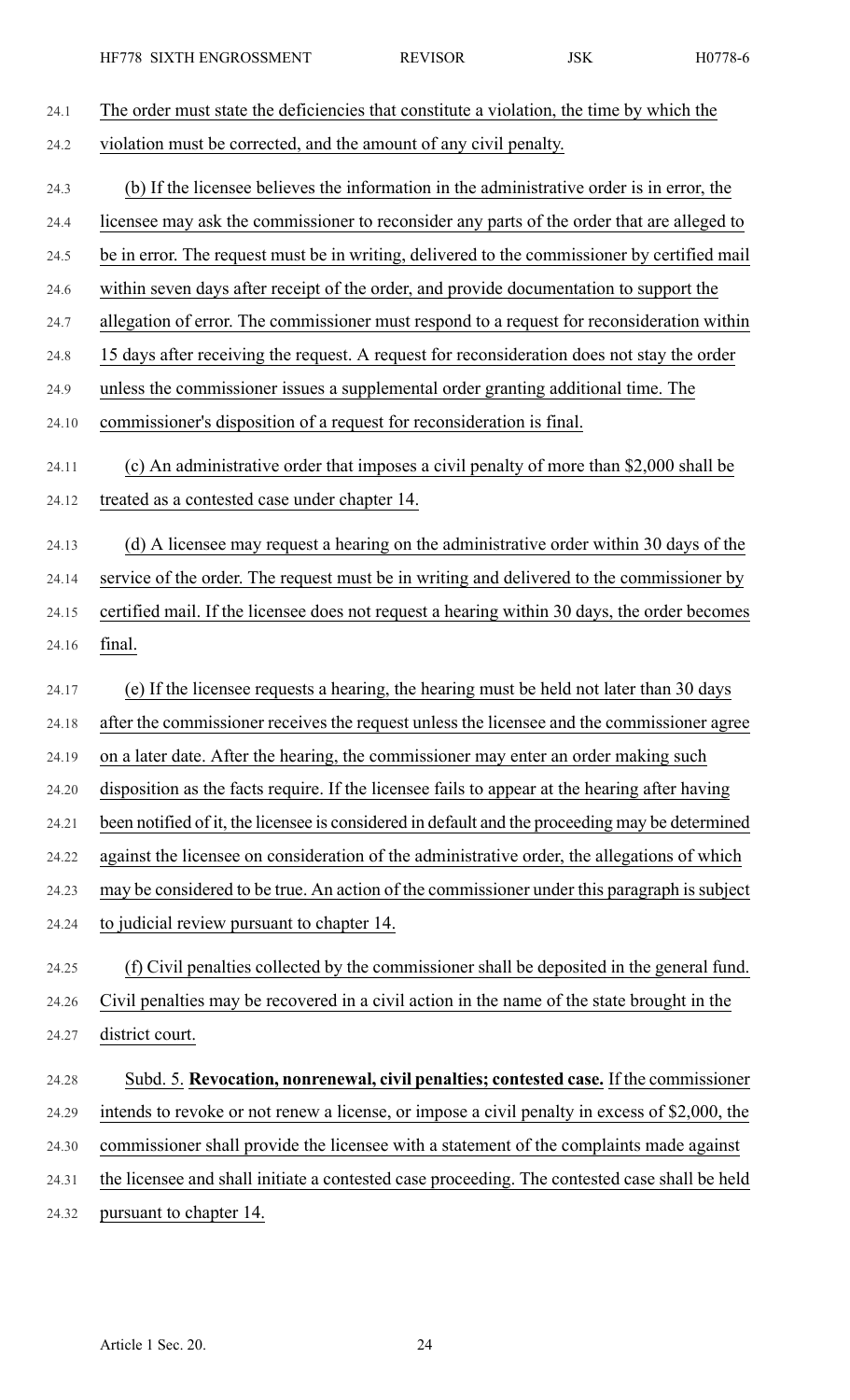25.1 Subd. 6. **Penalties.** In addition to penalties listed in this section, a person or licensee 25.2 who violates the provisions of sections 299L.10 to 299L.80 is subject to any applicable 25.3 criminal penalty.

25.4 Sec. 21. **[299L.65] REPORTING.**

25.5 Subdivision 1. **Financial report.** By June 1 of each year, the commissioner mustsubmit 25.6 a report to the chairs and ranking minority members of the legislative committees with 25.7 jurisdiction over public safety, the legislative committees with jurisdiction over taxes, the 25.8 committee in the house of representatives with jurisdiction over commerce, the committee 25.9 in the senate with jurisdiction over state government finance and policy, the committee in 25.10 the house of representatives with jurisdiction over ways and means, and the committee in 25.11 the senate with jurisdiction over finance. The report must describe the activities of the 25.12 commissioner with respect to wagering on sporting events and include summary financial 25.13 information on sports betting and the regulated sports betting industry as a whole. The report 25.14 must not include information or data on individuals or entities that is classified as private 25.15 data under section 299L.70 or separately list the earnings, wagers, or tax revenue generated 25.16 by or use identifying information for specific mobile sports betting operators or specific 25.17 master mobile sports betting licensees. 25.18 Subd. 2. **License activity report.** By February 1 of each year beginning in 2023, the 25.19 commissioner shall submit a report to the chairs and ranking minority members of the 25.20 committees in the house of representatives and the senate with jurisdiction over public 25.21 safety, the committee in the house of representatives with jurisdiction over commerce, and 25.22 the committee in the senate with jurisdiction over state government finance and policy on 25.23 the following: 25.24 (1) the status of applications for licenses issued by the commissioner, including the 25.25 number of applications for each type of license, the number of licenses of each type issued, 25.26 and the average time between receipt of a complete application and issuance of each type 25.27 of license; 25.28 (2) an overview of the sports betting market, including but not limited to the actual and 25.29 anticipated demand;

25.30 (3) the amount of revenue generated to the state by sports betting and the expenses 25.31 incurred by the commissioner in enforcing restrictions on lawful sports betting; and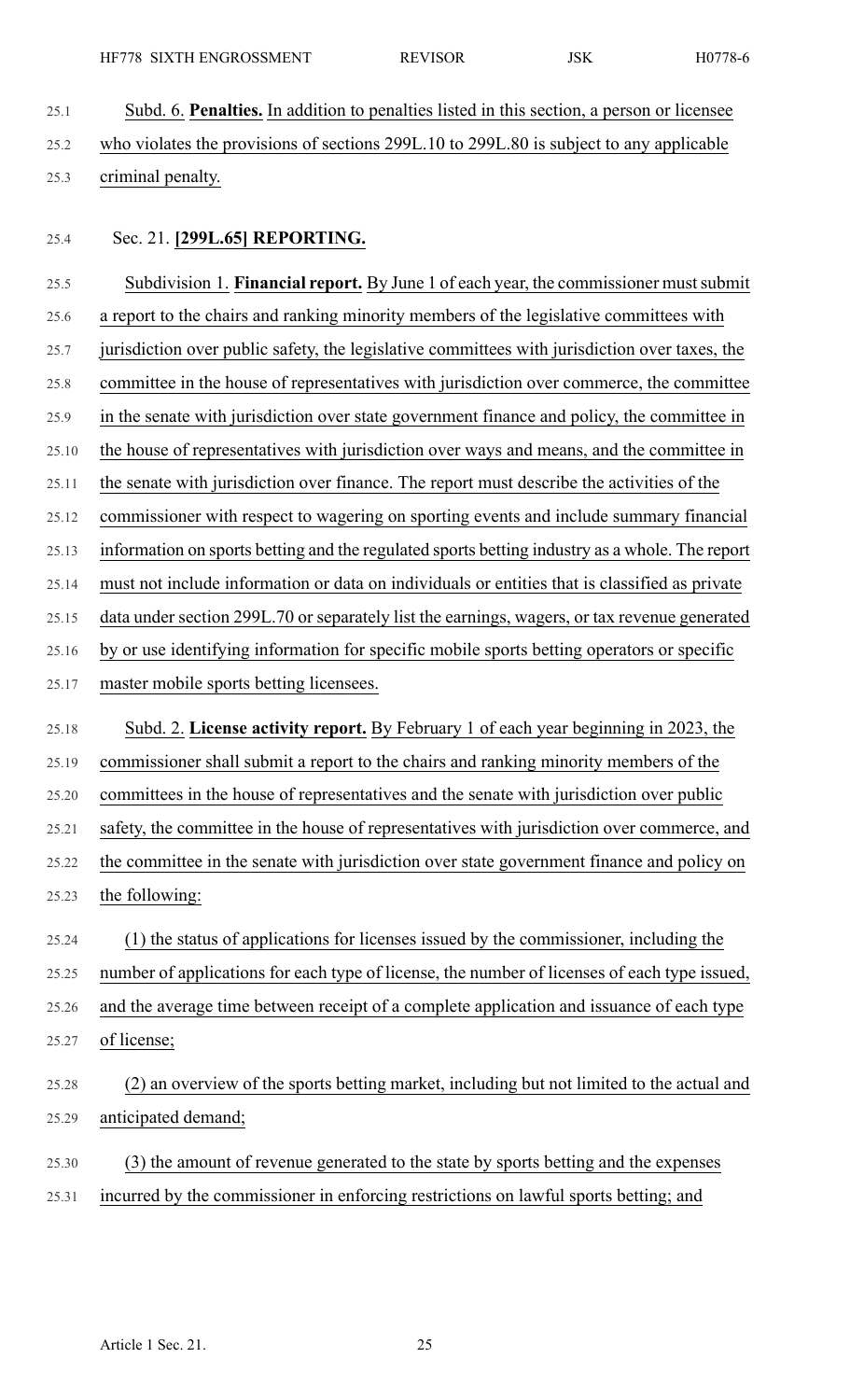- 26.1 (4) the commissioner's enforcement actions taken against persons licensed under sections 26.2 299L.10 to 299L.80 for licensing violations, including violations of the rules adopted under 26.3 section 299L.15.
- 26.4 Sec. 22. **[299L.70] DATA PROTECTIONS.**
- 26.5 Subdivision 1. **Classification.** Data in which an individual who has wagered on sporting
- 26.6 events is identified by name, account number, Social Security number, or any other uniquely
- 26.7 identifying indicia, is private data on individuals, as defined in section 13.02, subdivision
- 26.8 12. Data on individual earnings of mobile sports betting operators, mobile sports betting
- 26.9 operator application and licensing information, and all Tribal revenue records unassociated
- 26.10 with mobile sports betting operators is nonpublic data, as defined in section 13.02, subdivision
- 26.12 Subd. 2. **Sale of private data on individuals.** The commissionershall revoke any license 26.13 issued under sections 299L.10 to 299L.80 of a person who sells private data on the individuals 26.14 collected through the practice of sports betting.

## 26.15 Sec. 23. **[299L.75] LOCAL RESTRICTIONS; PROHIBITION ON LOCAL TAXES** 26.16 **OR FEES.**

26.17 No political subdivision may require a local license to offer sports betting or impose a 26.18 tax or fee on the sports betting conducted pursuant to this chapter.

#### 26.19 Sec. 24. **INDIAN TRIBES; COMPACTS TO BE NEGOTIATED.**

- 26.20 The governor or the governor's designated representatives shall negotiate in good faith 26.21 new Tribal-state compacts regulating the conduct of Class III sports betting on the Indian 26.22 Lands of an Indian Tribe requesting negotiations, under Minnesota Statutes, section 3.9221.
- 26.23 Compacts in effect on January 1, 2022, shall not be modified to accommodate sports betting.
- 

26.11 9.

#### 26.24 **ARTICLE 2**

- 26.25 **TAXATION OF SPORTS BETTING**
- 26.26 Section 1. **[297J.01] DEFINITIONS.**
- 26.27 Unless otherwise defined in this chapter, or unlessthe context clearly indicates otherwise,
- 26.28 the following terms have the meanings given:
- 26.29 (1) "casino" has the meaning given in section 299L.10, subdivision 4;
- 26.30 (2) "commissioner" means the commissioner of revenue;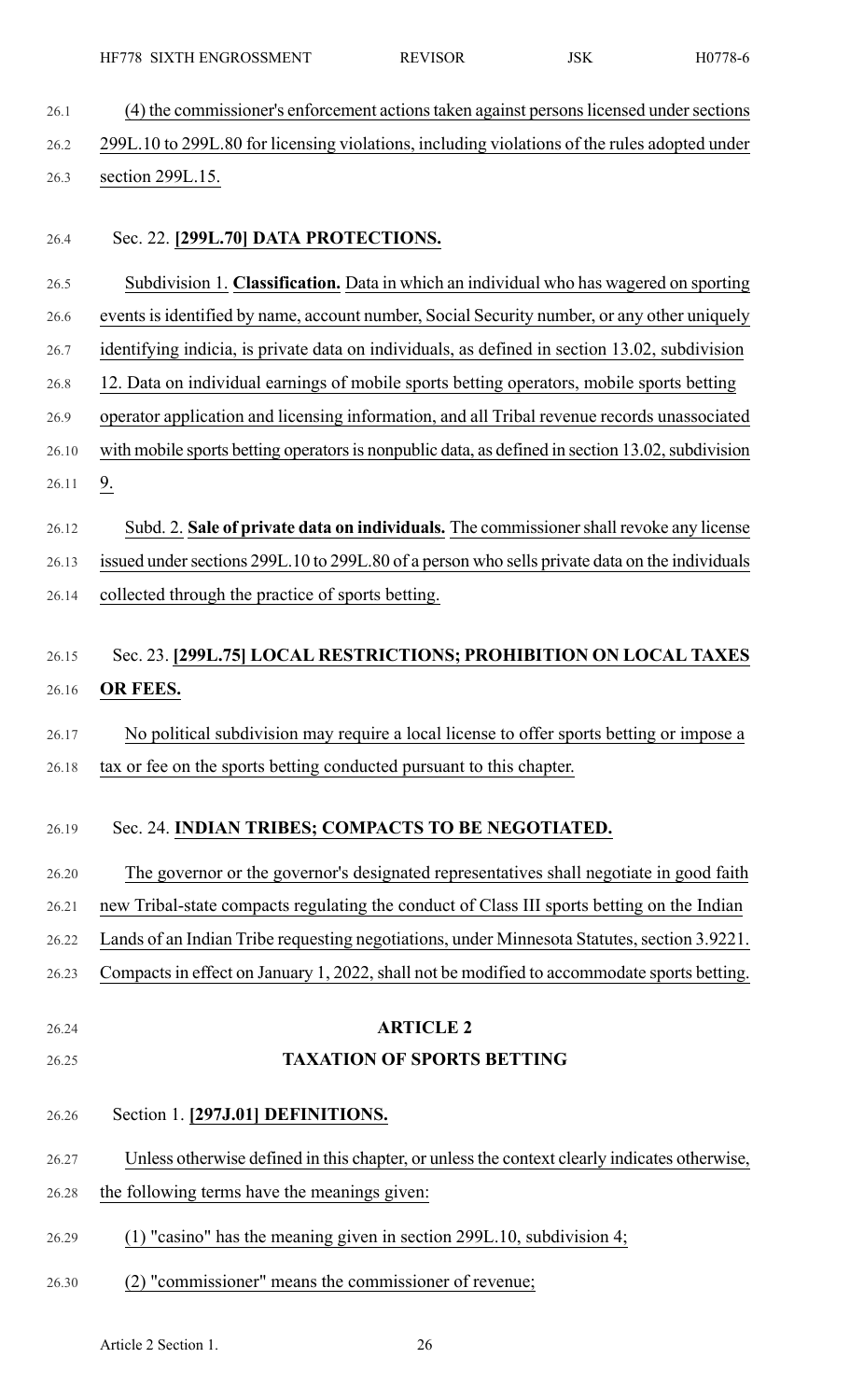|       | HF778 SIXTH ENGROSSMENT                                                                                                                                                               | <b>REVISOR</b> | <b>JSK</b> | H0778-6 |
|-------|---------------------------------------------------------------------------------------------------------------------------------------------------------------------------------------|----------------|------------|---------|
| 27.1  | (3) "mobile sports betting operator" has the meaning given in section 299L.10, subdivision                                                                                            |                |            |         |
| 27.2  | $\frac{15}{ }$                                                                                                                                                                        |                |            |         |
| 27.3  | (4) "sporting event" has the meaning given in section 299L.10, subdivision 19;                                                                                                        |                |            |         |
| 27.4  | (5) "sports betting" has the meaning given in section 299L.10, subdivision 20;                                                                                                        |                |            |         |
|       |                                                                                                                                                                                       |                |            |         |
| 27.5  | (6) "sports betting net revenue" means the total of all cash and cash equivalents received<br>in a month by a mobile sports betting operator from wagers on sporting events, less the |                |            |         |
| 27.6  |                                                                                                                                                                                       |                |            |         |
| 27.7  | following:                                                                                                                                                                            |                |            |         |
| 27.8  | (i) cash paid out as winnings in the month; and                                                                                                                                       |                |            |         |
| 27.9  | (ii) the cash equivalent of noncash prizes paid out as winnings in the month.                                                                                                         |                |            |         |
| 27.10 | Sports betting net revenue does not include promotional credits or free bets that are used                                                                                            |                |            |         |
| 27.11 | toward wagering on sporting events, or other cash and cash equivalents received by a mobile                                                                                           |                |            |         |
| 27.12 | sports betting operator for activities other than sports betting; and                                                                                                                 |                |            |         |
| 27.13 | (7) "wager" has the meaning given in section 299L.10, subdivision 22.                                                                                                                 |                |            |         |
| 27.14 | <b>EFFECTIVE DATE.</b> This section is effective for sports betting net revenue received                                                                                              |                |            |         |
|       | 27.15 after June 30, 2023.                                                                                                                                                            |                |            |         |
| 27.16 | Sec. 2. [297J.02] TAX ON SPORTS BETTING NET REVENUE.                                                                                                                                  |                |            |         |
|       |                                                                                                                                                                                       |                |            |         |
| 27.17 | Subdivision 1. Tax imposed. (a) Except as provided in paragraph (b), a tax is imposed                                                                                                 |                |            |         |
| 27.18 | on sports betting net revenue received equal to ten percent on wagers placed online through                                                                                           |                |            |         |
| 27.19 | a website or mobile application, as allowed under section 299L.40.                                                                                                                    |                |            |         |
| 27.20 | (b) Any wager placed on Indian Lands is not subject to state taxation. For purposes of                                                                                                |                |            |         |
| 27.21 | this chapter, a wager is placed at the physical location of the individual placing the wager.                                                                                         |                |            |         |
| 27.22 | Subd. 2. Sports betting net revenue tax in lieu of other taxes. Income derived by a                                                                                                   |                |            |         |
| 27.23 | mobile sports betting operator from the conduct of wagering on a sporting event is not                                                                                                |                |            |         |
| 27.24 | subject to the tax imposed in chapter 290. Wagers accepted by a mobile sports betting                                                                                                 |                |            |         |
| 27.25 | operator are not subject to the tax imposed in section 297A.62 or 297E.03.                                                                                                            |                |            |         |
| 27.26 | Subd. 3. Returns; due dates. A mobile sports betting operator must file a return by the                                                                                               |                |            |         |
| 27.27 | 20th day of each month reporting the tax due under this section for the preceding month.                                                                                              |                |            |         |
| 27.28 | The return must include the amount of all wagers received, payouts made, all sports betting                                                                                           |                |            |         |
| 27.29 | taxes owed, and other information required by the commissioner. The tax under this chapter                                                                                            |                |            |         |
| 27.30 | is due to be paid to the commissioner on the day the return is due.                                                                                                                   |                |            |         |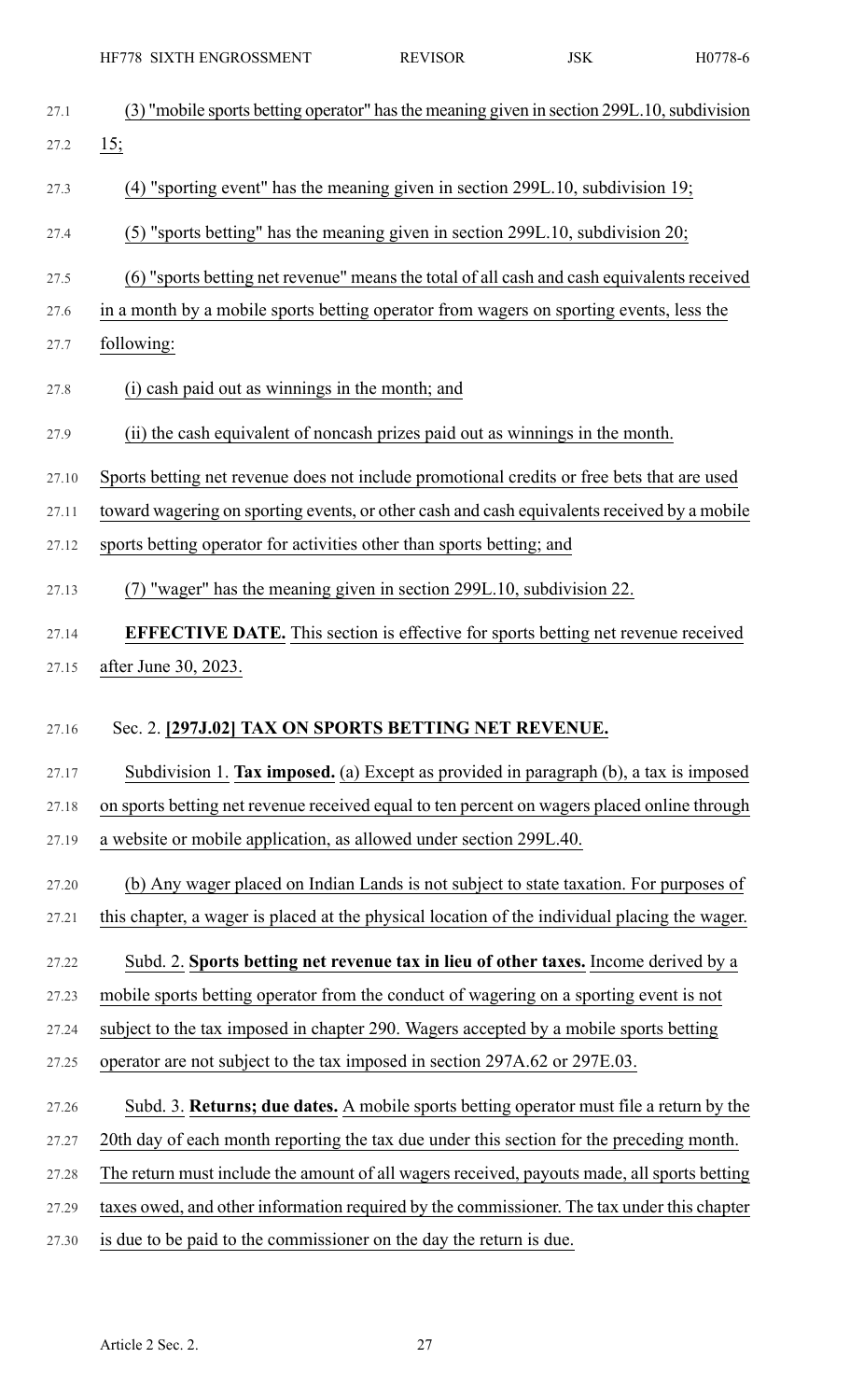| 28.1  | Subd. 4. Public information. All records concerning the administration of taxes under        |
|-------|----------------------------------------------------------------------------------------------|
| 28.2  | this chapter are classified as public information.                                           |
| 28.3  | Subd. 5. Refunds. A person who has, under this chapter, paid to the commissioner an          |
| 28.4  | amount of tax for a period in excess of the amount legally due for that period may file with |
| 28.5  | the commissioner a claim for a refund of the excess. The amount necessary to pay the refunds |
| 28.6  | under this subdivision is appropriated from the sports betting revenue account established   |
| 28.7  | in subdivision 7 to the commissioner.                                                        |
| 28.8  | Subd. 6. Extensions. If in the commissioner's judgment good cause exists, the                |
| 28.9  | commissioner may extend the time for filing tax returns, paying taxes, or both under this    |
| 28.10 | section for not more than six months.                                                        |
| 28.11 | Subd. 7. Distribution of funds. (a) The sports betting revenue account is established in     |
| 28.12 | the special revenue fund. All amounts collected by the commissioner under this chapter       |
| 28.13 | must be deposited in the account and distributed as provided in this subdivision. Any money  |
| 28.14 | remaining in the account at the end of each fiscal year does not cancel. Interest and income |
| 28.15 | earned on money in the account, after deducting any applicable charges, shall be credited    |
| 28.16 | to the account. After deducting any amounts necessary to pay the refunds under subdivision   |
| 28.17 | 5, the money shall be distributed as provided in paragraphs (b) to (d).                      |
| 28.18 | (b) \$2,700,000 is appropriated from the sports betting revenue account to the               |
| 28.19 | commissioner of public safety to regulate mobile sports betting under sections 299L.10 to    |
| 28.20 | 299L.80.                                                                                     |
| 28.21 | (c) $$1,353,000$ is appropriated from the sports betting revenue account to the              |
| 28.22 | commissioner of revenue to administer the tax established in this chapter.                   |
| 28.23 | (d) Of the amount remaining in the sports betting revenue account after the appropriations   |
| 28.24 | in paragraphs (b) and (c) have been made:                                                    |
| 28.25 | (1) 50 percent is appropriated to the commissioner of human services of which half is        |
| 28.26 | for the compulsive gambling treatment program established under section 245.98, and half     |
| 28.27 | is for a grant to the state affiliate recognized by the National Council on Problem Gambling |
| 28.28 | to be used to increase public awareness of problem gambling, provide education and training  |
| 28.29 | for individuals and organizations providing effective treatment services to problem gamblers |
| 28.30 | and their families, and research relating to problem gambling. Funds provided to the         |
| 28.31 | commissioner of human services for the compulsive gambling treatment program must also       |
| 28.32 | be available for up to 60 hours of intervention services for a family member or concerned    |
| 28.33 | significant other who is a Minnesota resident and is negatively impacted by problem or       |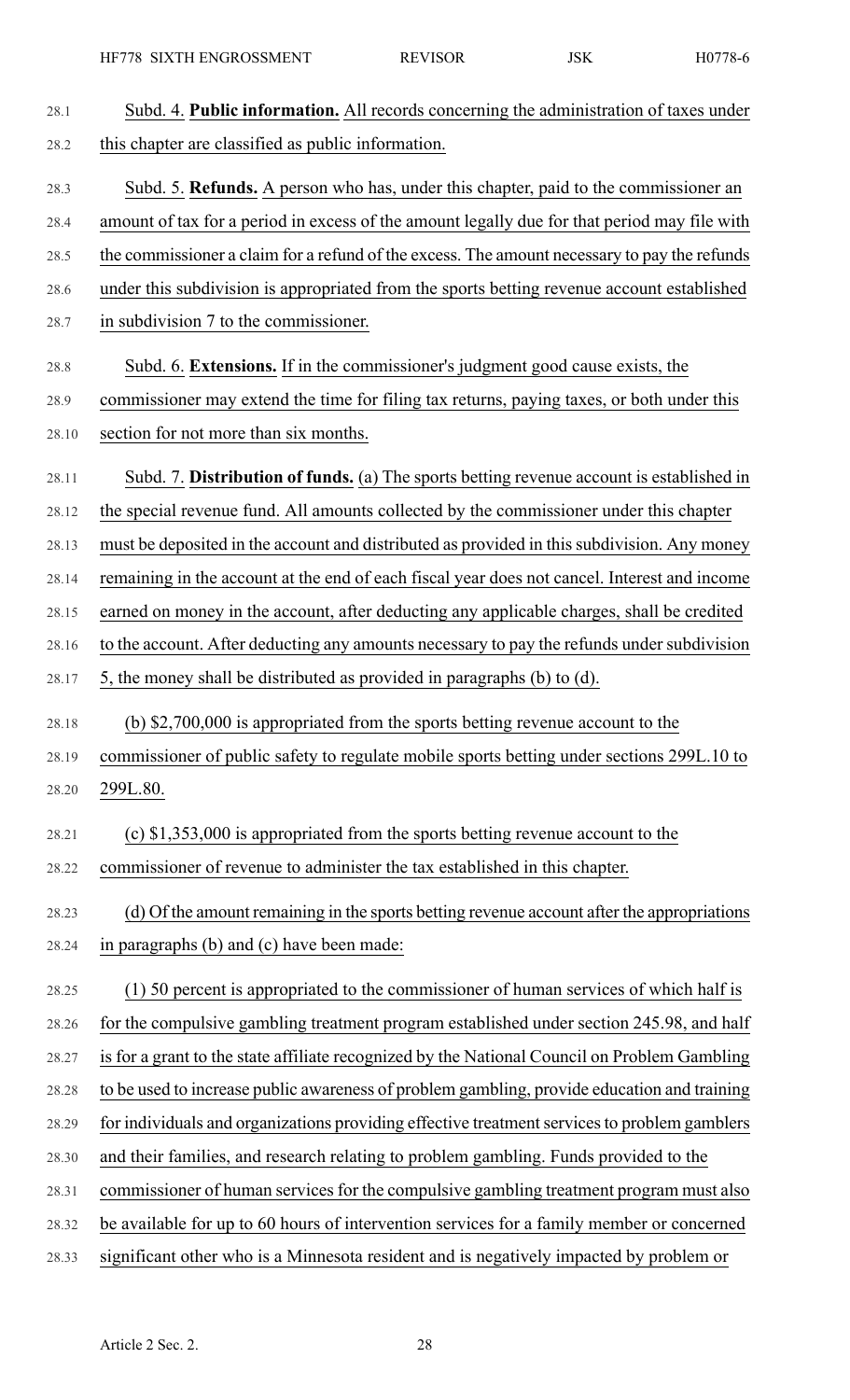- 29.1 compulsive gambling. Money appropriated by this clause must supplement and must not 29.2 replace existing state funding for these programs; and
- 29.3 (2) 50 percent shall be transferred to the amateur sports integrity and participation account 29.4 established pursuant to section 240A.15, subdivision 1.
- 29.5 **EFFECTIVE DATE.** This section is effective for sports betting net revenue received 29.6 after June 30, 2023, except that subdivision 7 is effective July 1, 2022, and applies to license
- 29.7 and renewal fees received after June 30, 2022, and sports betting net revenue received after
- 29.8 June 30, 2023.

# 29.9 Sec. 3. **[297J.03] MOBILE SPORTS BETTING OPERATOR REPORTS AND** 29.10 **RECORDS.**

29.11 Subdivision 1. **Business records.** A mobile sports betting operator must maintain records 29.12 supporting the sports betting activity and taxes owed. Records required to be kept in this 29.13 section must be preserved by the mobile sports betting operator for at least 3-1/2 years after 29.14 the return is due or filed, whichever is later, and may be inspected by the commissioner at 29.15 any reasonable time without notice or a search warrant.

- 29.16 Subd. 2. **Audits.** The commissioner may require a financial audit of a mobile sports
- 
- 29.17 betting operator's sports betting activities if the mobile sports betting operator has failed to
- 29.18 comply with this chapter as it relates to financial reporting. Audits must be performed by
- 29.19 an independent accountant licensed according to chapter 326A. The commissioner must
- 29.20 prescribe standards for an audit required under this subdivision. A complete, true, and correct
- 29.21 copy of an audit must be filed as prescribed by the commissioner. Nothing in this subdivision
- 29.22 limits the commissioner's ability to conduct its own audit pursuant to its authority under
- 29.23 chapter 270C.
- 29.24 **EFFECTIVE DATE.** This section is effective for sports betting net revenue received 29.25 after June 30, 2023.

# 29.26 Sec. 4. **[297J.04] OTHER PROVISIONS APPLY.**

29.27 Except for those provisions specific to distributors, gambling products, or gambling 29.28 equipment, sections 297E.11 to 297E.14 apply to this chapter.

# 29.29 **EFFECTIVE DATE.** This section is effective for sports betting net revenue received 29.30 after June 30, 2023.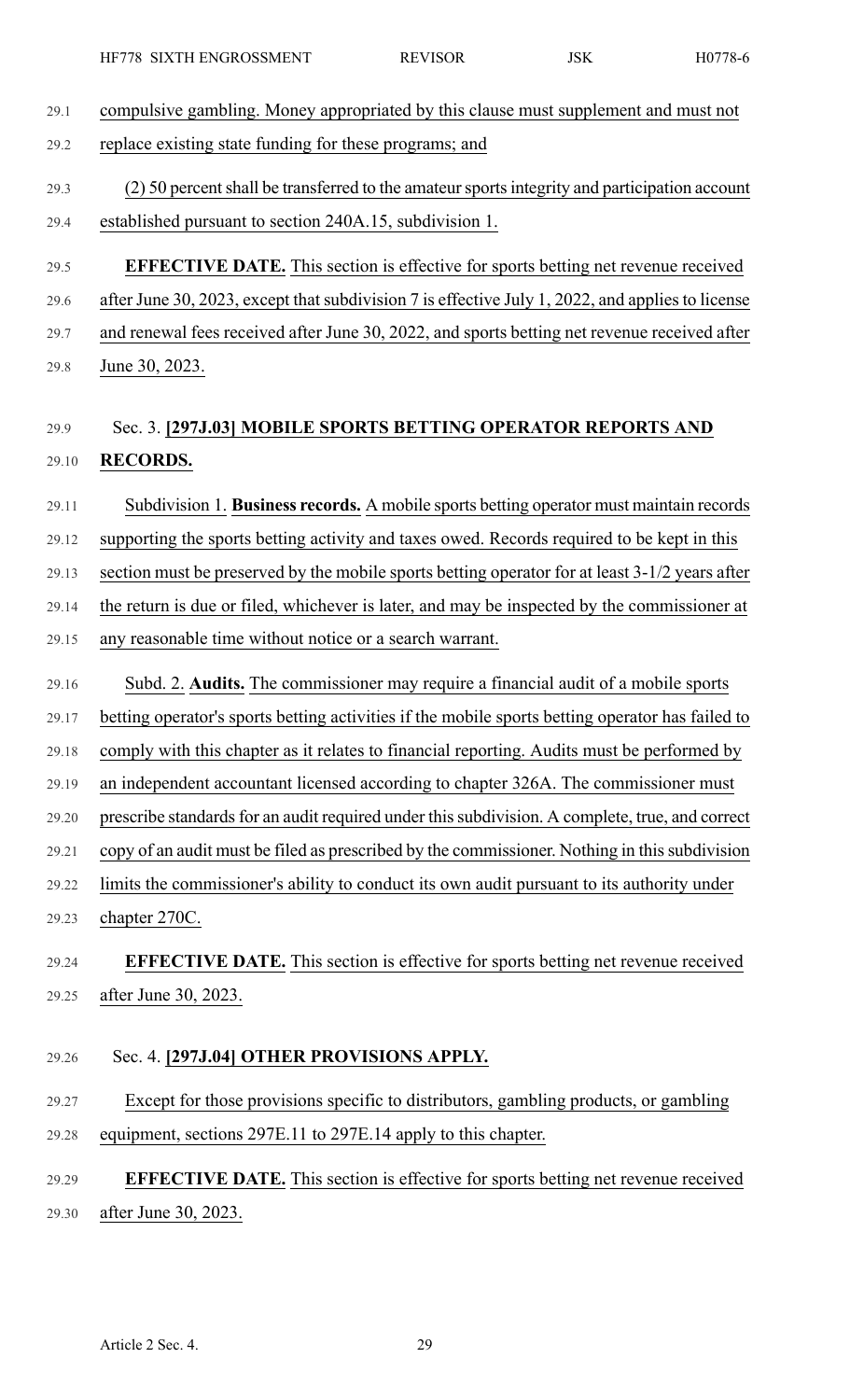# 30.1 **ARTICLE 3** 30.2 **CRIMES RELATED TO SPORTS BETTING** 30.3 Section 1. Minnesota Statutes 2020, section 260B.007, subdivision 16, is amended to read: 30.4 Subd. 16. **Juvenile petty offender; juvenile petty offense.** (a) "Juvenile petty offense" 30.5 includes a juvenile alcohol offense, a juvenile controlled substance offense, a juvenile 30.6 violation of section 299L.80, subdivision 3, paragraph (a), a violation of section 609.685, 30.7 or a violation of a local ordinance, which by its terms prohibits conduct by a child under 30.8 the age of 18 years which would be lawful conduct if committed by an adult. 30.9 (b) Except as otherwise provided in paragraph (c), "juvenile petty offense" also includes 30.10 an offense that would be a misdemeanor if committed by an adult. 30.11 (c) "Juvenile petty offense" does not include any of the following: 30.12 (1) a misdemeanor-level violation of section 518B.01, 588.20, 609.224, 609.2242, 30.13 609.324, subdivision 2 or 3, 609.5632, 609.576, 609.66, 609.746, 609.748, 609.79, or 30.14 617.23; 30.15 (2) a major traffic offense or an adult court traffic offense, as described in section 30.16 260B.225; 30.17 (3) a misdemeanor-level offense committed by a child whom the juvenile court previously 30.18 has found to have committed a misdemeanor, gross misdemeanor, or felony offense; or 30.19 (4) a misdemeanor-level offense committed by a child whom the juvenile court has 30.20 found to have committed a misdemeanor-level juvenile petty offense on two or more prior 30.21 occasions, unless the county attorney designates the child on the petition as a juvenile petty 30.22 offender notwithstanding this prior record. As used in this clause, "misdemeanor-level 30.23 juvenile petty offense" includes a misdemeanor-level offense that would have been a juvenile 30.24 petty offense if it had been committed on or after July 1, 1995. 30.25 (d) A child who commits a juvenile petty offense is a "juvenile petty offender." The 30.26 term juvenile petty offender does not include a child alleged to have violated any law relating 30.27 to being hired, offering to be hired, or agreeing to be hired by another individual to engage 30.28 in sexual penetration or sexual conduct which, if committed by an adult, would be a 30.29 misdemeanor.

#### 30.30 Sec. 2. **[299L.80] CRIMES RELATING TO WAGERING ON SPORTING EVENTS.**

30.31 Subdivision 1. **Definitions.** As used in this section: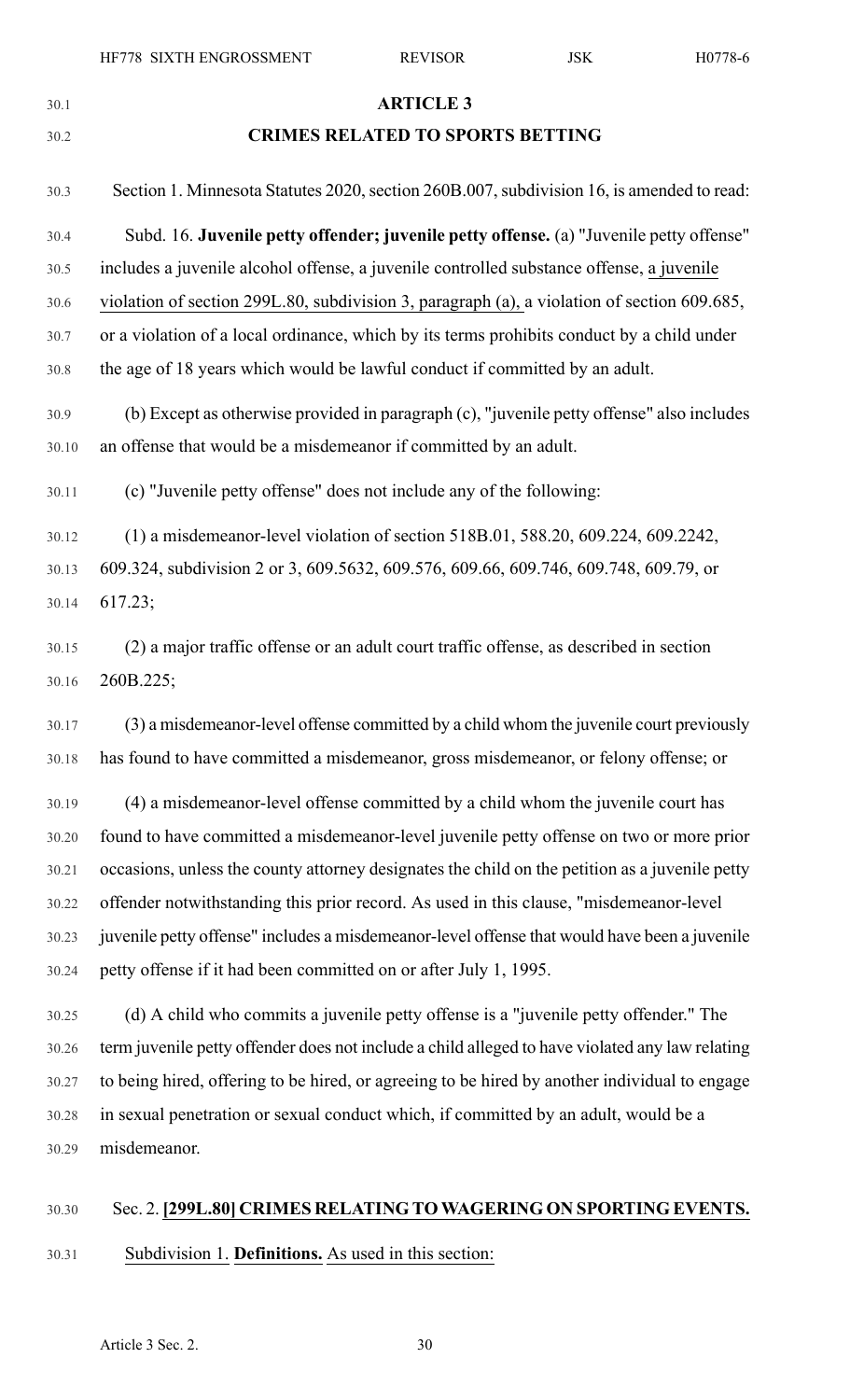| HF778 SIXTH ENGROSSMENT                                                                      | <b>REVISOR</b> | <b>JSK</b> | H0778-6 |
|----------------------------------------------------------------------------------------------|----------------|------------|---------|
| (1) "accepts a wager" includes receiving, recording, or forwarding a wager or an offer       |                |            |         |
| to wager on a sporting event, and attempts to do so;                                         |                |            |         |
| (2) "nonpublic information" means information regarding a participant's ability or           |                |            |         |
| likelihood to perform in a sporting event that:                                              |                |            |         |
| (i) is not available to the general public;                                                  |                |            |         |
| (ii) is derived from a personal or professional relationship with the participant; and       |                |            |         |
| (iii) if the information was disseminated, would likely affect the odds of the participant   |                |            |         |
| or the participant's team in achieving a particular outcome in the event; and                |                |            |         |
| (3) "places a wager" includes an offer or attempt to place a wager on a sporting event.      |                |            |         |
| Subd. 2. Sale or transfer of private data. (a) Whoever sells or transfers private data       |                |            |         |
| on individuals collected through the practice of wagering on sporting events is guilty of a  |                |            |         |
| misdemeanor.                                                                                 |                |            |         |
| (b) Paragraph (a) does not apply to the transfer of data between a person licensed under     |                |            |         |
| section 299L.10 to 299L.80 or an employee of a licensee and the commissioner, the director,  |                |            |         |
| or the commissioner of revenue when that transfer is necessary to perform duties prescribed  |                |            |         |
| by law relating to wagering on sporting events.                                              |                |            |         |
| Subd. 3. Wagering by a person under age 21. (a) A person who is under 21 years of            |                |            |         |
| age and does either of the following is guilty of a misdemeanor:                             |                |            |         |
| $(1)$ places a wager on a sporting event; or                                                 |                |            |         |
| (2) misrepresents the person's age as being 21 or older for the purposes of placing a        |                |            |         |
| wager on a sporting event.                                                                   |                |            |         |
| (b) A person licensed under sections 299L.10 to 299L.80 or an employee of a licensee         |                |            |         |
| who accepts a wager on a sporting event placed by someone under the age of 21 years is       |                |            |         |
| guilty of a gross misdemeanor.                                                               |                |            |         |
| (c) Paragraph (a), clause (1) does not prohibit private social bets on sporting events that  |                |            |         |
| are not part of or incidental to organized, commercialized, or systematic gambling.          |                |            |         |
| Subd. 4. Unauthorized wagers. (a) The following persons who place a wager with an            |                |            |         |
| entity licensed under sections 299L.10 to 299L.80 are guilty of a crime and may be sentenced |                |            |         |
| as provided in paragraphs $(b)$ to $(e)$ :                                                   |                |            |         |
| (1) a person who is a participant in a sporting event and who places a wager on that         |                |            |         |
| event or who induces another to place a wager on the event on behalf of the person;          |                |            |         |
|                                                                                              |                |            |         |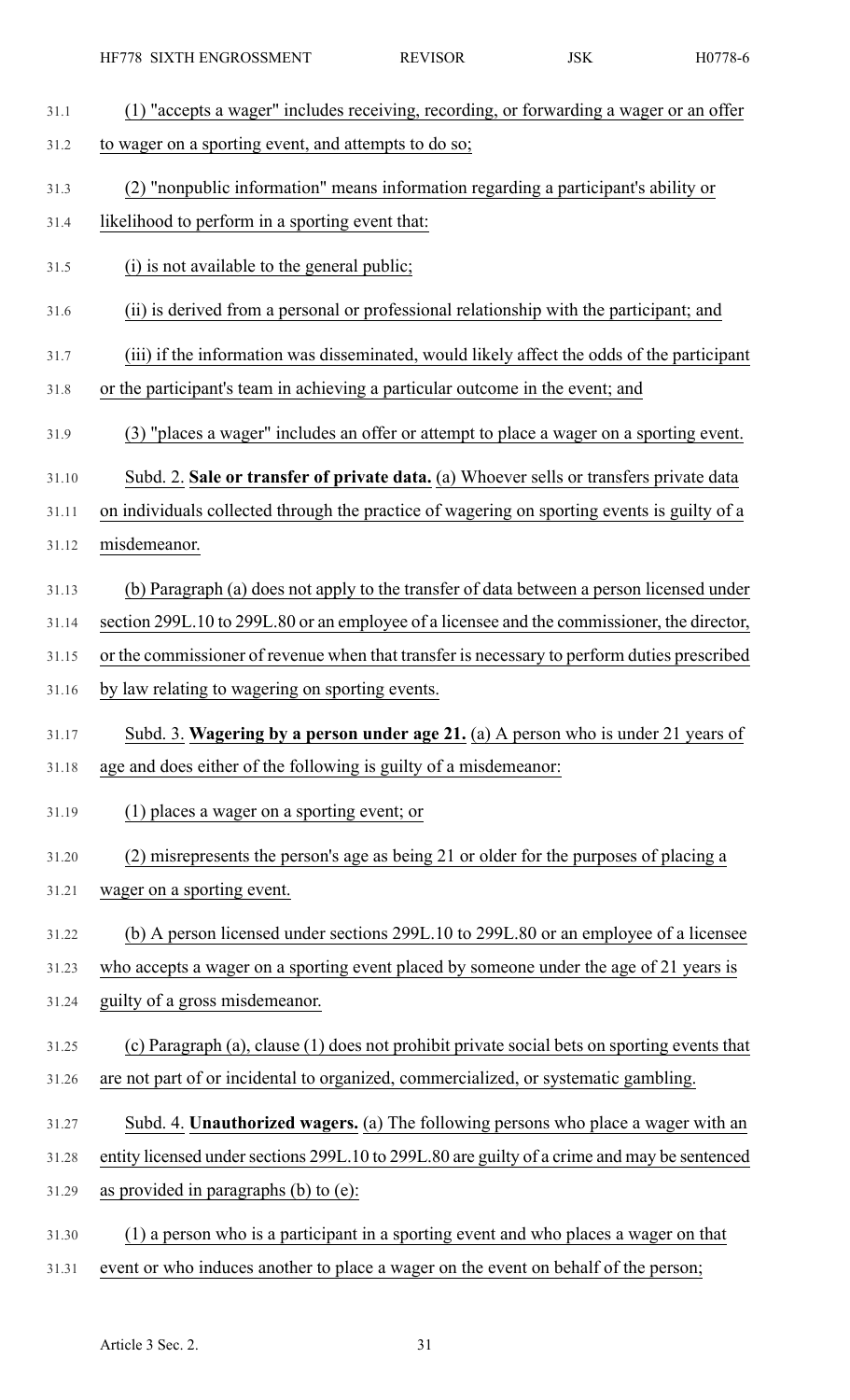| 32.1  | (2) a person licensed under sections 299L.10 to 299L.80, or an employee of a licensee        |
|-------|----------------------------------------------------------------------------------------------|
| 32.2  | whose exclusive or primary responsibilities involve mobile sports betting, who places a      |
| 32.3  | wager on a sporting event on an online website or mobile application with which the person   |
| 32.4  | is affiliated;                                                                               |
| 32.5  | (3) an officer, director, member, or employee of the Department of Public Safety or the      |
| 32.6  | division who places a wager on a sporting event; or                                          |
| 32.7  | (4) a person who possesses nonpublic information on a sporting event and who places          |
| 32.8  | a wager on that event.                                                                       |
| 32.9  | (b) A person who violates paragraph (a) is guilty of a misdemeanor if the amount of the      |
| 32.10 | wager is no more than \$500.                                                                 |
| 32.11 | (c) A person who violates paragraph (a) is guilty of a gross misdemeanor if:                 |
| 32.12 | (1) the person has previously been convicted of a violation of this section or section       |
| 32.13 | $609.76$ ; or                                                                                |
| 32.14 | (2) the amount of the wager is more than \$500 but not more than $$1,000$ .                  |
| 32.15 | (d) A person who violates paragraph (a) is guilty of a felony and may be sentenced to        |
| 32.16 | imprisonment for not more than two years or to payment of a fine of not more than \$4,000,   |
| 32.17 | or both, if the amount of the wager is more than \$1,000 but not more than \$5,000.          |
| 32.18 | (e) A person who violates paragraph (a) is guilty of a felony and may be sentenced to        |
| 32.19 | imprisonment for not more than five years or to payment of a fine of not more than \$10,000, |
| 32.20 | or both, if:                                                                                 |
| 32.21 | (1) the amount of the wager is more than \$5,000; or                                         |
| 32.22 | (2) the person places more than five wagers on any one or more sporting events within        |
| 32.23 | any 30-day period and the total amount wagered is more than \$2,500.                         |
| 32.24 | Subd. 5. Unauthorized acceptance of wagers. (a) A person licensed under sections             |
| 32.25 | 299L.10 to 299L.80, or an employee of a licensee whose exclusive or primary responsibilities |
| 32.26 | involve mobile sports betting, who accepts a wager on a sporting event knowing that the      |
| 32.27 | wager was made in violation of subdivision 4, paragraph (a) is guilty of a crime and may     |
| 32.28 | be sentenced as provided in paragraphs (b) to (e).                                           |
| 32.29 | (b) A person who violates paragraph (a) is guilty of a misdemeanor if the amount of the      |
| 32.30 | wager is no more than \$500.                                                                 |
| 32.31 | (c) A person who violates paragraph (a) is guilty of a gross misdemeanor if:                 |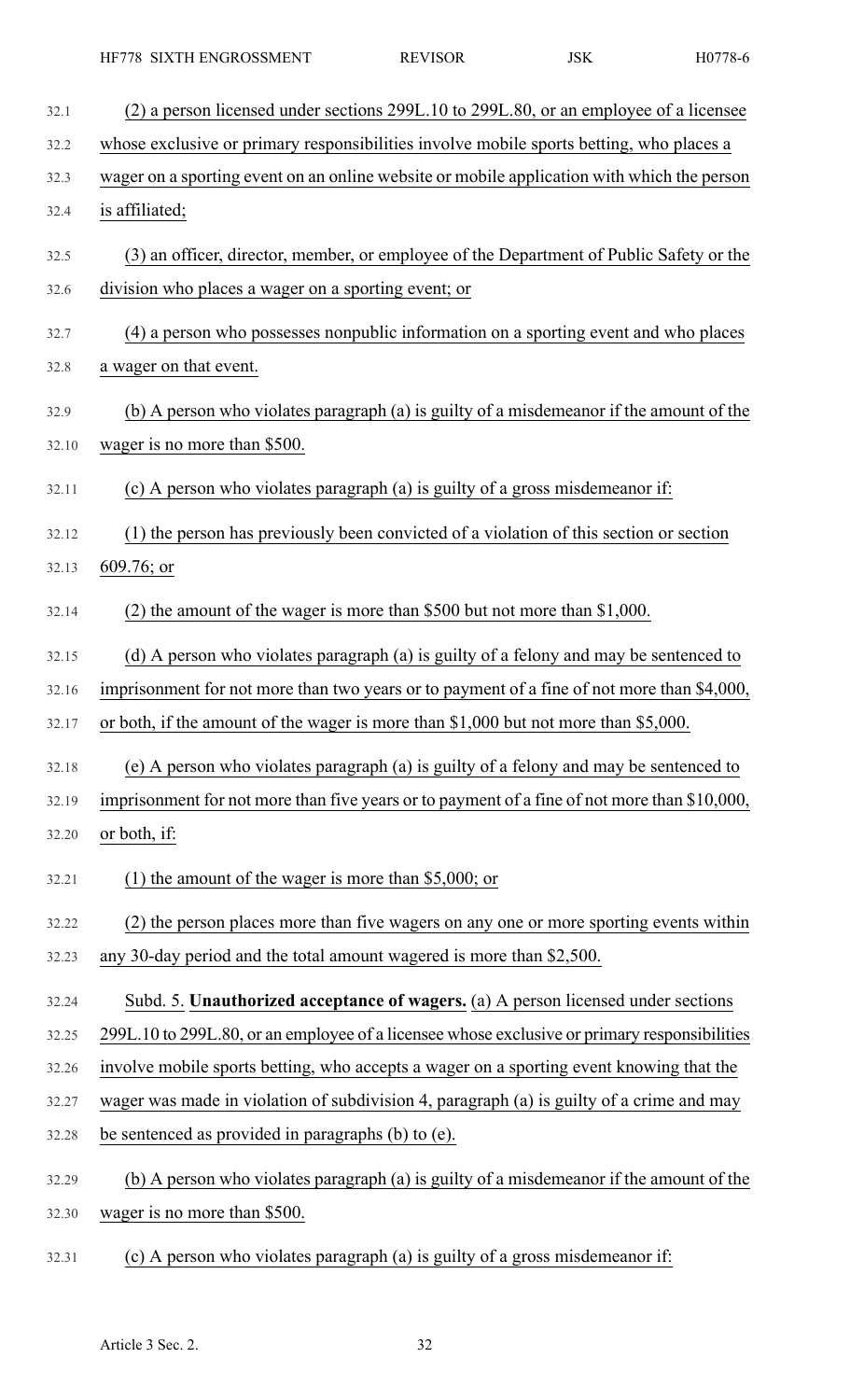| 33.1  | (1) the person has previously been convicted of a violation of this section or section       |
|-------|----------------------------------------------------------------------------------------------|
| 33.2  | $609.76$ ; or                                                                                |
| 33.3  | (2) the amount of the wager is more than \$500 but not more than $$1,000$ .                  |
| 33.4  | (d) A person who violates paragraph (a) is guilty of a felony and may be sentenced to        |
| 33.5  | imprisonment for not more than two years or to payment of a fine of not more than \$4,000,   |
| 33.6  | or both, if the amount of the wager is more than \$1,000 but not more than \$5,000.          |
| 33.7  | (e) A person who violates paragraph (a) is guilty of a felony and may be sentenced to        |
| 33.8  | imprisonment for not more than five years or to payment of a fine of not more than \$10,000, |
| 33.9  | or both, if:                                                                                 |
| 33.10 | (1) the amount of the wager is more than \$5,000; or                                         |
| 33.11 | (2) the person accepts one or more wagers knowing that:                                      |
| 33.12 | $(i)$ the wager is prohibited under subdivision 4, paragraph $(a)$ ;                         |
| 33.13 | (ii) acceptance of the wager will result in the person making a wager having placed more     |
| 33.14 | than five wagers on any one or more sporting events within any 30-day period; and            |
| 33.15 | (iii) the total amount wagered is more than \$2,500.                                         |
|       |                                                                                              |
| 33.16 | Subd. 6. Aggregation; venue. In any prosecution under subdivision 4 or 5, the amount         |
| 33.17 | of money wagered within any six-month period may be aggregated and the accused charged       |
| 33.18 | accordingly in applying the provisions of those subdivisions. In addition, when two or more  |
| 33.19 | offenses are committed by the same person in two or more counties, the accused may be        |
| 33.20 | prosecuted in any county in which one of the offenses was committed for all of the offenses  |
| 33.21 | aggregated under this subdivision.                                                           |
| 33.22 | Subd. 7. Proof of age; defense; seizure of false identification. (a) Proof of age for        |
| 33.23 | placing a wager under sections 299L.10 to 299L.80 on a sporting event may be established     |
| 33.24 | only by one of the following:                                                                |
| 33.25 | (1) a valid driver's license or identification card issued by Minnesota, another state, a    |
| 33.26 | Tribal government, or a province of Canada, that includes the photograph and date of birth   |
| 33.27 | of the person;                                                                               |
| 33.28 | (2) a valid military identification card issued by the United States Department of Defense;  |
| 33.29 | (3) a valid United States passport;                                                          |
| 33.30 | (4) a valid instructional permit issued under section 171.05 that includes a photograph      |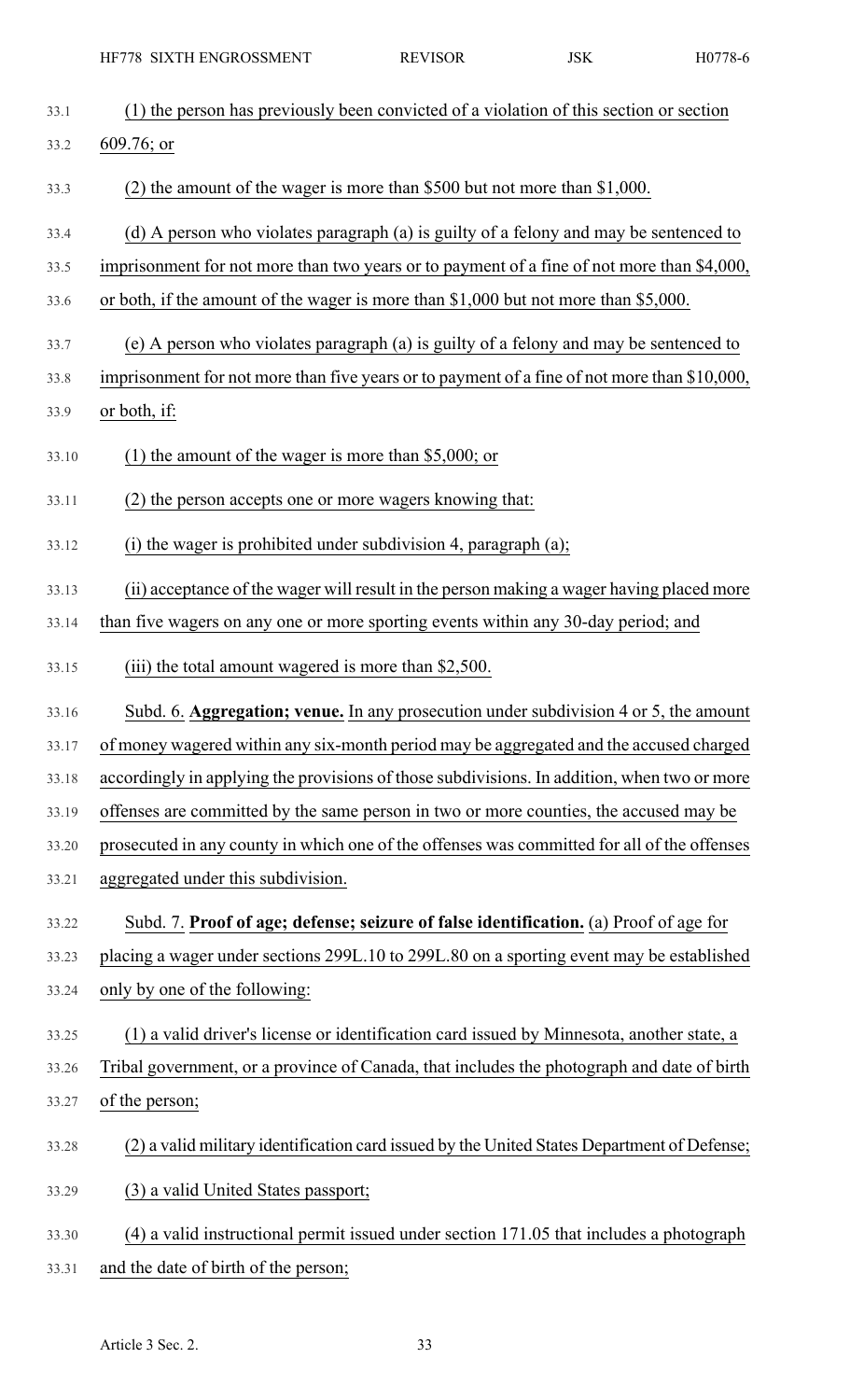| 34.1  | (5) a Tribal identification;                                                                   |
|-------|------------------------------------------------------------------------------------------------|
| 34.2  | (6) in the case of a foreign national, a valid passport; or                                    |
| 34.3  | (7) use of an identity verification process approved by the commissioner and implemented       |
| 34.4  | by the mobile sports betting operator or mobile sports betting platform provider.              |
| 34.5  | (b) In a prosecution for accepting a wager on a sporting event from a person under the         |
| 34.6  | age of 21, it is an affirmative defense for the defendant to prove by a preponderance of the   |
| 34.7  | evidence that the defendant reasonably and in good faith relied upon representations of        |
| 34.8  | proof of age authorized in paragraph (a).                                                      |
| 34.9  | (c) A mobile sports betting operator or employee of a mobile sports betting operator, or       |
| 34.10 | an official or employee authorized to accept wagers on sporting events under a Tribal-state    |
| 34.11 | compact regulating the conduct of Class III sports betting on the Indian Lands of an Indian    |
| 34.12 | Tribe, may seize a form of identification listed under paragraph (a) if the person has         |
| 34.13 | reasonable grounds to believe that the form of identification has been altered or falsified or |
| 34.14 | is being used to violate any law. A person who seizes a form of identification under this      |
| 34.15 | paragraph must deliver it to a law enforcement agency, as defined in section 626.84,           |
| 34.16 | subdivision 1, paragraph (f), within 24 hours of seizure.                                      |
| 34.17 | Sec. 3. Minnesota Statutes 2020, section 609.75, subdivision 3, is amended to read:            |
| 34.18 | Subd. 3. What are not bets. The following are not bets:                                        |
| 34.19 |                                                                                                |
|       | (1) a contract to insure, indemnify, guarantee or otherwise compensate another for a           |
| 34.20 | harm or loss sustained, even though the loss depends upon chance;                              |
| 34.21 | (2) a contract for the purchase or sale at a future date of securities or other commodities;   |
| 34.22 | (3) offers of purses, prizes or premiums to the actual contestants in any bona fide contest    |
| 34.23 | for the determination of skill, speed, strength, endurance, or quality or to the bona fide     |
| 34.24 | owners of animals or other property entered in such a contest;                                 |
| 34.25 | $(4)$ the game of bingo when conducted in compliance with sections 349.11 to 349.23;           |
| 34.26 | (5) a private social bet not part of or incidental to organized, commercialized, or            |
| 34.27 | systematic gambling;                                                                           |
| 34.28 | (6) the operation of equipment or the conduct of a raffle under sections 349.11 to 349.22,     |
| 34.29 | by an organization licensed by the Gambling Control Board or an organization exempt from       |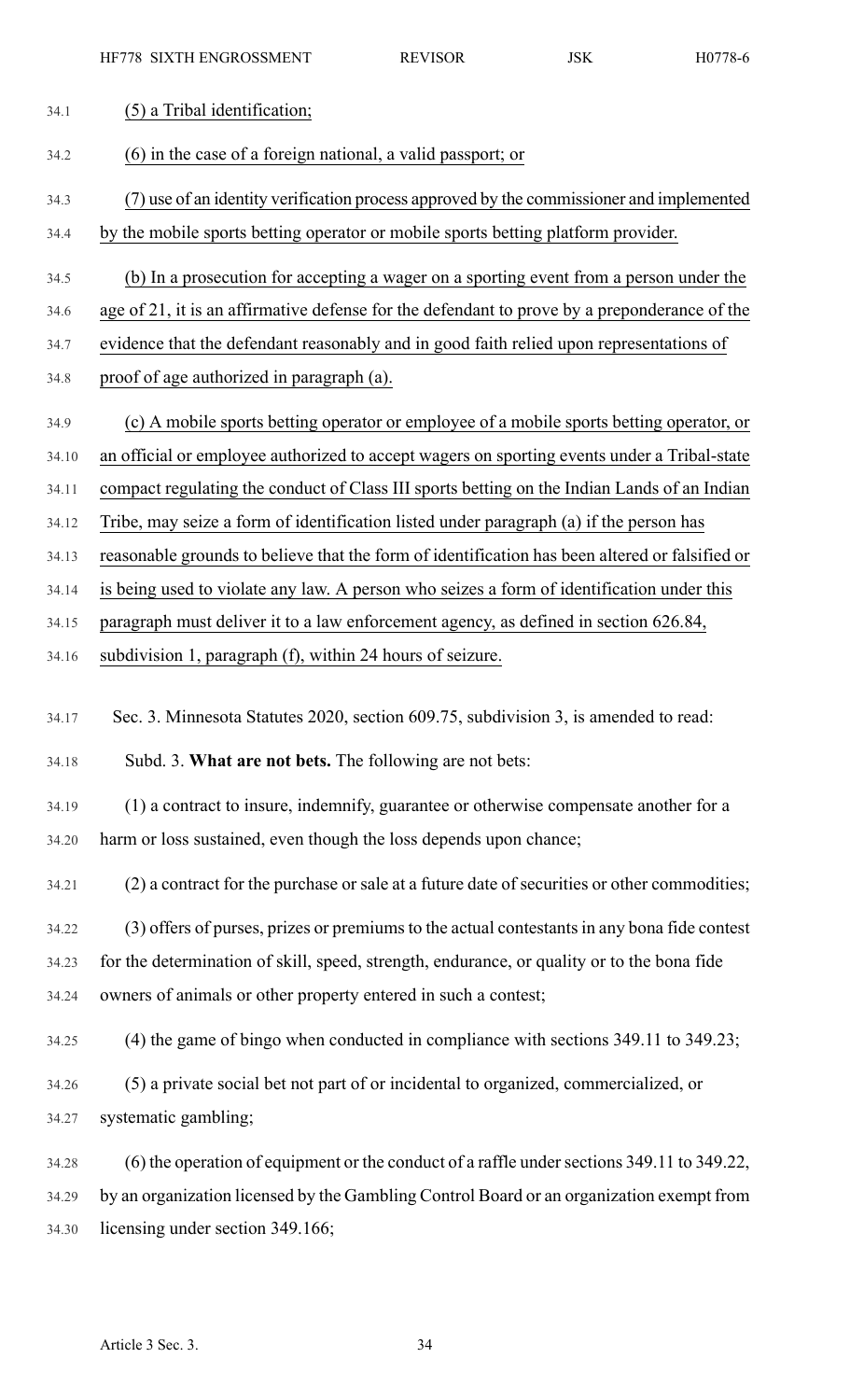| 35.1  | (7) pari-mutuel betting on horse racing when the betting is conducted under chapter 240;       |
|-------|------------------------------------------------------------------------------------------------|
| 35.2  | and                                                                                            |
| 35.3  | (8) the purchase and sale of State Lottery tickets under chapter 349A; and                     |
| 35.4  | (9) sports betting when the betting is conducted pursuant to sections 299L.10 to 299L.80.      |
| 35.5  | Sec. 4. Minnesota Statutes 2020, section 609.75, subdivision 4, is amended to read:            |
| 35.6  | Subd. 4. Gambling device. A gambling device is a contrivance the purpose of which is           |
| 35.7  | that for a consideration a player is afforded an opportunity to obtain something of value,     |
| 35.8  | other than free plays, automatically from the machine or otherwise, the award of which is      |
| 35.9  | determined principally by chance, whether or not the contrivance is actually played.           |
| 35.10 | "Gambling device" also includes a video game of chance, as defined in subdivision 8.           |
| 35.11 | "Gambling device" does not include a website or mobile application, or device used for         |
| 35.12 | accessing the website or mobile application, authorized to be used in conducting mobile        |
| 35.13 | sports betting pursuant to sections 299L.10 to 299L.80.                                        |
| 35.14 | Sec. 5. Minnesota Statutes 2020, section 609.75, subdivision 7, is amended to read:            |
| 35.15 | Subd. 7. Sports bookmaking. Sports bookmaking is the activity of intentionally                 |
| 35.16 | receiving, recording or forwarding within any 30-day period more than five bets, or offers     |
| 35.17 | to bet, that total more than \$2,500 on any one or more sporting events. Sports bookmaking     |
| 35.18 | does not include sports betting when the betting is conducted pursuant to sections 299L.10     |
| 35.19 | to 299L.80.                                                                                    |
| 35.20 | Sec. 6. Minnesota Statutes 2020, section 609.75, is amended by adding a subdivision to         |
| 35.21 | read:                                                                                          |
| 35.22 | Subd. 7a. Sporting event. "Sporting event" has the meaning given in section 299L.10,           |
| 35.23 | subdivision 19, and includes any event, such as a game, match, contest, or activity, or series |
| 35.24 | of games, matches, contests, activities, or tournaments, involving the athletic skill or       |
| 35.25 | performance in a video game of one or more players or participants, regardless of whether      |
| 35.26 | the event is approved by the commissioner to be an event eligible for wagering under sections  |
| 35.27 | 299L.10 to 299L.80.                                                                            |
| 35.28 | Sec. 7. Minnesota Statutes 2020, section 609.755, is amended to read:                          |
| 35.29 | 609.755 GAMBLING; MISDEMEANOR.                                                                 |
| 35.30 | Whoever does any of the following is guilty of a misdemeanor:                                  |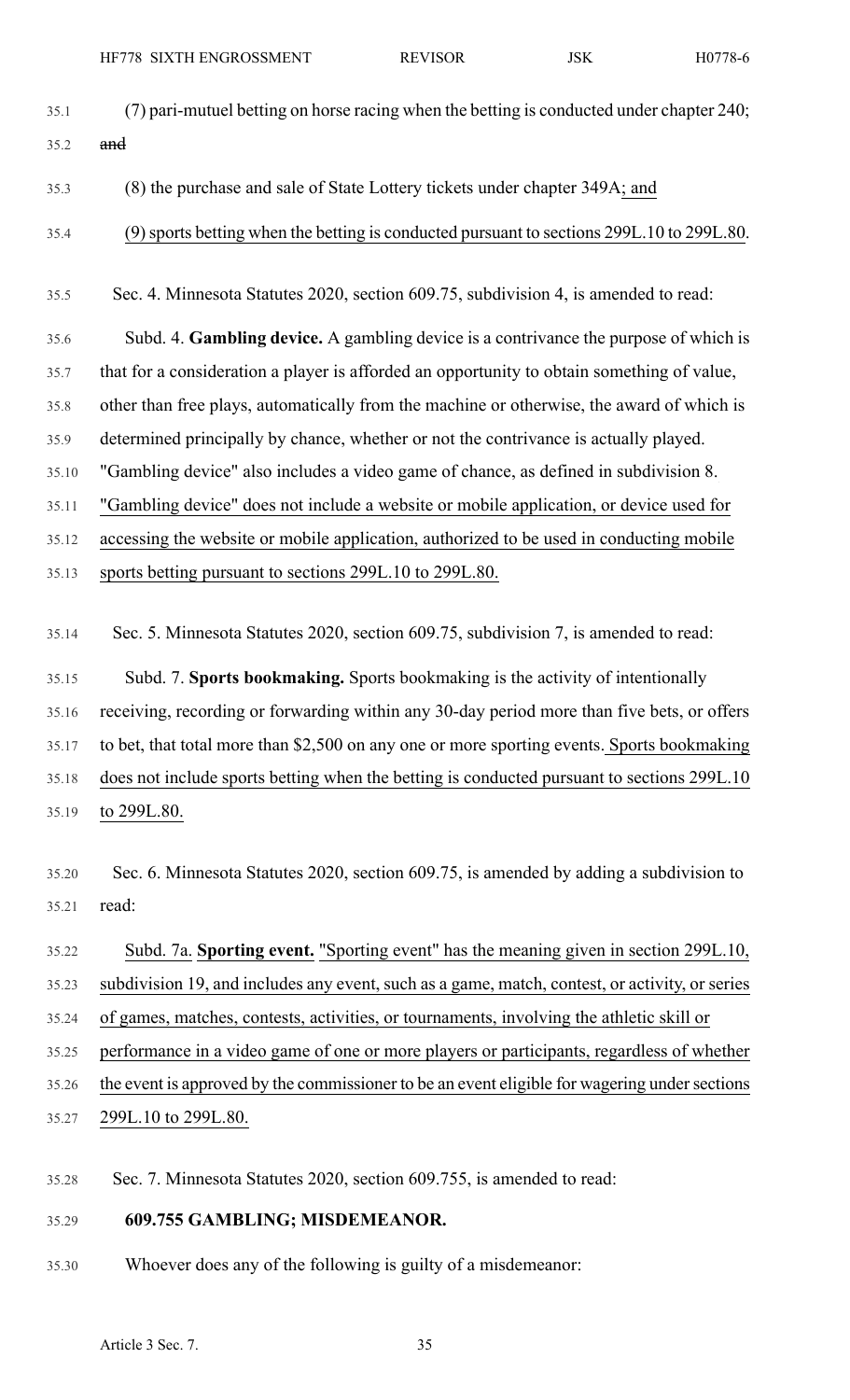36.1 (1) makes a bet, other than a bet on a sporting event; 36.2 (2) sells or transfers a chance to participate in a lottery; 36.3 (3) disseminates information about a lottery, except a lottery conducted by an adjoining 36.4 state, with intent to encourage participation therein; 36.5 (4) permits a structure or location owned or occupied by the actor or under the actor's 36.6 control to be used as a gambling place; or 36.7 (5) except where authorized by statute, possesses a gambling device. 36.8 Clause (5) does not prohibit possession of a gambling device in a person's dwelling for 36.9 amusement purposes in a manner that does not afford players an opportunity to obtain 36.10 anything of value. 36.11 Sec. 8. Minnesota Statutes 2020, section 609.76, subdivision 2, is amended to read: 36.12 Subd. 2. **Unauthorized sports bookmaking betting.** (a) Whoever makes a bet on a 36.13 sporting event with a person who is not licensed to engage in sports betting under sections 36.14 299L.10 to 299L.80 is guilty of a misdemeanor if the amount of the wager is no more than 36.15 \$500. 36.16 (b) Whoever makes a bet on a sporting event with a person who is not licensed to engage 36.17 in sports betting under sections 299L.10 to 299L.80 is guilty of a gross misdemeanor if: 36.18 (1) the person has previously been convicted of a violation of this section or section 36.19 609.76; or 36.20 (2) the amount of the wager is more than \$500 but not more than \$1,000. 36.21 (c) Whoever makes a bet on a sporting event with a person who is not licensed to engage 36.22 in sports betting under sections 299L.10 to 299L.80 is guilty of a felony if the amount of 36.23 the wager is more than \$1,000. 36.24 (d) Whoever engages in sports bookmaking is guilty of a felony. 36.25 (e) In any prosecution under paragraph (b) or (c), the amount of money wagered within 36.26 any six-month period may be aggregated and the accused charged accordingly in applying 36.27 the provisions of those paragraphs. In addition, when two or more offenses are committed 36.28 by the same person in two or more counties, the accused may be prosecuted in any county 36.29 in which one of the offenses was committed for all of the offenses aggregated under this 36.30 subdivision.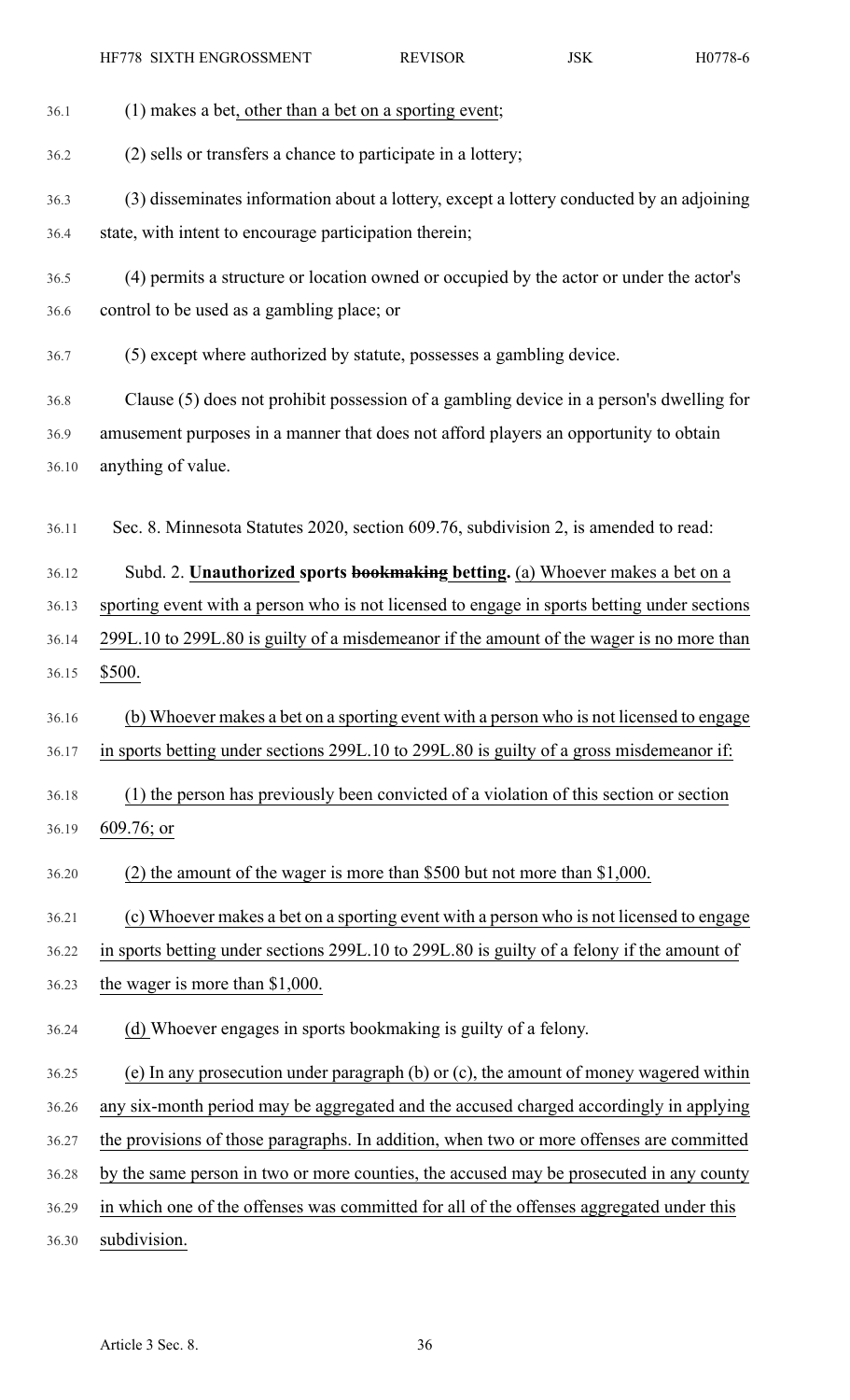| Sec. 9. [609.764] SPORTING EVENTS; FRAUD; BRIBERY.                                                  |
|-----------------------------------------------------------------------------------------------------|
| (a) As used in this section:                                                                        |
| (1) "participant in a sporting event" has the meaning given in section 299L.10, subdivision         |
| $18;$ and                                                                                           |
| (2) "sporting event" has the meaning given in section 299L.10, subdivision 19.                      |
| (b) A person is guilty of a felony and may be sentenced to imprisonment for not more                |
| than five years or to payment of a fine of not more than \$10,000, or both, if the person:          |
| (1) offers, gives, or promises to give, directly or indirectly, to a participant in a sporting      |
| event any benefit, reward, or consideration to which the participant is not legally entitled        |
| as compensation or a prize, with intent to influence the performance of the participant, or         |
| the outcome of the event or a component of the event; or                                            |
| (2) as a participant in a sporting event, requests, receives, or agrees to receive, directly        |
| or indirectly, a benefit, reward, or consideration to which the participant is not legally entitled |
| to intentionally lose, cause to lose, or attempt to lose or cause to lose the event, or to          |
| intentionally perform below abilities to adversely affect the outcome of the event or a             |
| component of the event.                                                                             |
| Sec. 10. EFFECTIVE DATE.                                                                            |
| Sections 1 to 9 are effective the day that sports betting becomes lawful under article 1            |
| and applies to crimes committed on or after that date.                                              |
| <b>ARTICLE 4</b>                                                                                    |
| <b>AMATEUR SPORTS GRANTS; APPROPRIATIONS</b>                                                        |
| Section 1. [240A.15] GRANTS FOR PROMOTING INTEGRITY AND                                             |
| PARTICIPATION.                                                                                      |
| Subdivision 1. Account established; appropriation. The amateur sports integrity and                 |
| participation account is established in the special revenue fund. The account shall consist         |
| of the amount deposited pursuant to section 297J.02, subdivision 6, paragraph (d). The              |
| amounts deposited into the account are appropriated to the Minnesota Amateur Sports                 |
| Commission to make grants under this section. The Minnesota Amateur Sports Commission               |
| may retain four percent of the total appropriation to administer the grants.                        |
| Subd. 2. Grants to promote the integrity of amateur sports. (a) The Minnesota                       |
| Amateur Sports Commission shall use 20 percent of the amount deposited in the amateur               |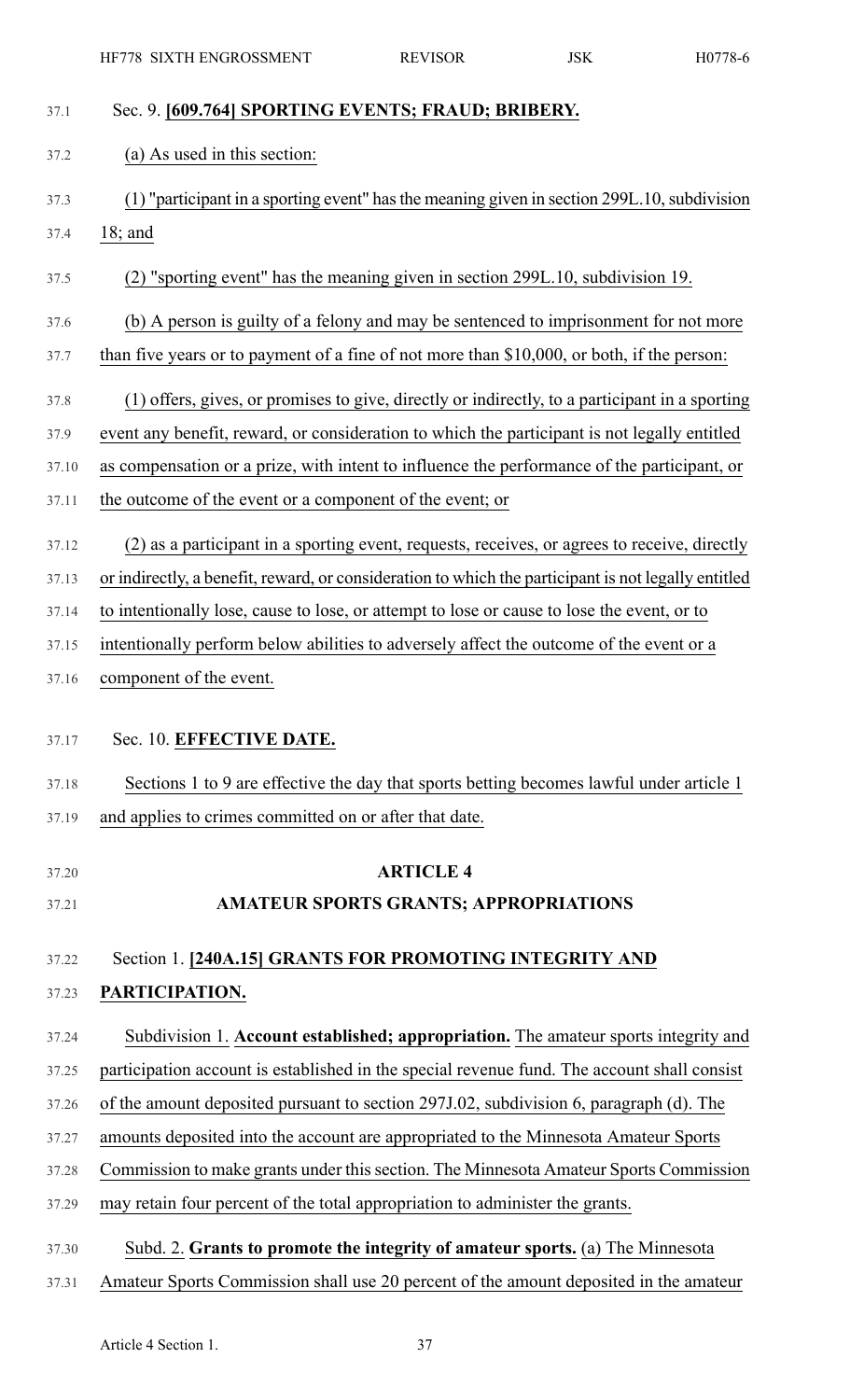38.1 sports integrity and participation account in the previous fiscal year to award grants to 38.2 collegiate and amateur sports associations to promote the integrity of amateur sports. 38.3 (b) Grant recipients may use funds to: 38.4 (1) provide comprehensive gambling and athlete protection education and programming 38.5 related to disordered gambling to athletes and others directly involved with amateur athletic 38.6 organizations; 38.7 (2) promote the independence, safety, and training of amateur sports leagues and officials; 38.8 (3) provide educational substance abuse prevention and intervention programs related 38.9 to the use of performance-enhancing drugs; 38.10 (4) provide problem gambling prevention education; 38.11 (5) provide training to coaches and athletes on safe relationships and how to establish 38.12 and maintain an environment free from bullying, harassment, and discrimination based on 38.13 race or sex; or 38.14 (6) provide training or resources to address the mental health needs of amateur athletes, 38.15 including programs to address depression, anxiety, and disordered eating. 38.16 (c) By September 1 of each year, individuals or organizations that received a grant in 38.17 the previous fiscal year shall provide a report in a form and manner established by the 38.18 Minnesota Amateur Sports Commission describing the way in which grant funds were used 38.19 and providing any additional information required by the Minnesota Amateur Sports 38.20 Commission. 38.21 Subd. 3. **Grants to promote and facilitate participation in youth sports.** (a) The 38.22 Minnesota Amateur Sports Commission shall use 80 percent of the amount deposited in the 38.23 amateur sports integrity and participation account in the previous fiscal year to award grants 38.24 to organizations to promote and facilitate participation in youth sports in areas that have 38.25 experienced a disproportionately high rate of juvenile crime. 38.26 (b) Applicants may demonstrate that an area has experienced a disproportionately high 38.27 rate of juvenile crime through the use of public data or reports, a submission from the local 38.28 law enforcement agency, or any other reliable information showing that the area to be served 38.29 by the applicant has experienced more incidents of juvenile crime than the state average or 38.30 than surrounding communities. 38.31 (c) Grant recipients may use funds to:

38.32 (1) establish, maintain, or expand youth sports;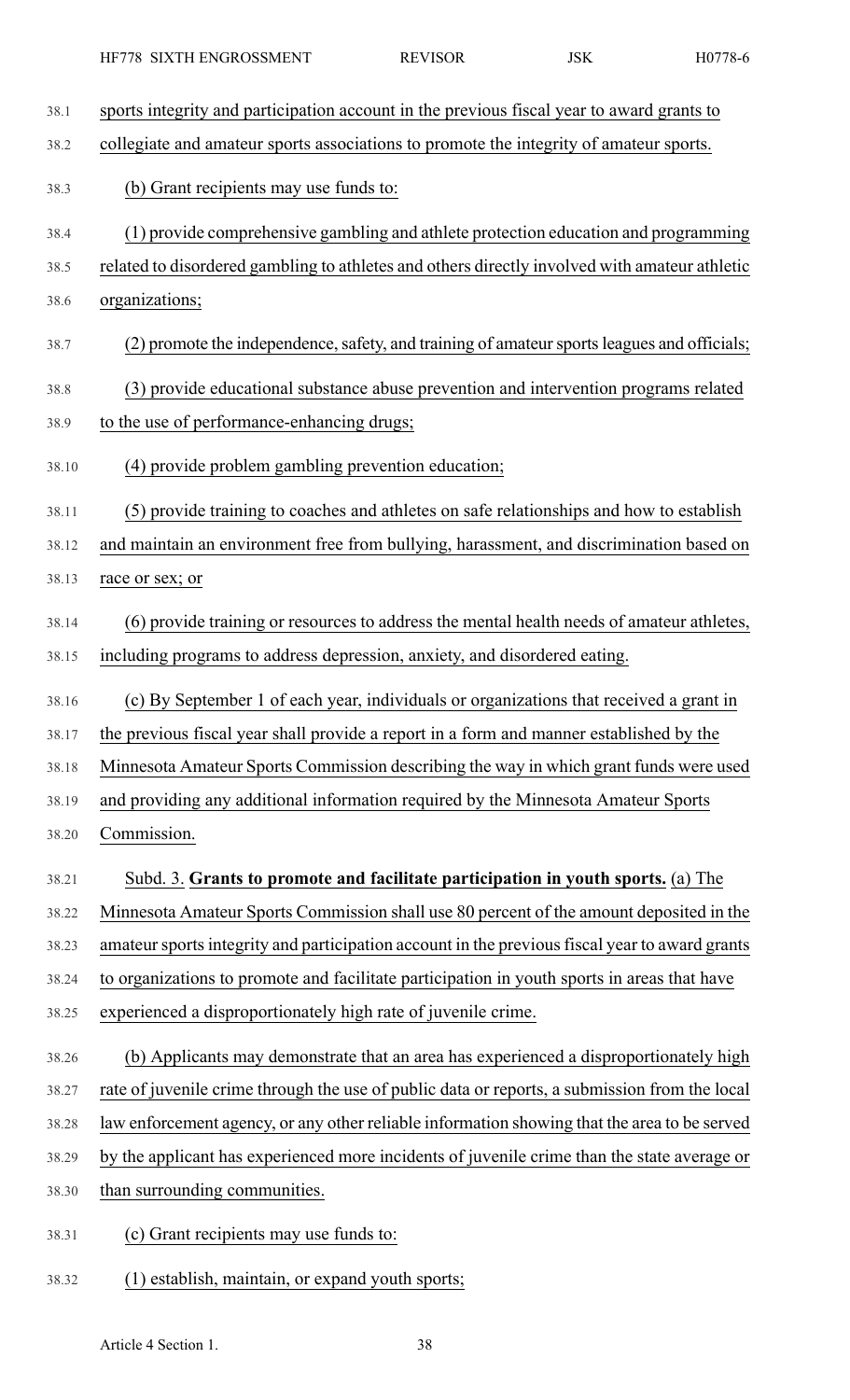| 39.1  | (2) improve facilities for youth sports;                                                       |
|-------|------------------------------------------------------------------------------------------------|
| 39.2  | (3) reduce or eliminate participation costs for youth through the use of scholarships,         |
| 39.3  | assistance with the purchase of equipment, reductions or elimination of program fees, and      |
| 39.4  | accounting for other reasonable costs that serve as a barrier to participation;                |
| 39.5  | (4) recruit and train adults to serve as coaches, officials, or in other supportive roles; or  |
| 39.6  | (5) coordinate additional services for youth including tutoring, mental health services,       |
| 39.7  | substance abuse treatment, and family counseling.                                              |
| 39.8  | (d) By September 1 of each year, individuals or organizations that received a grant in         |
| 39.9  | the previous fiscal year shall provide a report in a form and manner established by the        |
| 39.10 | Minnesota Amateur Sports Commission describing the way in which grant funds were used          |
| 39.11 | and providing any additional information required by the Minnesota Amateur Sports              |
| 39.12 | Commission.                                                                                    |
| 39.13 | Subd. 4. Annual report. By January 15 of each year, the Minnesota Amateur Sports               |
| 39.14 | Commission must submit a report to the chairs and ranking minority members of the              |
| 39.15 | legislative committees with jurisdiction over public safety, the legislative committees with   |
| 39.16 | jurisdiction over taxes, the committee in the house of representatives with jurisdiction over  |
| 39.17 | commerce, the committee in the senate with jurisdiction over state government finance and      |
| 39.18 | policy, the committee in the house of representatives with jurisdiction over ways and means,   |
| 39.19 | and the committee in the senate with jurisdiction over finance. The report must identify the   |
| 39.20 | grants issued under this section since the previous report, including the individual or        |
| 39.21 | organization that received the grant, the amount awarded, and the purpose of the grant. The    |
| 39.22 | report must also compile and provide the annual reports received from grantees.                |
|       |                                                                                                |
| 39.23 | Sec. 2. Minnesota Statutes 2020, section 245.98, subdivision 2, is amended to read:            |
| 39.24 | Subd. 2. Program. The commissioner of human services shall establish a program for             |
| 39.25 | the treatment of compulsive gamblers and their families. The commissioner may contract         |
| 39.26 | with an entity with expertise regarding the treatment of compulsive gambling to operate the    |
| 39.27 | program. The program may include the establishment of a statewide toll-free number,            |
| 39.28 | resource library, public education programs; regional in-service training programs and         |
| 39.29 | conferences for health care professionals, educators, treatment providers, employee assistance |

39.30 programs, and criminal justice representatives; and the establishment of certification standards

- 39.31 for programs and service providers. The commissioner may enter into agreements with
- 39.32 other entities and may employ or contract with consultants to facilitate the provision of
- 39.33 these services or the training of individuals to qualify them to provide these services. The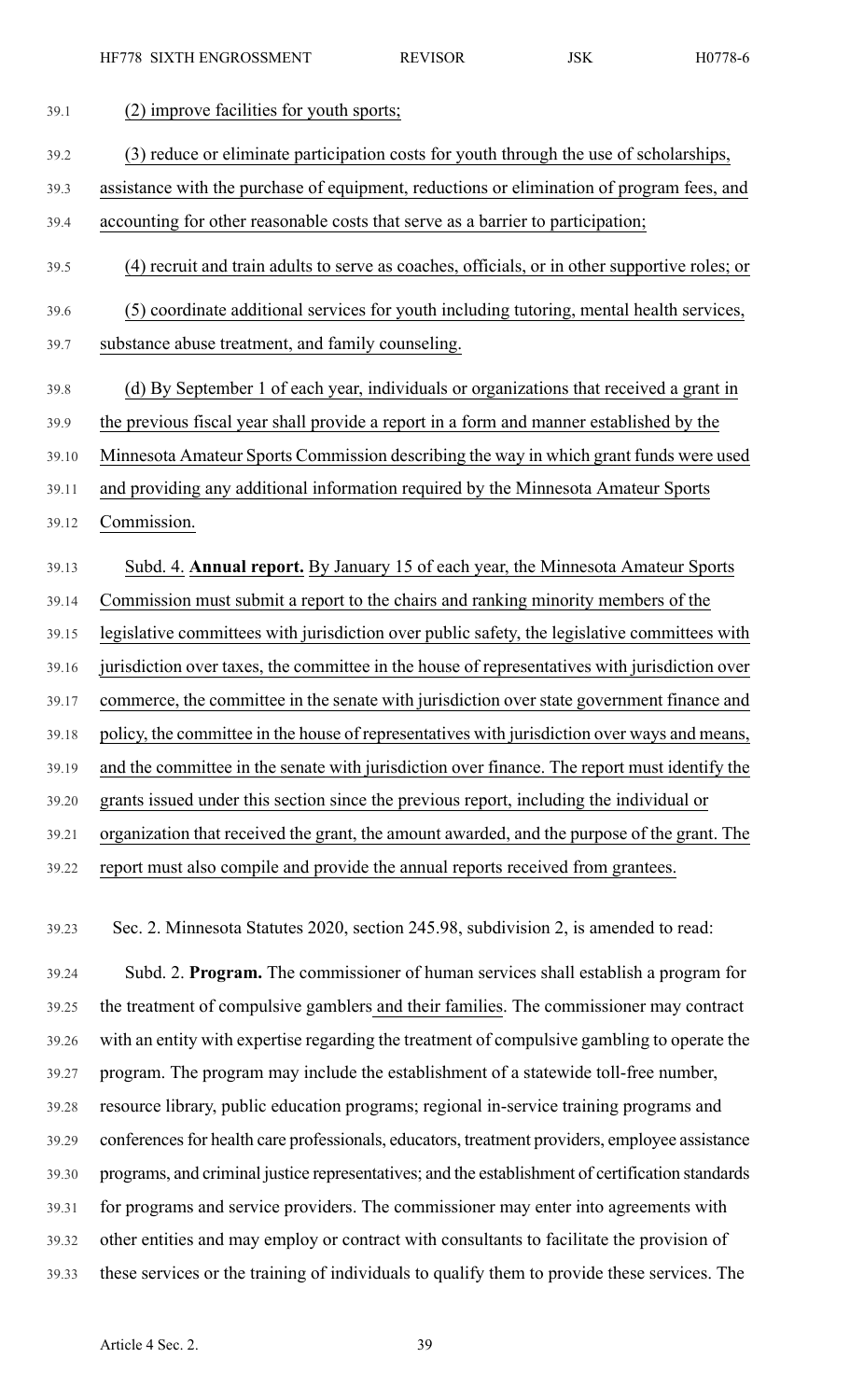40.1 program may also include inpatient and outpatient treatment and rehabilitation services for

40.2 residents in different settings, including a temporary or permanent residential setting for 40.3 mental health or chemical dependency, and individuals in jails or correctional facilities.

- 40.4 The program must include up to 60 hours of intervention services for a family member or
- 40.5 concerned significant other who is a Minnesota resident and is negatively impacted by

40.6 problem or compulsive gambling. The program may also include research studies. The 40.7 research studies must include baseline and prevalence studies for adolescents and adults to 40.8 identify those at the highest risk. The program must be approved by the commissioner before 40.9 it is established.

# 40.10 Sec. 3. **STUDY ON MOTIVATIONS AND BELIEFS OF YOUNG ADULT** 40.11 **GAMBLERS; APPROPRIATION.**

40.12 Subdivision 1. **Appropriation.** Notwithstanding any law to the contrary, before the

40.13 distribution required under Minnesota Statutes, section 297J.02, subdivision 7, paragraph

40.14 (d), \$150,000 in fiscal year 2023 is appropriated from the sports betting revenue account

40.15 in the special revenue fund to the commissioner of public safety for a grant to a nonprofit

40.16 organization to conduct a study on the gambling motivations and beliefs of young adult

40.17 gamblers. The commissioner may not use any amount of this appropriation to administer

- 40.18 the grant. This is a onetime appropriation.
- 40.19 Subd. 2. **Award.** The commissionershall award the grant to a nonprofit, gambling-neutral 40.20 organization with experience raising public awareness about problem gambling and providing 40.21 professional training for those who work with problem gamblers.
- 40.22 Subd. 3. **Focus group.** (a) The grant recipient shall convene a focus group of 40
- 40.23 individuals who are at least 18 years of age but not more than 35 years of age and who have 40.24 experience gambling in Minnesota.
- 40.25 (b) Membership of the focus group shall reflect the geographical and demographic 40.26 diversity of Minnesotans who are 18 to 35 years of age.
- 40.27 (c) The focus group shall identify the reasons that young adults gamble and the ways in 40.28 which they engage in gambling, including whether they wager on sporting events; participate 40.29 in fantasy sports; purchase lottery tickets; visit casinos; engage in online gambling; participate 40.30 in card playing as defined in Minnesota Statutes, section 240.01, subdivision 5; engage in 40.31 pari-mutuel betting as defined in Minnesota Statutes, section 240.01, subdivision 14; or
- 40.32 participate in lawful gambling authorized under Minnesota Statutes, chapter 349.